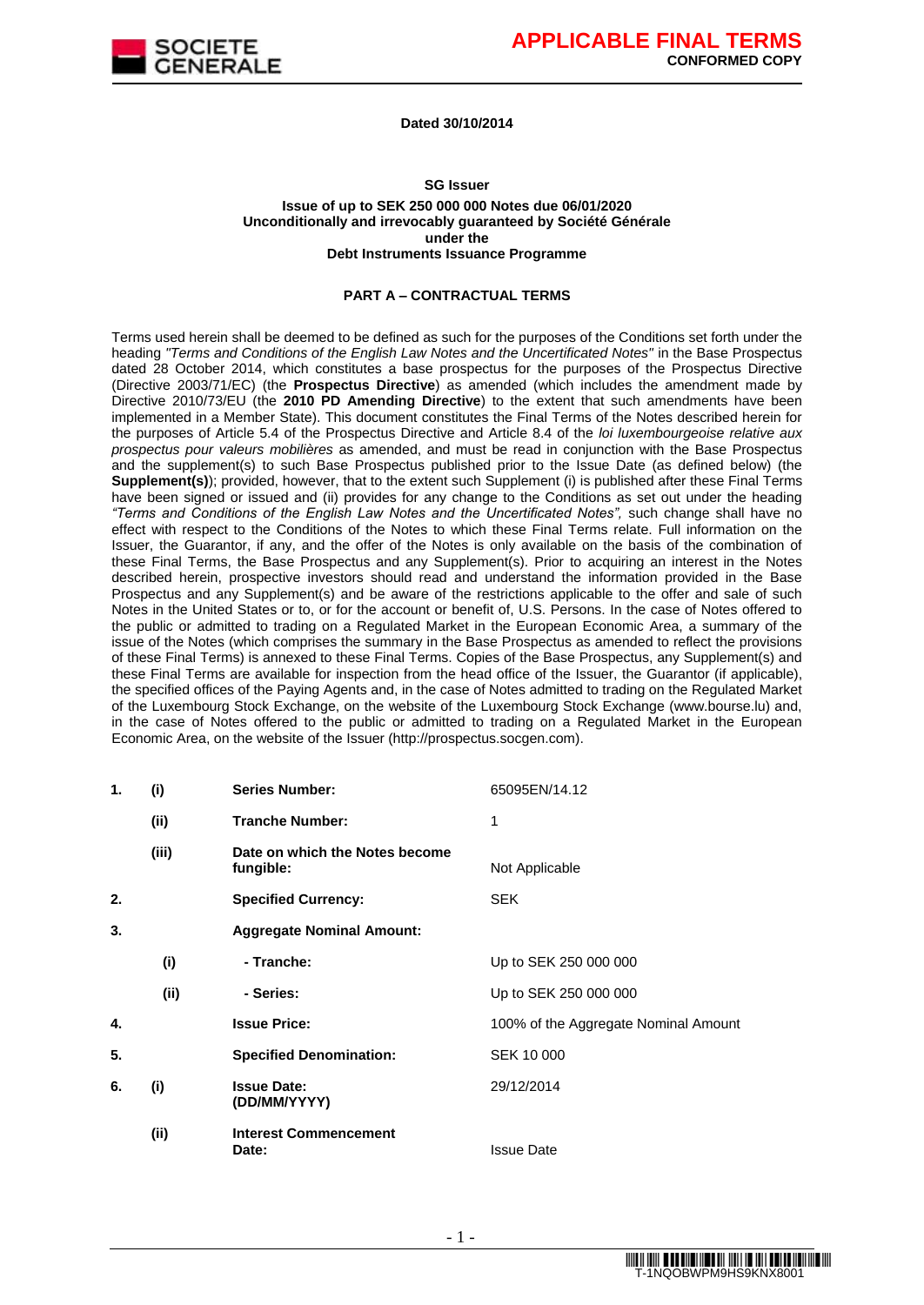

| 7.  |       | <b>Maturity Date:</b><br>(DD/MM/YYYY)                                     | 06/01/2020                                                                                                                                                                                                                              |
|-----|-------|---------------------------------------------------------------------------|-----------------------------------------------------------------------------------------------------------------------------------------------------------------------------------------------------------------------------------------|
| 8.  |       | <b>Governing law:</b>                                                     | Swedish law                                                                                                                                                                                                                             |
| 9.  | (i)   | <b>Status of the Notes:</b>                                               | Unsecured                                                                                                                                                                                                                               |
|     | (ii)  | Date of corporate authorisation<br>obtained for the issuance of<br>Notes: | Not Applicable                                                                                                                                                                                                                          |
|     | (iii) | <b>Type of Structured Notes:</b>                                          | <b>Share Linked Notes</b>                                                                                                                                                                                                               |
|     |       |                                                                           | The provisions of the following Additional Terms and<br>Conditions apply:<br>Additional Terms and Conditions for Share Linked Notes                                                                                                     |
|     | (iv)  | <b>Reference of the Product:</b>                                          | 3.3.8 with Option 4 applicable as described in the<br>Additional Terms and Conditions relating to Formulae                                                                                                                              |
| 10. |       | <b>Interest Basis:</b>                                                    | See section "PROVISIONS RELATING<br>TO<br>INTEREST (IF ANY) PAYABLE" below.                                                                                                                                                             |
| 11. |       | <b>Redemption/Payment Basis:</b>                                          | See section "PROVISIONS<br><b>RELATING</b><br>TO<br>REDEMPTION" below.                                                                                                                                                                  |
| 12. |       | Issuer's/Noteholders' redemption<br>option:                               | See section "PROVISIONS RELATING<br>TO<br>REDEMPTION" below.                                                                                                                                                                            |
|     |       | PROVISIONS RELATING TO INTEREST (IF ANY) PAYABLE                          |                                                                                                                                                                                                                                         |
| 13. |       | <b>Fixed Rate Note Provisions:</b>                                        | Not Applicable                                                                                                                                                                                                                          |
| 14. |       | <b>Floating Rate Note Provisions:</b>                                     | Not Applicable                                                                                                                                                                                                                          |
| 15. |       | <b>Structured Interest Note</b><br><b>Provisions:</b>                     | Applicable as per Condition 3.3 of the General<br><b>Terms and Conditions</b>                                                                                                                                                           |
|     | (i)   |                                                                           | Structured Interest Amount(s): Unless previously redeemed, on each Interest Payment<br>Date(i) (i from 1 to 5), the Issuer shall pay to the<br>Noteholders, for each Note, an amount determined by<br>the Calculation Agent as follows: |
|     |       |                                                                           | Scenario 1:<br>If on Valuation Date(i), WorstPerformance(i) is higher<br>than or equal to -30% and WorstPerformance(i) is lower<br>than 0%, then:<br>Structured Interest Amount(i) = Specified Denomination<br>x 2%                     |
|     |       |                                                                           | <b>Scenario 2:</b><br>If on Valuation Date(i), WorstPerformance(i) is lower<br>than -30% or WorstPerformance(i) is higher than or<br>equal to 0%, then:<br>Structured Interest Amount(i) = 0 (zero)                                     |
|     |       |                                                                           | Definitions relating to the Structured Interest<br>Amount are set out in paragraph 27(ii) "Definitions                                                                                                                                  |

relating to the Product".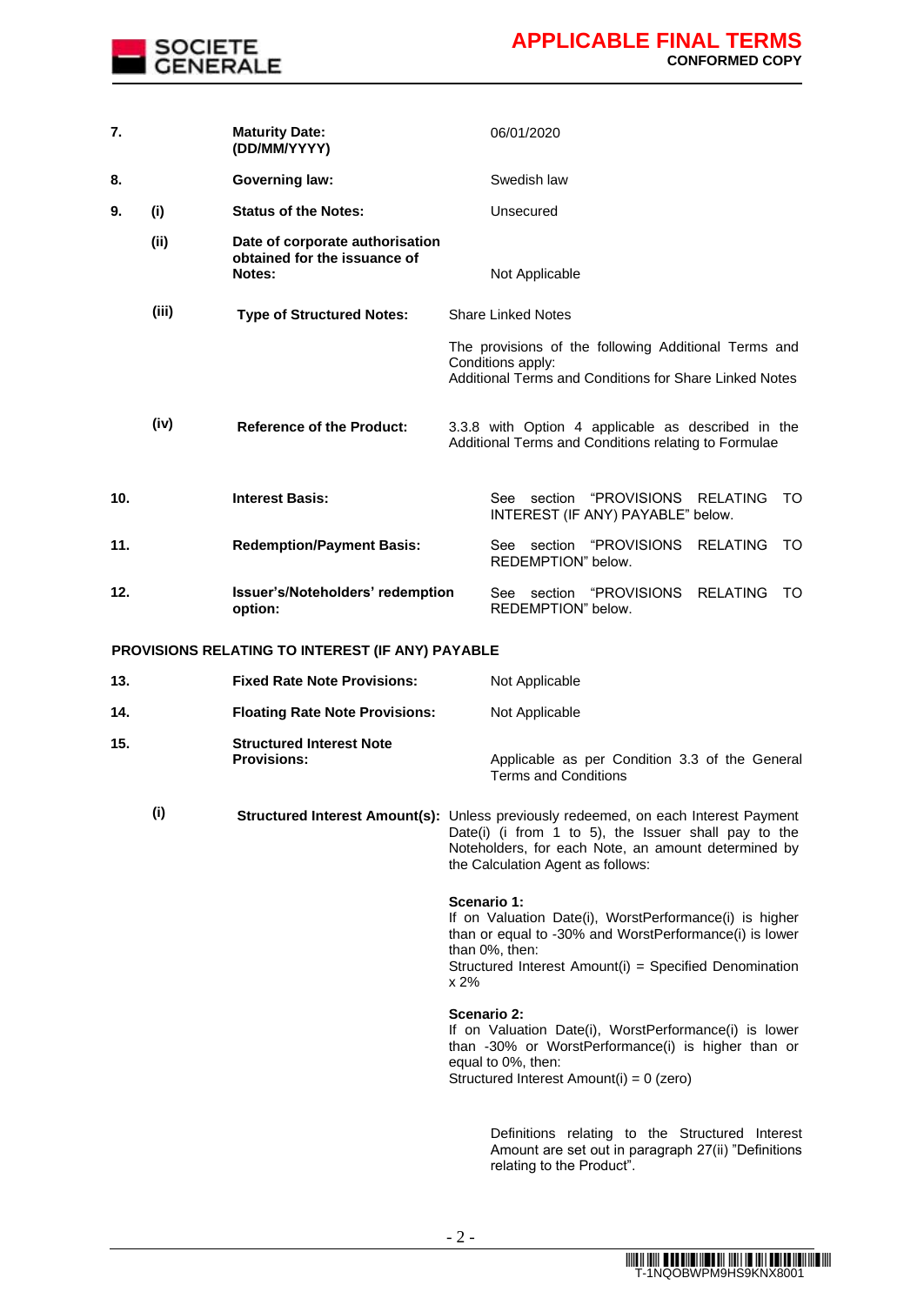

|     | (ii)  | <b>Specified Period(s)/Interest</b><br><b>Payment Date(s):</b> | Interest Payment Date(i)                                                                                                                                                                                                                                                                                                 |
|-----|-------|----------------------------------------------------------------|--------------------------------------------------------------------------------------------------------------------------------------------------------------------------------------------------------------------------------------------------------------------------------------------------------------------------|
|     |       | (DD/MM/YYYY)                                                   | 06/01/2016<br>1                                                                                                                                                                                                                                                                                                          |
|     |       |                                                                | $\overline{2}$<br>06/01/2017                                                                                                                                                                                                                                                                                             |
|     |       |                                                                | 3<br>06/01/2018                                                                                                                                                                                                                                                                                                          |
|     |       |                                                                | 4<br>06/01/2019                                                                                                                                                                                                                                                                                                          |
|     |       |                                                                | 5<br>06/01/2020                                                                                                                                                                                                                                                                                                          |
|     | (iii) | <b>Business Day</b>                                            |                                                                                                                                                                                                                                                                                                                          |
|     |       | <b>Convention:</b>                                             | Following Business Day Convention (unadjusted)                                                                                                                                                                                                                                                                           |
|     | (iv)  | <b>Day Count Fraction:</b>                                     | Not Applicable                                                                                                                                                                                                                                                                                                           |
|     | (v)   | <b>Business Centre(s):</b>                                     | Stockholm                                                                                                                                                                                                                                                                                                                |
| 16. |       | <b>Zero Coupon Note Provisions:</b>                            | Not Applicable                                                                                                                                                                                                                                                                                                           |
|     |       | PROVISIONS RELATING TO REDEMPTION                              |                                                                                                                                                                                                                                                                                                                          |
| 17. |       | Redemption at the option of the<br>Issuer:                     | Not Applicable                                                                                                                                                                                                                                                                                                           |
| 18. |       | Redemption at the option of the<br>Noteholders:                | Not Applicable                                                                                                                                                                                                                                                                                                           |
| 19. |       | <b>Automatic Early Redemption:</b>                             | Applicable as per Condition 5.10 of the General<br><b>Terms and Conditions</b>                                                                                                                                                                                                                                           |
|     | (i)   | <b>Automatic Early Redemption</b><br>Amount(s):                | Unless previously redeemed, if an Automatic Early<br>Redemption Event has occurred, then the Issuer shall<br>redeem early the Notes on Automatic Early Redemption<br>Date(i) (i from 1 to 4) in accordance with the following<br>provisions in respect of each Note:<br>Automatic Early Redemption Amount(i) = Specified |
|     |       |                                                                | Denomination x [100% + Max(CouponLevel x i;<br>AverageBasketPerformance(i))]                                                                                                                                                                                                                                             |
|     |       |                                                                | Definitions relating to the Automatic Early<br>Redemption Amount are set out in paragraph<br>27(ii) "Definitions relating to the Product".                                                                                                                                                                               |
|     | (ii)  | <b>Automatic Early Redemption</b>                              | Automatic Early Redemption Date(i)                                                                                                                                                                                                                                                                                       |
|     |       | Date(s):<br>(DD/MM/YYYY)                                       | 06/01/2016<br>1                                                                                                                                                                                                                                                                                                          |
|     |       |                                                                | 2<br>06/01/2017                                                                                                                                                                                                                                                                                                          |
|     |       |                                                                | 3<br>06/01/2018                                                                                                                                                                                                                                                                                                          |
|     |       |                                                                | 4<br>06/01/2019                                                                                                                                                                                                                                                                                                          |
| 20. |       | <b>Final Redemption Amount:</b>                                | Unless previously redeemed, the Issuer shall redeem<br>the Notes on the Maturity Date, in accordance with the<br>following provisions<br>in respect of each Note:                                                                                                                                                        |
|     |       |                                                                | Scenario 1:<br>If on Valuation Date(5), WorstPerformance(5) is higher<br>than or equal to 0%, then:<br>Final Redemption Amount = Specified Denomination $x$                                                                                                                                                              |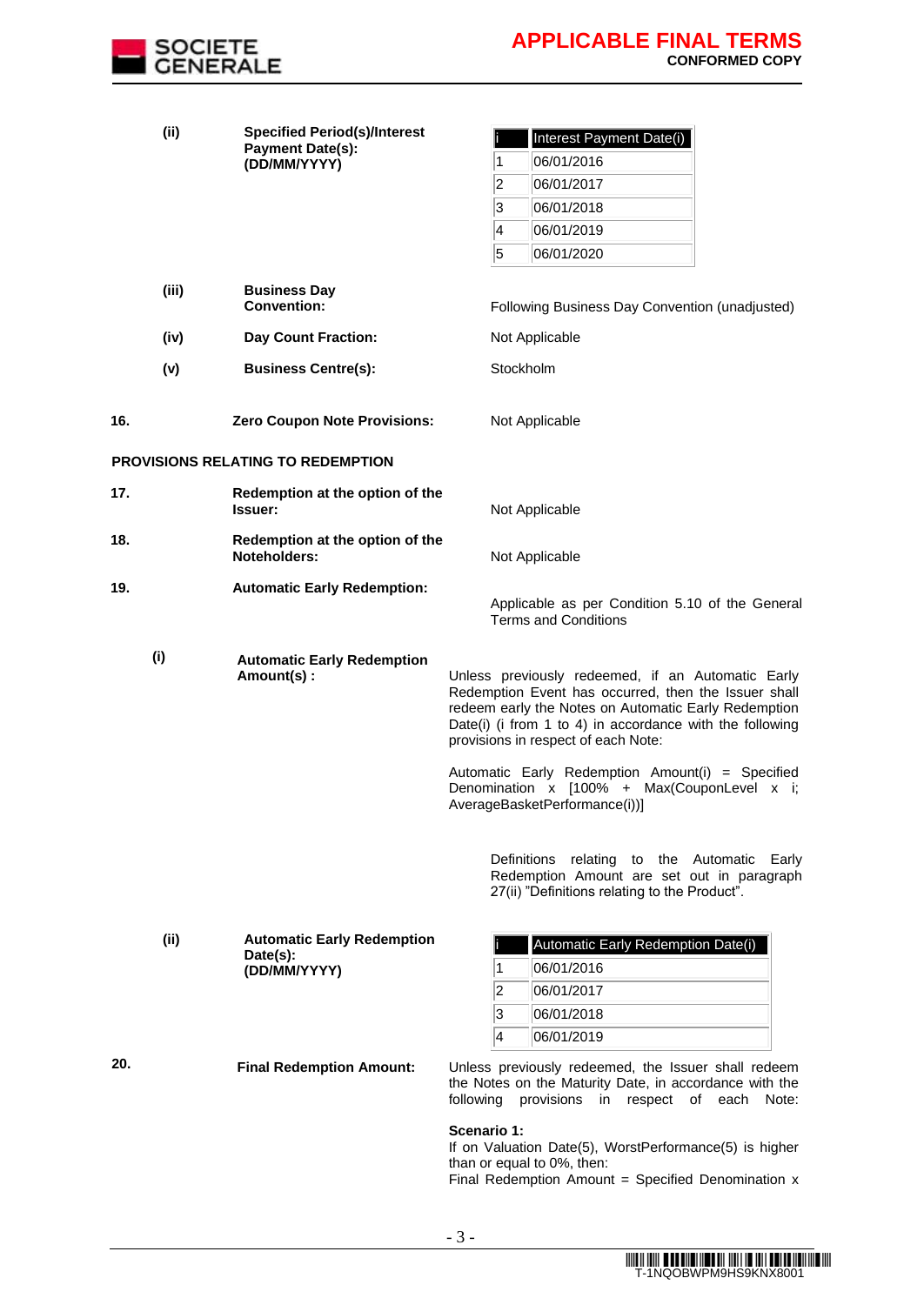

[100% + Max(CouponLevel x 5; AverageBasketPerformance(5))]

#### **Scenario 2:**

If on Valuation Date(5), WorstPerformance(5) is lower than 0% and WorstPerformance(5) is higher than or equal to -30%, then: Final Redemption Amount = Specified Denomination  $x$ 100%

#### **Scenario 3:**

If on Valuation Date(5), WorstPerformance(5) is lower than -30%, then:

Final Redemption Amount  $=$  Specified Denomination  $x$ [100% + WorstPerformance(5) ]

> Definitions relating to the Final Redemption Amount are set out in paragraph 27(ii) "Definitions relating to the Product".

| 21. | <b>Physical Delivery Note Provisions:</b>                                                                                                                 | Not Applicable                                                         |
|-----|-----------------------------------------------------------------------------------------------------------------------------------------------------------|------------------------------------------------------------------------|
| 22. | <b>Credit Linked Notes</b><br><b>Provisions:</b>                                                                                                          | Not Applicable                                                         |
| 23. | <b>Bond Linked Notes Provisions:</b>                                                                                                                      | Not Applicable                                                         |
| 24. | Trigger redemption at the option<br>of the Issuer:                                                                                                        | Applicable as per Condition 5.6 of the General<br>Terms and Conditions |
|     | - Outstanding Amount Trigger<br>Level:                                                                                                                    | 10% of the Aggregate Nominal Amount                                    |
| 25. | <b>Early Redemption Amount payable</b><br>on Event of Default or, at the<br>option of the Issuer, on<br>redemption for taxation or<br>regulatory reasons: | Market Value                                                           |

### **PROVISIONS APPLICABLE TO THE UNDERLYING(S) IF ANY**

**26. (i) Underlying(s):** The following Shares (each an "Underlying(k)" and together the "Basket") as defined below:

| k Company  | <b>Bloomberg Ticker</b> | Exchange                    | <b>Website</b>  |
|------------|-------------------------|-----------------------------|-----------------|
| Sandvik AB | <b>ISAND SS</b>         | Stockholm Stock<br>Exchange | www.sandvik.com |
| Volvo AB   | IVOLVB SS               | Stockholm Stock<br>Exchange | www.volvo.com   |

**(ii) Information relating to the past and future performances of the** 

The information relating to the past and future performances of the Underlying(s) and volatility are available on the website, or Reuters or Bloomberg, as the case may be, specified in the table above and the volatility can be obtained, upon request, at the specified office of Société Générale (see in address and contact details of<br>Société Générale for all administrative for all administrative communications relating to the Notes), at the office of the Agent in Luxembourg and at the office of the Principal Swiss Paying Agent in Switzerland if any.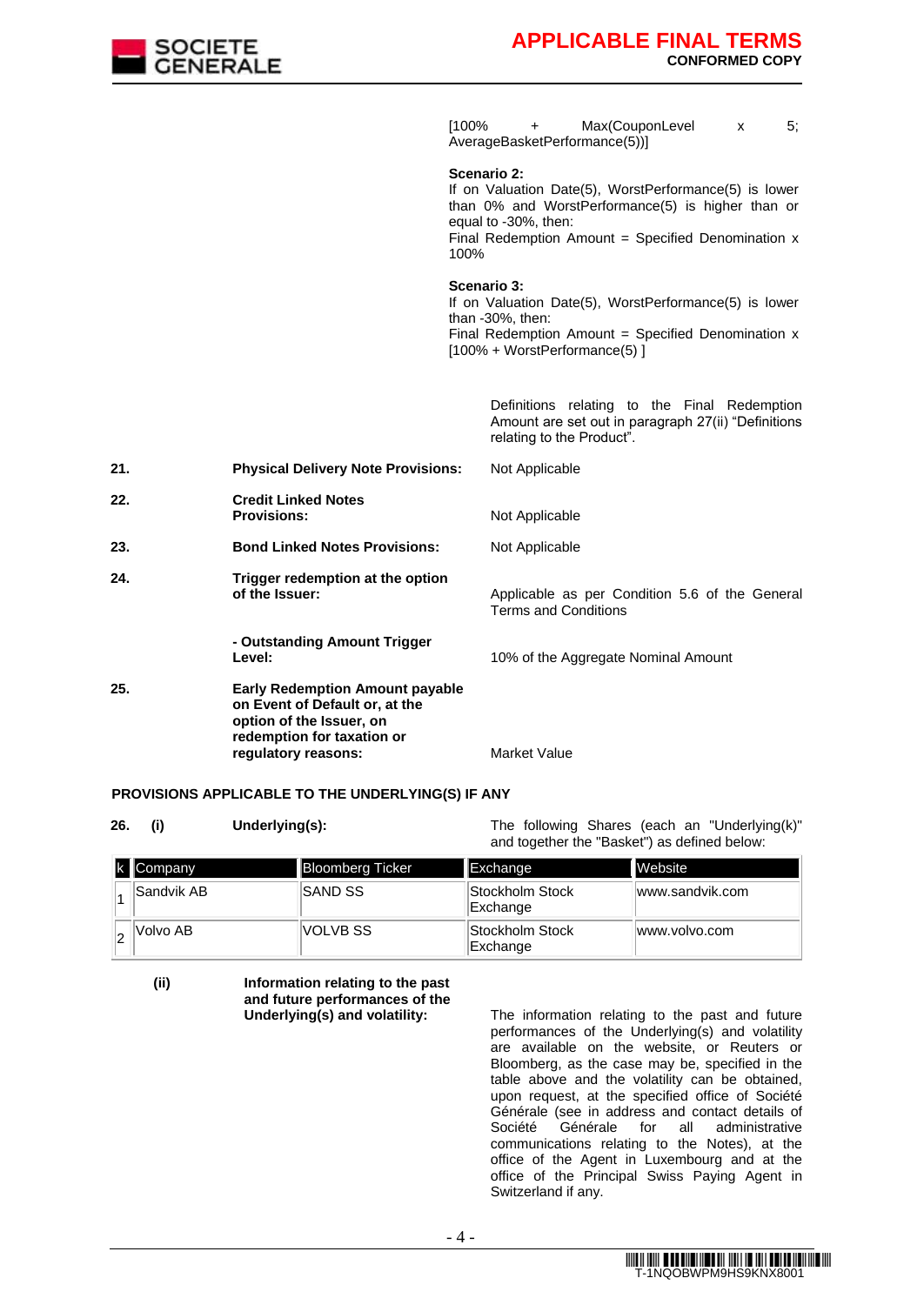

facts have been omitted which would render the reproduced information inaccurate or misleading.

| (iii) | Provisions relating, amongst<br>the<br>to<br><b>Market</b><br>others.<br>Disruption Event(s)<br>and/or<br>Extraordinary Event(s) and/or<br><b>Monetisation until the Maturity</b><br>Date and/or any additional<br>disruption<br>event(s)<br>as<br>described<br>in the relevant<br>Additional<br>Terms<br>and<br><b>Conditions</b><br><b>Structured</b><br>for<br><b>Notes:</b> | The provisions of the following Additional Terms and<br>Conditions apply:<br>Additional Terms and Conditions for Share Linked Notes                                                                    |
|-------|---------------------------------------------------------------------------------------------------------------------------------------------------------------------------------------------------------------------------------------------------------------------------------------------------------------------------------------------------------------------------------|--------------------------------------------------------------------------------------------------------------------------------------------------------------------------------------------------------|
| (iv)  | Other information relating to<br>the Underlying(s):                                                                                                                                                                                                                                                                                                                             | Information or summaries of information included<br>herein with respect to the Underlying(s), has been<br>extracted from general databases released<br>publicly or by any other available information. |
|       |                                                                                                                                                                                                                                                                                                                                                                                 | Each of the Issuer and the Guarantor confirms<br>that such information has been accurately<br>reproduced and that, so far as it is aware and is<br>able to ascertain from information published, no    |

# **DEFINITIONS APPLICABLE TO INTEREST (IF ANY), REDEMPTION AND THE UNDERLYING(S) IF ANY**

| 27.<br>(i)                                             | Definitions relating to date(s):          |                                     | Applicable |                                                                                                                                              |
|--------------------------------------------------------|-------------------------------------------|-------------------------------------|------------|----------------------------------------------------------------------------------------------------------------------------------------------|
|                                                        | <b>Valuation Date(0):</b><br>(DD/MM/YYYY) |                                     |            | 11/12/2014                                                                                                                                   |
|                                                        | <b>Valuation Date(i);</b>                 |                                     |            | Valuation Date(i)                                                                                                                            |
|                                                        | (i from 1 to 5)<br>(DD/MM/YYYY)           |                                     | 1          | 11/12/2015                                                                                                                                   |
|                                                        |                                           |                                     | 2          | 11/12/2016                                                                                                                                   |
|                                                        |                                           |                                     | 3          | 11/12/2017                                                                                                                                   |
|                                                        |                                           |                                     | 4          | 11/12/2018                                                                                                                                   |
|                                                        |                                           |                                     | 5          | 11/12/2019                                                                                                                                   |
| (ii)                                                   | Definitions relating to the Product:      |                                     | Formulae   | Applicable, subject to the provisions of the<br>Additional Terms and Conditions relating to                                                  |
| WorstPerformance(i)<br>(i from 1 to 5)                 |                                           | relating to Formulae.               |            | means the Minimum, for k from 1 to 2, of Performance(i, k), as<br>defined in Condition 4.6 of the Additional Terms and Conditions            |
| Performance(i,k)<br>(i from 1 to 5)<br>(k from 1 to 2) |                                           | Additional<br>Terms                 | and        | means $(S(i, k) / S(0, k)) - 100\%$ , as defined in Condition 4.1 of the<br>Conditions<br>Formulae.<br>relating<br>to                        |
| S(i,k)<br>(i from 0 to 5)<br>(k from 1 to 2)           |                                           | and Conditions relating to Formulae |            | means in respect of any Valuation Date(i) the Closing Price of the<br>Underlying(k), as defined in Condition 4.0 of the Additional Terms     |
| (i from 1 to 5)                                        | AverageBasketPerformance(i)               | relating to Formulae.               |            | means the Arithmetic Average, for k from 1 to 2, of Performance(i, k),<br>as defined in Condition 4.4 of the Additional Terms and Conditions |
| CouponLevel                                            |                                           |                                     |            | Indicatively 10.0% with a minimum of 8.0%. Final CouponLevel will                                                                            |
|                                                        |                                           | $-5-$                               |            |                                                                                                                                              |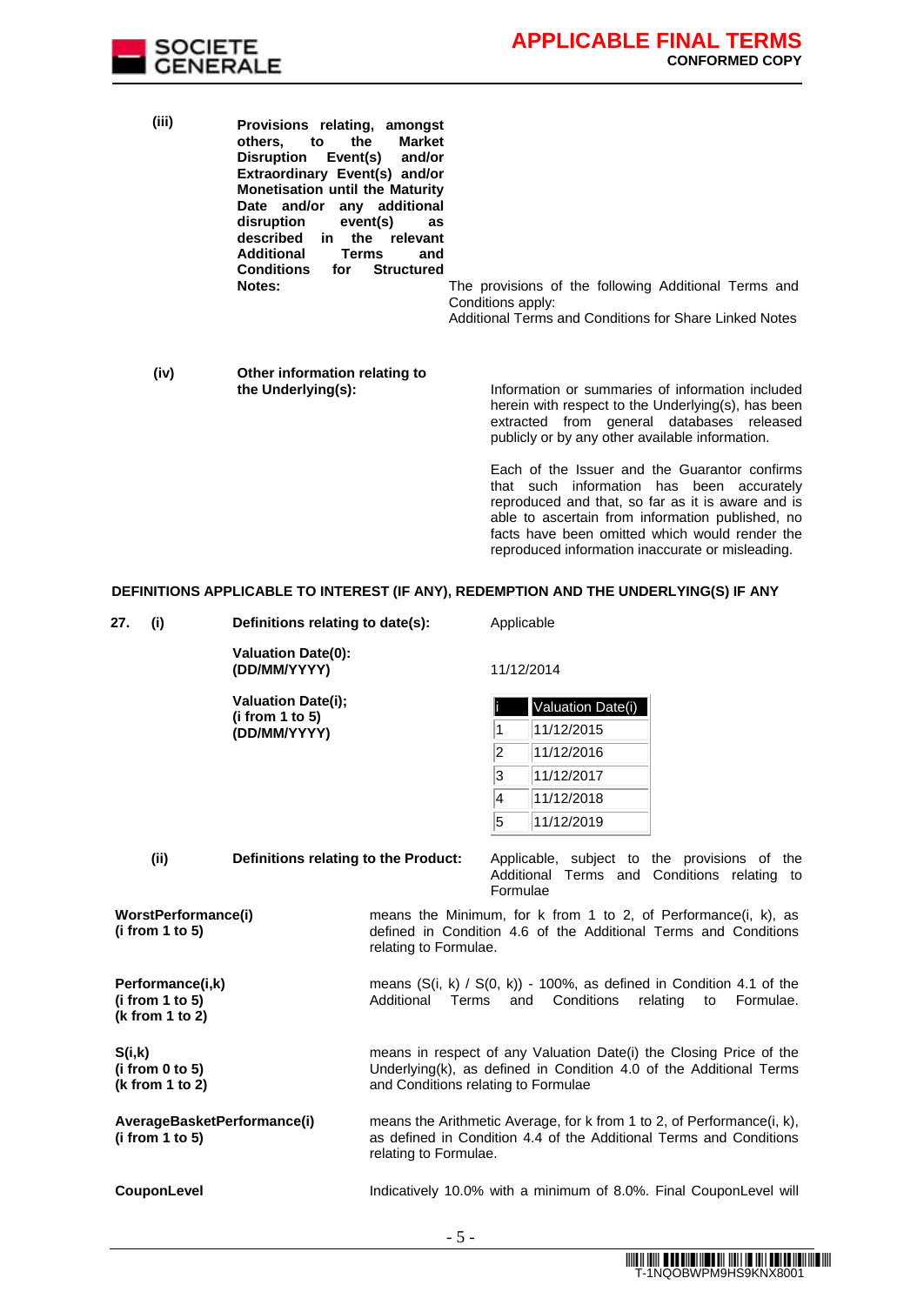

be confirmed at the latest on Valuation Date(0)

**Automatic Early Redemption Event** is deemed to have occurred, as determined by the Calculation Agent, if on a Valuation Date(i) (i from 1 to 4), WorstPerformance(i) is higher than or equal to 0%

### **PROVISIONS RELATING TO SECURED NOTES**

| 28.  | <b>Secured Notes Provisions:</b>                                                                           | Not Applicable                                                                                                                                                                                                                |
|------|------------------------------------------------------------------------------------------------------------|-------------------------------------------------------------------------------------------------------------------------------------------------------------------------------------------------------------------------------|
|      | GENERAL PROVISIONS APPLICABLE TO THE NOTES                                                                 |                                                                                                                                                                                                                               |
| 29.  | Provisions applicable to payment<br>date(s):                                                               |                                                                                                                                                                                                                               |
|      | - Payment Business Day:                                                                                    | Following Payment Business Day                                                                                                                                                                                                |
|      | - Financial Centre(s):                                                                                     | Stockholm                                                                                                                                                                                                                     |
| 30.  | Form of the Notes:                                                                                         |                                                                                                                                                                                                                               |
| (i)  | Form:                                                                                                      | Dematerialised Uncertificated Swedish Notes in<br>book entry form issued, cleared and settled<br>through Euroclear Sweden in accordance with the<br>Swedish Financial Instruments Accounts Act (SFS<br>1998:1479), as amended |
| (ii) | New Global Note (NGN - bearer<br>notes) / New Safekeeping<br><b>Structure (NSS - registered</b><br>notes): | No                                                                                                                                                                                                                            |
| 31.  | <b>Redenomination:</b>                                                                                     | Applicable as per Condition 1 of the General<br><b>Terms and Conditions</b>                                                                                                                                                   |
| 32.  | <b>Consolidation:</b>                                                                                      | Applicable as per Condition 14.2 of the General<br><b>Terms and Conditions</b>                                                                                                                                                |
| 33.  | <b>Partly Paid Notes Provisions:</b>                                                                       | Not Applicable                                                                                                                                                                                                                |
| 34.  | <b>Instalment Notes Provisions:</b>                                                                        | Not Applicable                                                                                                                                                                                                                |
| 35.  | Masse:                                                                                                     | Not Applicable                                                                                                                                                                                                                |
| 36.  | <b>Dual Currency Note Provisions:</b>                                                                      | Not Applicable                                                                                                                                                                                                                |
| 37.  | <b>Additional Amount Provisions for</b><br><b>Italian Certificates:</b>                                    | Not Applicable                                                                                                                                                                                                                |
| 38.  | Interest Amount and/or the<br>Redemption Amount switch at the<br>option of the Issuer:                     | Not Applicable                                                                                                                                                                                                                |

Signed on behalf of the Issuer:

By: **Yves CACCLIN**

*Duly authorised*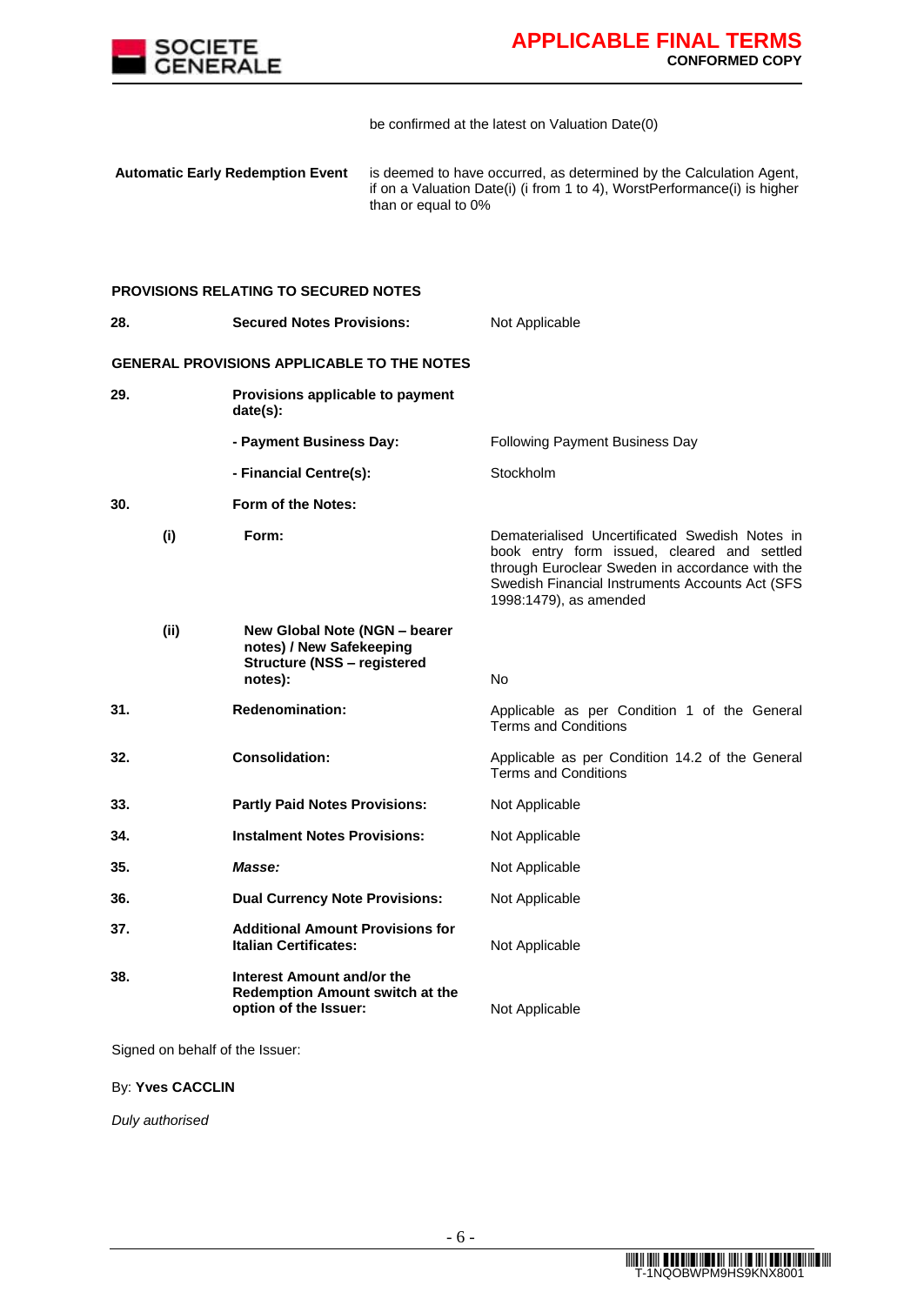

#### **PART B – OTHER INFORMATION**

### **1. LISTING AND ADMISSION TO TRADING**

| (i)   | Listing:                                                                           | Application will be made for the Notes to be listed on the<br>regulated market of the Nasdag OMX Stockholm AB, Sweden.                                                                                     |
|-------|------------------------------------------------------------------------------------|------------------------------------------------------------------------------------------------------------------------------------------------------------------------------------------------------------|
| (ii)  | <b>Admission to</b><br>trading:                                                    | Application will be made for the Notes to be admitted to trading<br>on the Regulated Market of the Nasdag OMX Stockholm AB,<br>Sweden, with effect from or as soon as practicable after the<br>Issue Date. |
|       |                                                                                    | There can be no assurance that the listing and trading of<br>the Notes will be approved with effect on the Issue Date or<br>at all.                                                                        |
| (iii) | <b>Estimate of total</b><br>expenses related to<br>admission to<br>trading:        | Not Applicable                                                                                                                                                                                             |
| (iv)  | <b>Information required</b><br>for Notes to be<br>listed on SIX Swiss<br>Exchange: | Not Applicable                                                                                                                                                                                             |

### **2. RATINGS**

The Notes to be issued have not been rated.

#### **3. INTERESTS OF NATURAL AND LEGAL PERSONS INVOLVED IN THE ISSUE/OFFER**

Save for fees, if any, payable to the Dealer, and so far as the Issuer is aware, no person involved in the issue of the Notes has an interest material to the offer.

The Issuer and Société Générale expect to enter into hedging transactions in order to hedge the Issuer's obligations under the Notes. Should any conflicts of interest arise between (i) the responsibilities of Société Générale as Calculation Agent for the Notes and (ii) the responsibilities of Société Générale as counterparty to the above mentioned hedging transactions, the Issuer and Société Générale hereby represent that such conflicts of interest will be resolved in a manner which respects the interests of the Noteholders.

### **4. REASONS FOR THE OFFER AND USE OF PROCEEDS, ESTIMATED NET PROCEEDS AND TOTAL EXPENSES**

| (i)   | Reasons for the<br>offer and use of<br>proceeds: | The net proceeds from each issue of Notes will be applied for<br>the general financing purposes of the Société Générale Group,<br>which include making a profit. |
|-------|--------------------------------------------------|------------------------------------------------------------------------------------------------------------------------------------------------------------------|
| (ii)  | <b>Estimated net</b><br>proceeds:                | Not Applicable                                                                                                                                                   |
| (iii) | <b>Estimated total</b><br>expenses:              | Not Applicable                                                                                                                                                   |

**5. INDICATION OF YIELD** *(Fixed Rate Notes only)*

Not Applicable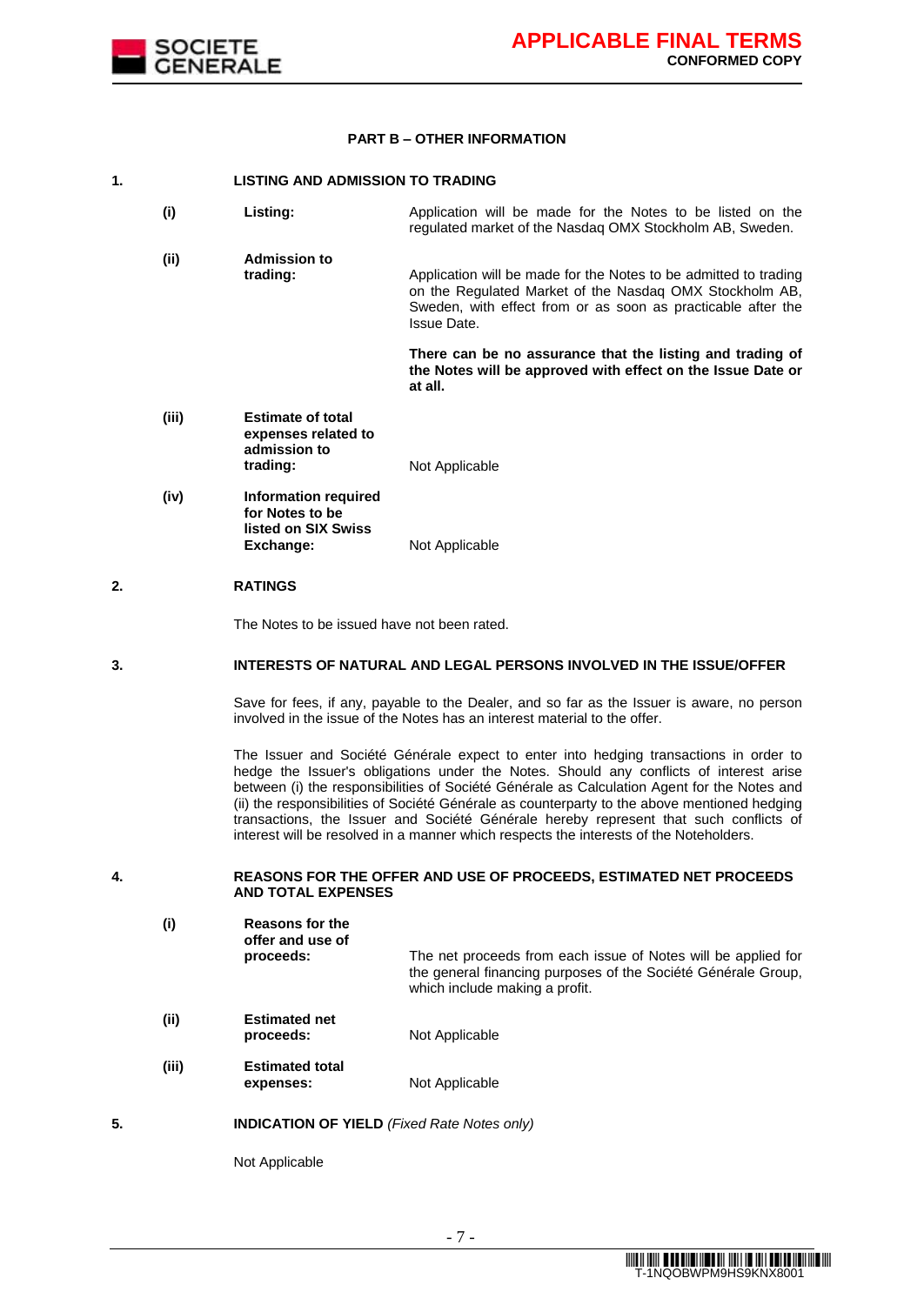

#### **6. HISTORIC INTEREST RATES** *(Floating Rate Notes only)*

Not Applicable

### **7. PERFORMANCE AND EFFECT ON VALUE OF INVESTMENT**

### **(i) PERFORMANCE OF FORMULA, EXPLANATION OF EFFECT ON VALUE OF INVESTMENT** *(Structured Notes only)*

The value of the Notes, the payment of a coupon amount on a relevant interest payment date to a Noteholder, the payment of an automatic early redemption amount on a relevant automatic early redemption date and the payment of a redemption amount to a Noteholder on the maturity date will depend on the performance of the underlying asset(s), on the relevant valuation date(s).

The value of the Notes is linked to the positive or negative performance of one or several underlying instrument(s) within the basket. The amounts to be paid are determined on the basis of the condition which is satisfied (or not) if the performance of one or several underlying instrument(s) within the basket is higher than or equal to a predefined barrier performance.

The Notes may provide for an automatic early redemption linked to a specific event. Therefore, this may prevent the Noteholders from benefitting from the performance of the underlying instrument(s) over the whole period initially envisaged.

The terms and conditions of the Notes may include provisions under which upon the occurrence of certain market disruptions delays in the settlement of the Notes may be incurred or certain modifications be made. Moreover, in case of occurrence of events affecting the underlying instrument(s), the terms and conditions of the Notes allow the Issuer to substitute the underlying instrument(s) by new underlying instrument(s), cease the exposure to the underlying asset(s) and apply a reference rate to the proceeds so obtained until the maturity date of the Notes, postpone the maturity date of the Notes, early redeem the Notes on the basis of the market value of these Notes, or deduct from any due amount the increase cost of hedging, and in each case without the consent of the Noteholders.

Payments (whether in respect of principal and/or interest and whether at maturity or otherwise) on the Notes are calculated by reference to certain underlying(s), the return of the Notes is based on changes in the value of the underlying(s), which may fluctuate. Potential investors should be aware that these Notes may be volatile and that they may receive no interest and may lose all or a substantial portion of their principal.

During the lifetime of the Notes, the market value of these Notes may be lower than the invested capital. Furthermore, an insolvency of the Issuer and/or the Guarantor may cause a total loss of the invested capital.

**The attention of the investors is drawn to the fact that they could sustain an entire or a partial loss of their investment.**

#### **(ii) PERFORMANCE OF RATE[S] OF EXCHANGE AND EXPLANATION OF EFFECT ON VALUE OF INVESTMENT** (*Dual Currency Notes only*)

Not Applicable

### **8. OPERATIONAL INFORMATION**

**(i) Security identification code(s):**

**- ISIN Code:** SE0006422499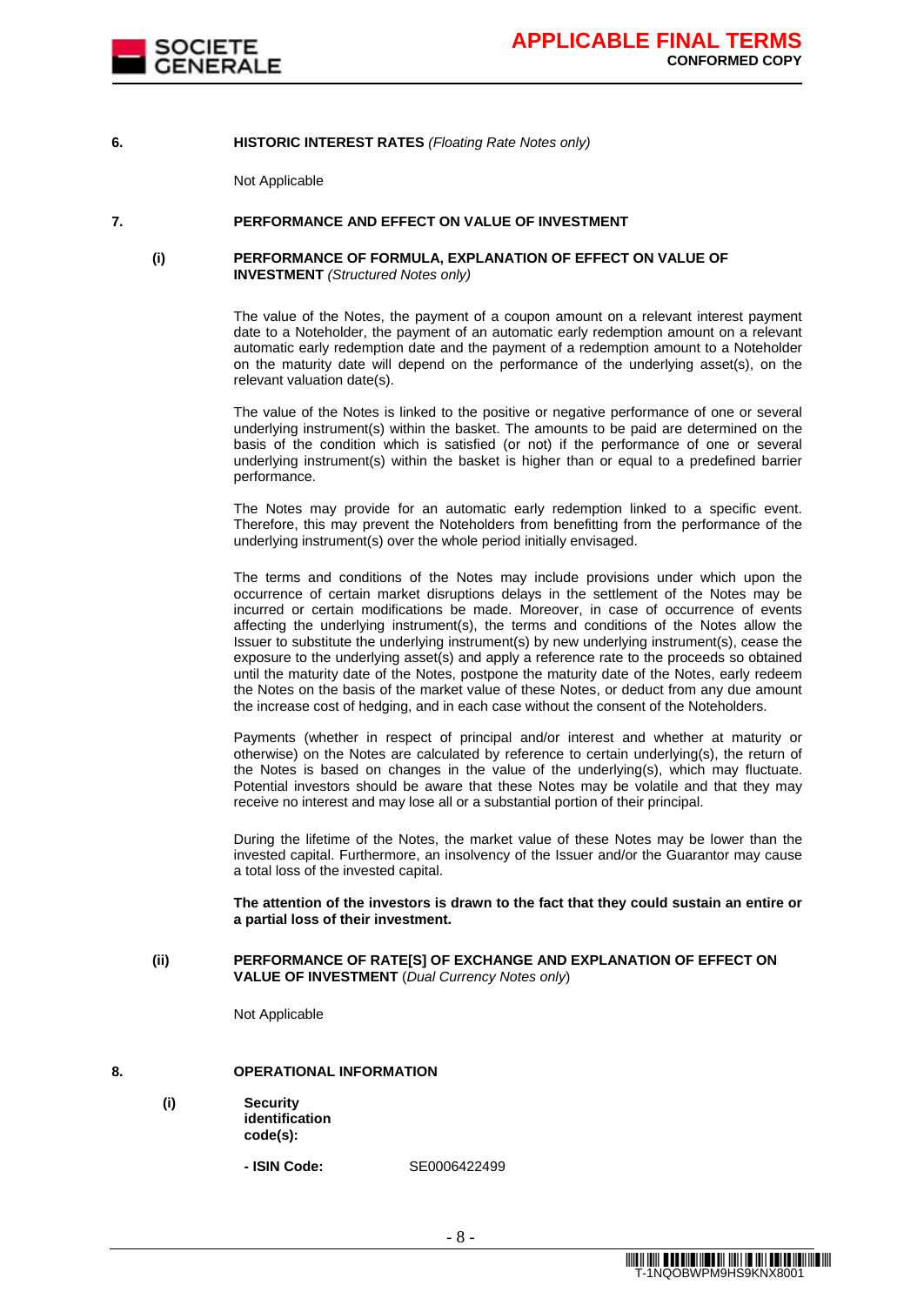

|    |       | - Common Code:                                                                                                                     | 112706461                                                                                                                                                                                                                                                                                                              |
|----|-------|------------------------------------------------------------------------------------------------------------------------------------|------------------------------------------------------------------------------------------------------------------------------------------------------------------------------------------------------------------------------------------------------------------------------------------------------------------------|
|    | (ii)  | <b>Clearing System(s):</b>                                                                                                         | Swedish Central Security Depository & Clearing Organisation<br>(Euroclear Sweden) identification number: 556112-8074.<br>The Issuer and the Issuer Agent shall be entitled to obtain<br>information from registers maintained by Euroclear Sweden for<br>the purposes of performing their obligations under the Notes. |
|    | (iii) | Delivery:                                                                                                                          | Delivery against payment                                                                                                                                                                                                                                                                                               |
|    | (iv)  | <b>Calculation Agent:</b>                                                                                                          | Société Générale<br>Tour Société Générale<br>17 Cours Valmy<br>92987 Paris La Défense Cedex<br>France                                                                                                                                                                                                                  |
|    | (v)   | <b>Paying Agent(s):</b>                                                                                                            | Société Générale Bank&Trust<br>11, avenue Emile Reuter<br>2420 Luxembourg<br>Luxembourg                                                                                                                                                                                                                                |
|    |       |                                                                                                                                    | and                                                                                                                                                                                                                                                                                                                    |
|    |       |                                                                                                                                    | Nordea - Smålandsgatan 17, A213<br>- SE-105 71 Stockholm<br>Sweden                                                                                                                                                                                                                                                     |
|    | (vi)  | <b>Eurosystem eligibility</b><br>of the Notes:                                                                                     | No                                                                                                                                                                                                                                                                                                                     |
|    | (vii) | <b>Address and contact</b><br>details of Société<br>Générale for all<br>administrative<br>communications<br>relating to the Notes: | Société Générale<br>Tour Société Générale<br>17 Cours Valmy<br>92987 Paris La Défense Cedex<br>France<br>Name: Sales Support Services - Derivatives<br>Tel: +33 1 57 29 12 12 (Hotline)<br>Email: clientsupport-deai@sgcib.com                                                                                         |
| 9. |       | <b>DISTRIBUTION</b>                                                                                                                |                                                                                                                                                                                                                                                                                                                        |
|    | (i)   | Method of<br>distribution:                                                                                                         | Non-syndicated                                                                                                                                                                                                                                                                                                         |
|    |       | - Dealer(s):                                                                                                                       | Société Générale<br>Tour Société Générale<br>17 Cours Valmy<br>92987 Paris La Défense Cedex<br>France                                                                                                                                                                                                                  |
|    | (ii)  | <b>Total commission and</b><br>concession:                                                                                         | There is no commission and/or concession paid by the Issuer<br>to the Dealer or the Managers.                                                                                                                                                                                                                          |
|    |       |                                                                                                                                    | Société Générale shall pay to the person(s) mentioned below<br>(each an "Interested Party") the following remunerations for<br>the services provided by such Interested Party to Société<br>Générale in the capacity set out below:                                                                                    |
|    |       |                                                                                                                                    | to Skandiabanken AB as distributor an annual average<br>remuneration (calculated on the basis of the term of the Notes)                                                                                                                                                                                                |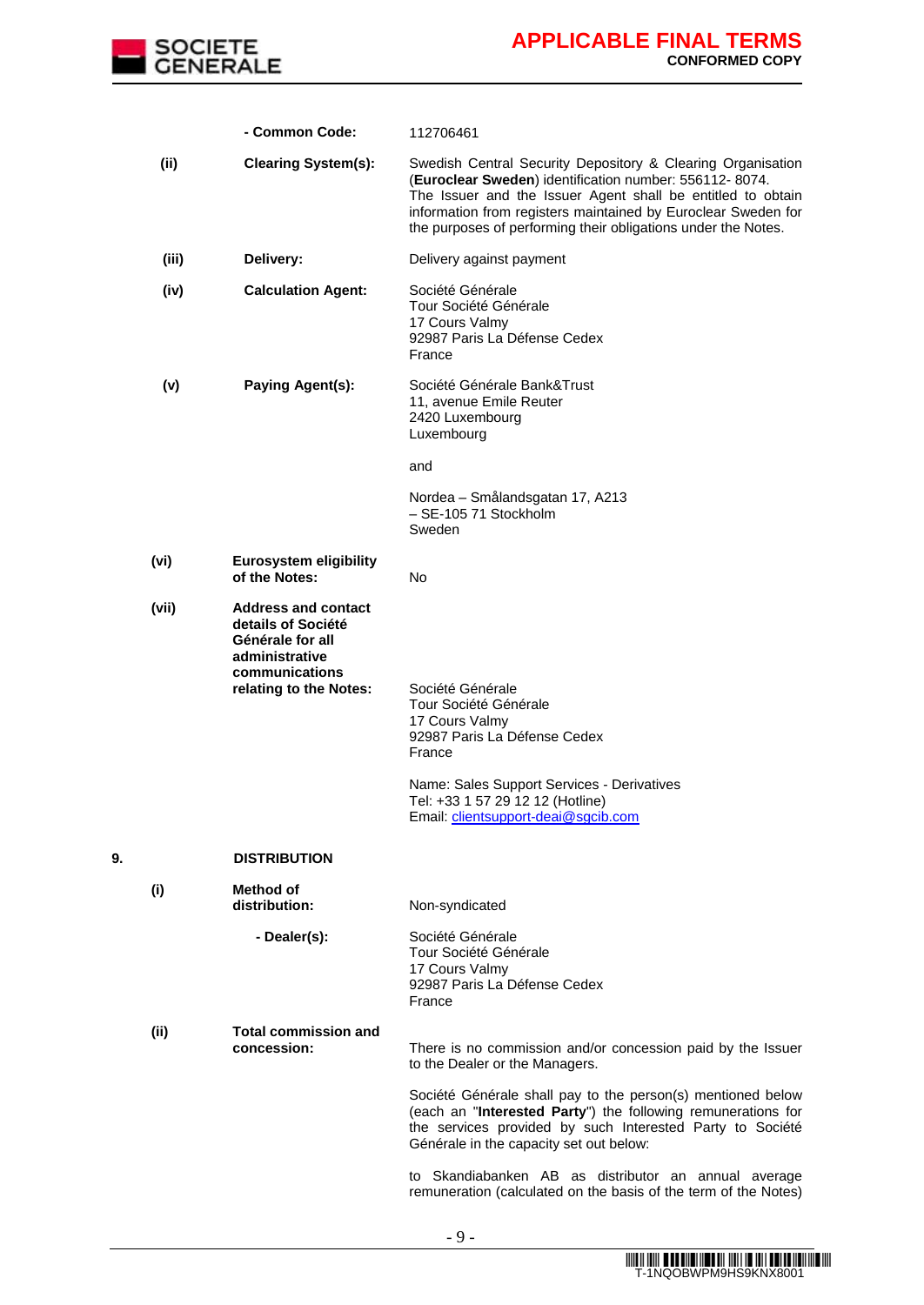

of up to 1.0% of the amount of Notes effectively placed.

**(iii) TEFRA rules:** Not Applicable

- **(iv) Permanently Restricted Notes:** Yes
- **(v)** Non-exempt Offer: A Non-exempt offer of the Notes may be made by the Dealer and any **Initial Authorised Offeror** below mentioned, any **Additional Authorised Offeror**, the name and address of whom will be published on the website of the Issuer [\(http://prospectus.socgen.com\)](http://prospectus.socgen.com/) and any other financial intermediaries to whom the Issuer gives a General Consent (the **General Authorised Offerors**) in the public offer jurisdiction(s) (**Public Offer Jurisdiction(s)**) during the offer period (**Offer Period**) as specified in the paragraph "Public Offers in European Economic Area" below.

**- Individual Consent / Name(s) and addresse(s) of any Initial Authorised** 

**Offeror:** Applicable / Skandiabanken AB Lindhagensgatan 86, SE-106 55 Stockholm, Sweden

**- General Consent/ Other conditions to consent:** Applicable

**10. PUBLIC OFFERS IN EUROPEAN ECONOMIC AREA**

| - Public Offer<br>Jurisdiction(s):                | Sweden                                                                                                                                                                                                                                                                                                                                           |
|---------------------------------------------------|--------------------------------------------------------------------------------------------------------------------------------------------------------------------------------------------------------------------------------------------------------------------------------------------------------------------------------------------------|
| - Offer Period:                                   | From 03/11/2014 to 05/12/2014                                                                                                                                                                                                                                                                                                                    |
| - Offer Price:                                    | The Notes will be offered at the Issue Price increased by fees,<br>if any, as mentioned below.                                                                                                                                                                                                                                                   |
| - Conditions to<br>which the offer is<br>subject: | Offers of the Notes are conditional on their issue and, on any<br>additional conditions set out in the standard terms of business<br>of the financial intermediaries, notified to investors by such<br>relevant financial intermediaries.                                                                                                        |
|                                                   | The Issuer reserves the right to close the Offer Period prior to<br>its stated expiry for any reason.                                                                                                                                                                                                                                            |
|                                                   | The Issuer reserves the right to withdraw the offer and cancel<br>the issuance of the Notes for any reason at any time on or prior<br>to the Issue Date. For the avoidance of doubt, if any application<br>has been made by a potential investor and the Issuer exercises<br>such right, no potential investor shall be entitled to subscribe or |

#### **- Description of the application process:** The distribution activity will be carried out in accordance with the financial intermediary's usual procedures. Prospective investors will not be required to enter into any contractual arrangements directly with the Issuer in relation to the

otherwise acquire the Notes.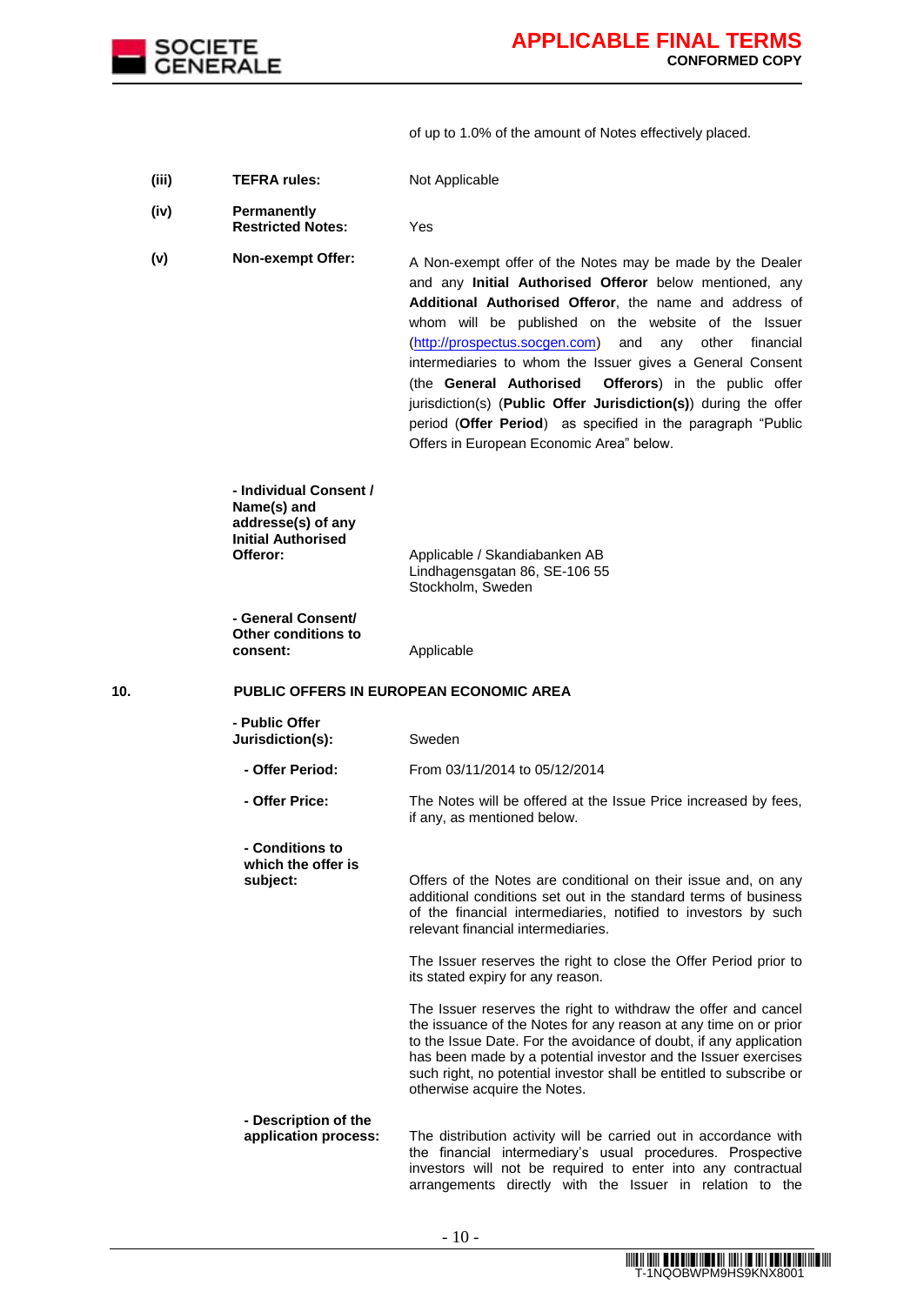

subscription of the Notes.

| - Description of<br>possibility to reduce<br>subscriptions and<br>manner for<br>refunding excess<br>amount paid by<br>applicants:                                   | Not Applicable                                                                                                                                                                                                                                                                                                                                                                     |
|---------------------------------------------------------------------------------------------------------------------------------------------------------------------|------------------------------------------------------------------------------------------------------------------------------------------------------------------------------------------------------------------------------------------------------------------------------------------------------------------------------------------------------------------------------------|
| - Details of the<br>minimum and/or<br>maximum amount of<br>application:                                                                                             | Minimum amount of application : SEK 10 000 (i.e. 1 Note)                                                                                                                                                                                                                                                                                                                           |
| - Details of the<br>method and time<br>limits for paying up<br>and delivering the<br>Notes:                                                                         | The Notes will be issued on the Issue Date against payment to<br>the Issuer of the net subscription moneys. However, the<br>settlement and delivery of the Notes will be executed through<br>the Dealer mentioned above. Investors will be notified by the<br>relevant financial intermediary of their allocations of Notes and<br>the settlement arrangements in respect thereof. |
| - Manner and date in<br>which results of the<br>offer are to be made<br>public:                                                                                     | <b>Publication</b><br>the<br>website<br>οf<br>the<br>Issuer<br>on<br>(http://prospectus.socgen.com) and in a daily newspaper of<br>general circulation in the relevant place(s) of listing and/or<br>public offer at the end of the subscription period if required by                                                                                                             |
| - Procedure for<br>exercise of any right<br>of pre-emption,<br>negotiability of<br>subscription rights<br>and treatment of<br>subscription rights<br>not exercised: | local regulation.<br>Not Applicable                                                                                                                                                                                                                                                                                                                                                |
| - Whether tranche(s)<br>has/have been<br>reserved for certain<br>countries:                                                                                         | Not Applicable                                                                                                                                                                                                                                                                                                                                                                     |
| - Process for<br>notification to<br>applicants of the<br>amount allotted and<br>the indication<br>whether dealing may<br>begin before<br>notification is made:      | Not Applicable                                                                                                                                                                                                                                                                                                                                                                     |
| - Amount of any<br>expenses and taxes<br>specifically charged<br>to the subscriber or<br>purchaser:                                                                 | Taxes charged in connection with the subscription, transfer,<br>purchase or holding of the Notes must be paid by the<br>Noteholders and neither the Issuer nor the Guarantor shall<br>have any obligation in relation thereto; in that respect,<br>Noteholders shall consult professional tax advisers to                                                                          |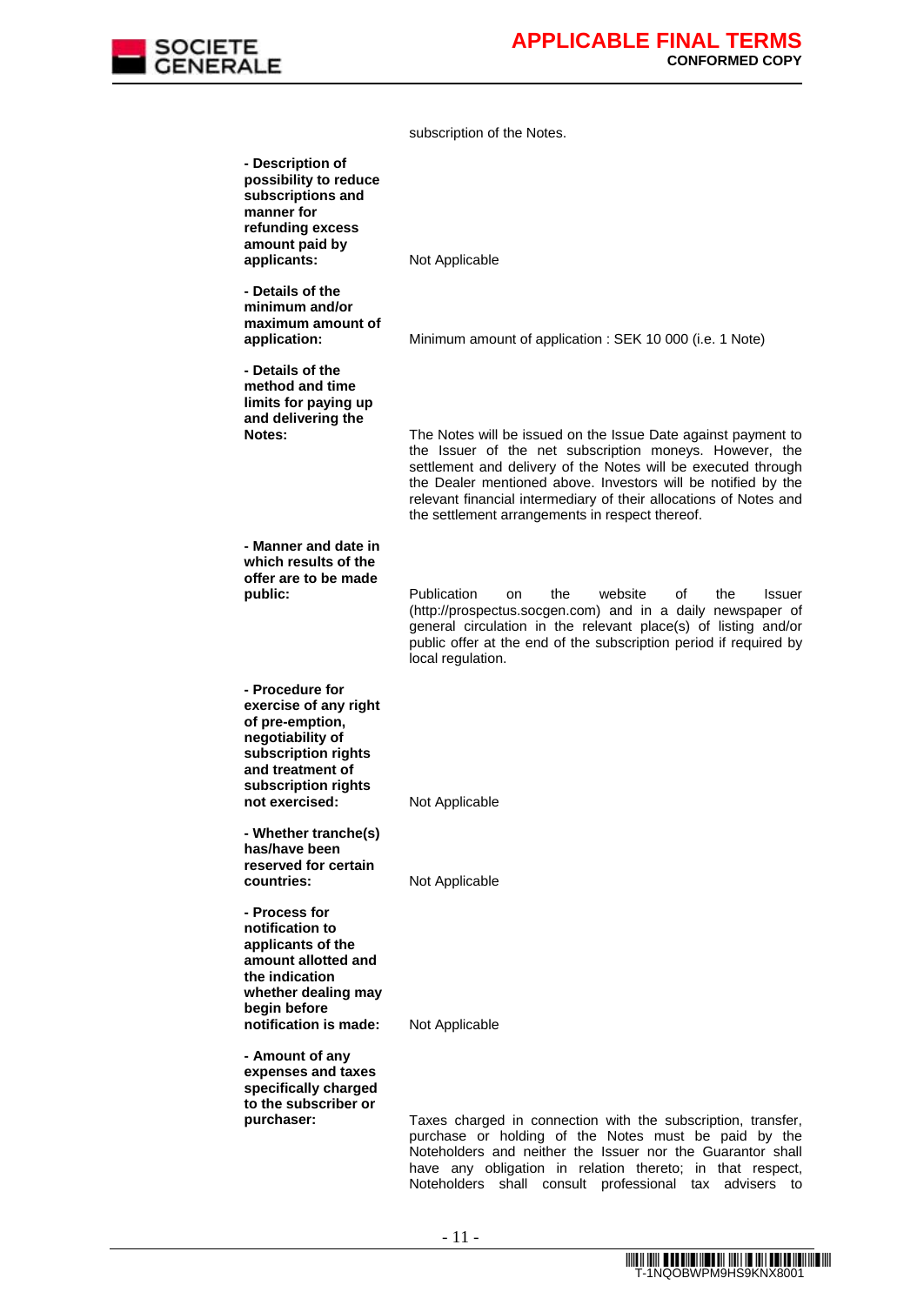

determine the tax regime applicable to their own situation. The Noteholders shall also consult the Taxation section in the Base Prospectus.

Subscription fees or purchases fees: up to 2% of Issue Price per Note, paid by the purchaser to Skandiabanken AB or an agent appointed by Skandiabanken AB.

#### **11. ADDITIONAL INFORMATION**

**- Minimum Investment in the Notes:** SEK 10 000 (i.e. 1 Note) **- Minimum Trading:** SEK 10 000 (i.e. 1 Note)

### **12. PUBLIC OFFERS IN OR FROM SWITZERLAND**

Not Applicable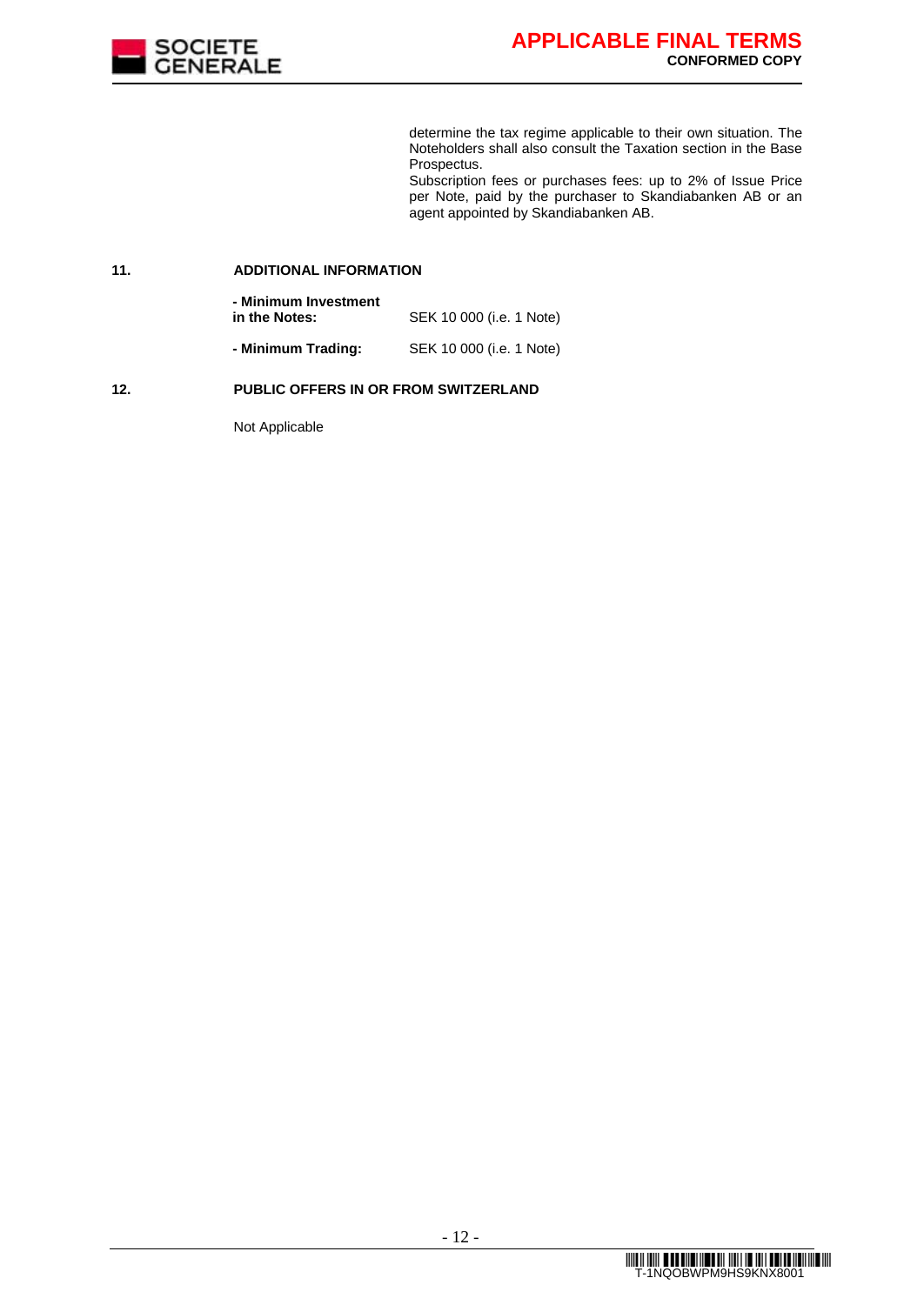

### **ISSUE SPECIFIC SUMMARY**

|     | Section A - Introduction and warnings                         |                                                                                                                                                                                                                                                                                                                                                                                                                                                                                                                                                                                                                                                                                                                                                              |  |  |  |  |  |
|-----|---------------------------------------------------------------|--------------------------------------------------------------------------------------------------------------------------------------------------------------------------------------------------------------------------------------------------------------------------------------------------------------------------------------------------------------------------------------------------------------------------------------------------------------------------------------------------------------------------------------------------------------------------------------------------------------------------------------------------------------------------------------------------------------------------------------------------------------|--|--|--|--|--|
| A.1 | Warning                                                       | This summary must be read as an introduction to the Base Prospectus.                                                                                                                                                                                                                                                                                                                                                                                                                                                                                                                                                                                                                                                                                         |  |  |  |  |  |
|     |                                                               | Any decision to invest in the Notes should be based on a consideration of<br>the Base Prospectus.                                                                                                                                                                                                                                                                                                                                                                                                                                                                                                                                                                                                                                                            |  |  |  |  |  |
|     |                                                               | Where a claim relating to the information contained in the Base Prospectus<br>is brought before a court, the plaintiff investor might, under the national<br>legislation of the Member States, have to bear the costs of translating the<br>Base Prospectus before the legal proceedings are initiated.                                                                                                                                                                                                                                                                                                                                                                                                                                                      |  |  |  |  |  |
|     |                                                               | Civil liability attaches only to those persons who have tabled this summary,<br>including any translation thereof, but only if the summary is misleading,<br>inaccurate or inconsistent when read together with the other parts of the<br>Base Prospectus or it does not provide, when read together with the other<br>parts of this Base Prospectus, key information in order to aid investors when<br>considering whether to invest in the Notes.                                                                                                                                                                                                                                                                                                          |  |  |  |  |  |
| A.2 | <b>Consent to the use</b><br>of the Base<br><b>Prospectus</b> | The Issuer consents to the use of this Base Prospectus in connection with a<br>resale or placement of Notes in circumstances where a prospectus is<br>required to be published under the Prospectus Directive (a Non-exempt<br>Offer) subject to the following conditions:                                                                                                                                                                                                                                                                                                                                                                                                                                                                                   |  |  |  |  |  |
|     |                                                               | - the consent is only valid during the offer period from 03/11/2014 to<br>05/12/2014 (the Offer Period);                                                                                                                                                                                                                                                                                                                                                                                                                                                                                                                                                                                                                                                     |  |  |  |  |  |
|     |                                                               | - the consent given by the Issuer for the use of the Base Prospectus to<br>make the Non-exempt Offer is an individual consent (an Individual<br>Consent) in respect of Skandiabanken AB Lindhagensgatan 86, SE-106 55<br>Stockholm, Sweden (the Initial Authorised Offeror) and if the Issuer<br>appoints any additional financial intermediaries after the 30/10/2014 and<br>publishes details of them on its website http://.prospectus.socgen.com, each<br>financial intermediary whose details are so published (each an Additional<br><b>Authorised Offeror);</b>                                                                                                                                                                                       |  |  |  |  |  |
|     |                                                               | - the consent given by the Issuer for the use of the Base Prospectus to<br>make the Non-exempt Offer is a general consent (a General Consent) in<br>respect of any financial intermediary who published on its website that it will<br>make the Non-exempt Offer of the Notes on the basis of the General<br>Consent given by the Issuer and by such publication, any such financial<br>intermediary (each a General Authorised Offeror) undertakes to comply<br>with the following obligations:                                                                                                                                                                                                                                                             |  |  |  |  |  |
|     |                                                               | it acts in accordance with all applicable laws, rules, regulations and<br>(a)<br>guidance (including from any regulatory body) applicable to the Non-exempt<br>Offer of the Notes in the Public Offer Jurisdiction, in particular the law<br>implementing the Markets in Financial Instruments Directive (Directive<br>2004/39/EC) as amended from time to time (hereinafter the Rules) and<br>makes sure that (i) any investment advice in the Notes by any person is<br>appropriate, (ii) the information to potential investor including the information<br>relating to any expenses (and any commissions or benefits of any kind)<br>received or paid by this General Authorised Offeror under the offer of the<br>Notes is fully and clearly disclosed; |  |  |  |  |  |
|     |                                                               | it complies with the restrictions set out under the section headed<br>(b)<br>"Subscription, Sale and Transfer Restrictions" in the Base Prospectus<br>related to the Public Offer Jurisdiction as if it acted as a Dealer in the Public<br>Offer Jurisdiction;                                                                                                                                                                                                                                                                                                                                                                                                                                                                                               |  |  |  |  |  |
|     |                                                               | (c)<br>it complies with the Rules relating to anti-money laundering, anti-<br>bribery and "know your customer" rules; it retains investor identification<br>records for at least the minimum period required under applicable Rules,                                                                                                                                                                                                                                                                                                                                                                                                                                                                                                                         |  |  |  |  |  |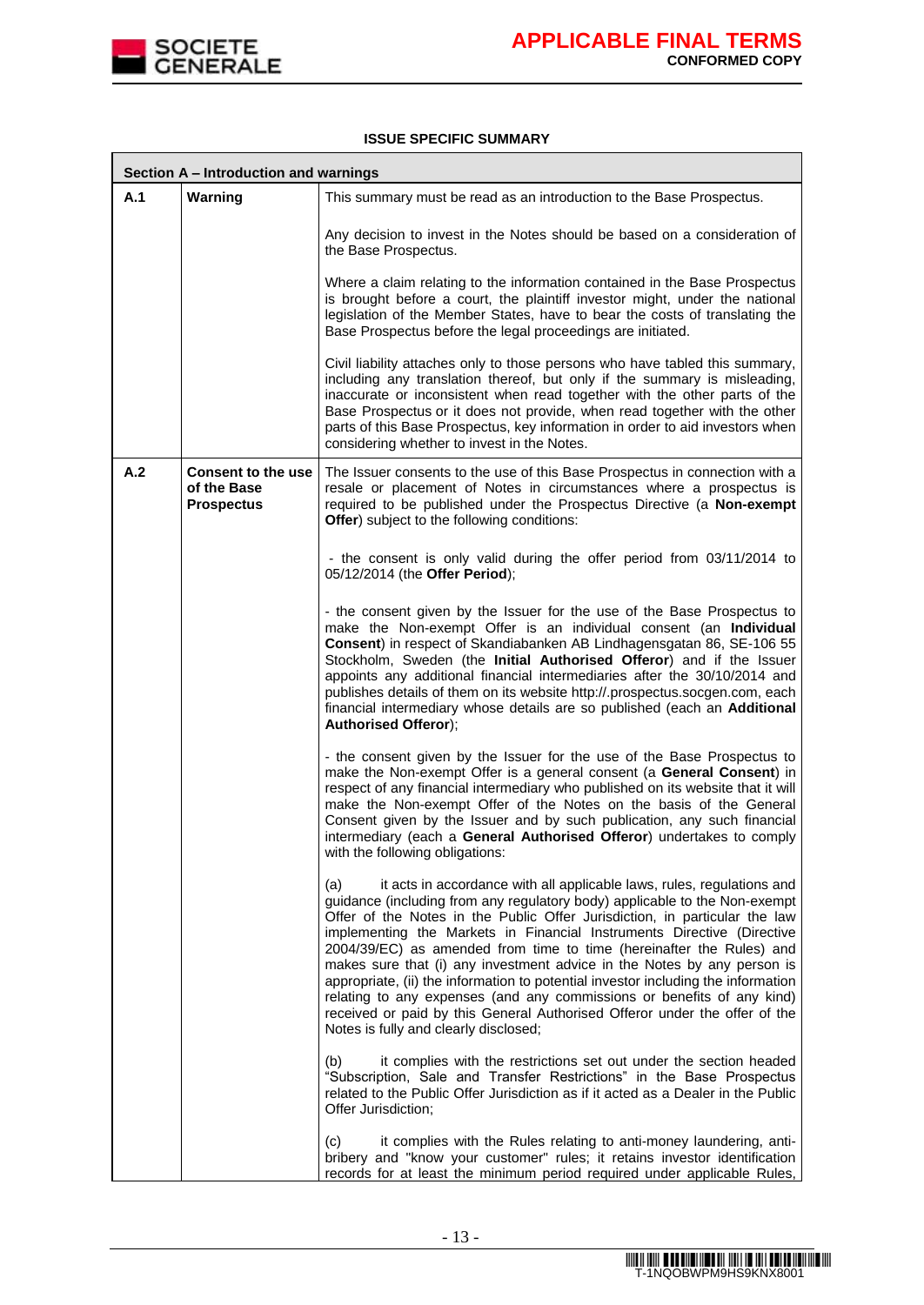

|  | and shall, if so requested, make such records available to the relevant<br>Issuer and/or the relevant Dealer or directly to the competent authorities<br>with jurisdiction over the relevant Issuer and/or the relevant Dealer in order<br>to enable the relevant Issuer and/or the relevant Dealer to comply with anti-<br>money laundering, anti-bribery and "know your customer" rules applying to<br>the relevant Issuer and/or the relevant Dealer; |
|--|----------------------------------------------------------------------------------------------------------------------------------------------------------------------------------------------------------------------------------------------------------------------------------------------------------------------------------------------------------------------------------------------------------------------------------------------------------|
|  | it does not, directly or indirectly, cause the Issuer or the relevant<br>(d)<br>Dealers to breach any Rule or any requirement to obtain or make any filing,<br>authorisation or consent in any jurisdiction;                                                                                                                                                                                                                                             |
|  | it commits itself to indemnify the relevant Issuer, the Guarantor (if<br>(e)<br>applicable) and the relevant Dealer, Société Générale and each of its<br>affiliates for any damage, loss, expense, claim, request or loss and fees<br>(including reasonably fees from law firms) incurred by one of its entities<br>because of, or in relation with, the non-respect by this General Authorised<br>Offeror of any of these obligations above;            |
|  | (f)<br>it acknowledges that its commitment to respect the obligations<br>above is governed by English law and agrees that any related dispute be<br>brought before the English courts                                                                                                                                                                                                                                                                    |
|  | Any General Authorised Offeror who wishes to use the Base<br>Prospectus for an Non-Exempt Offer of Notes in accordance with this<br>General Consent and the related conditions is required, during the<br>time of the relevant Offer Period, to publish on its website that it uses<br>the Base Prospectus for such Non-exempt Offer in accordance with<br>this General Consent and the related conditions.                                              |
|  | - the consent only extends to the use of this Base Prospectus to make Non-<br>exempt Offers of the Notes in Sweden.                                                                                                                                                                                                                                                                                                                                      |
|  | The information relating to the conditions of the Non-exempt Offer<br>shall be provided to the investors by any Initial Authorised Offeror and<br>any General Authorised Offeror where the offer will be made.                                                                                                                                                                                                                                           |

|                  | Section B - Issuer and Guarantor                                                                |                                                                                                                                                                                                                                                                                                                                                                                                                                                         |  |  |  |  |  |
|------------------|-------------------------------------------------------------------------------------------------|---------------------------------------------------------------------------------------------------------------------------------------------------------------------------------------------------------------------------------------------------------------------------------------------------------------------------------------------------------------------------------------------------------------------------------------------------------|--|--|--|--|--|
| B.1              | Legal and<br>commercial<br>name of the<br>issuer                                                | SG Issuer (or the Issuer)                                                                                                                                                                                                                                                                                                                                                                                                                               |  |  |  |  |  |
| B.2              | Domicile, legal<br>form, legislation<br>and country of<br>incorporation                         | Domicile: 33, boulevard Prince Henri, L-1724 Luxembourg, Luxembourg.<br>Legal form: Public limited liability company (société anonyme).<br>Legislation under which the Issuer operates: Luxembourg law.<br>Country of incorporation: Luxembourg.                                                                                                                                                                                                        |  |  |  |  |  |
| B.4 <sub>b</sub> | Known trends<br>affecting the<br>issuer and the<br>industries in<br>which it<br>operates        | The Issuer expects to continue its activity in accordance with its corporate objects<br>over the course of 2014.                                                                                                                                                                                                                                                                                                                                        |  |  |  |  |  |
| B.5              | <b>Description of</b><br>the Issuer's<br>group and the<br>issuer's position<br>within the group | The Group offers a wide range of advisory services and tailored financial solutions to<br>individual customers, large corporate and institutional investors. The Group relies on<br>three complementary core businesses:<br>• French Retail Banking;<br>• International Retail Banking, Financial Services and Insurance and<br>Corporate and Investment Banking, Private Banking, Asset and Wealth<br>$\bullet$<br>Management and Securities Services. |  |  |  |  |  |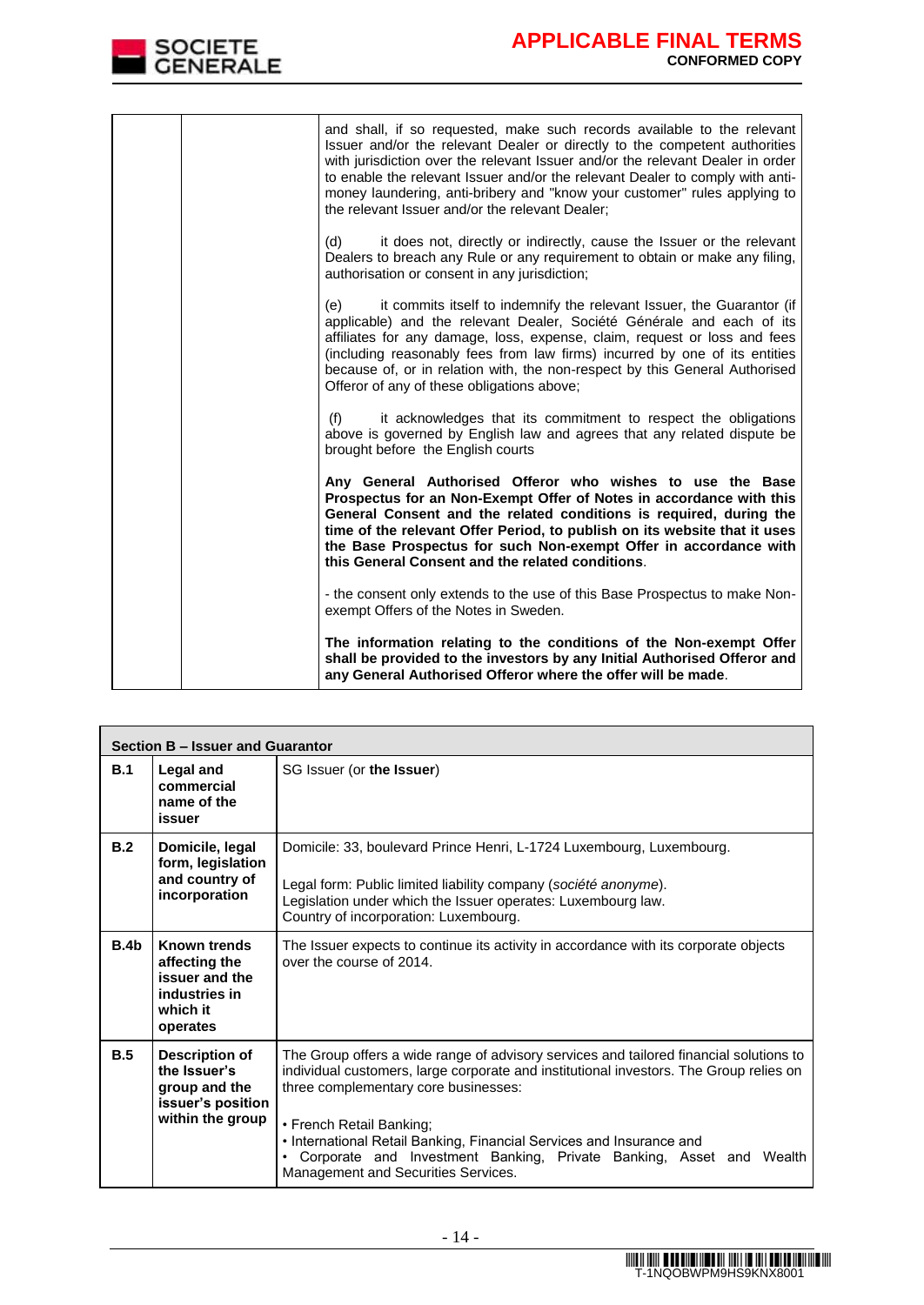

|             |                                                                                                                                                                     | The Issuer is a subsidiary of the Société Générale Group and has no subsidiaries.                                                                             |                 |                 |                     |                     |  |  |
|-------------|---------------------------------------------------------------------------------------------------------------------------------------------------------------------|---------------------------------------------------------------------------------------------------------------------------------------------------------------|-----------------|-----------------|---------------------|---------------------|--|--|
| B.9         | <b>Figure of profit</b><br>forecast or<br>estimate of the<br>issuer                                                                                                 | Not applicable. The Issuer does not make any figure of profit forecast or estimate.                                                                           |                 |                 |                     |                     |  |  |
| <b>B.10</b> | Nature of any<br>qualifications in<br>the audit report<br>on the historical<br>financial<br>information                                                             | Not applicable. The audit reports do not include any qualification.                                                                                           |                 |                 |                     |                     |  |  |
| <b>B.12</b> | <b>Selected</b><br>historical key<br>financial                                                                                                                      |                                                                                                                                                               |                 |                 |                     |                     |  |  |
|             | information<br>regarding the<br>issuer                                                                                                                              | (in K€)                                                                                                                                                       | 30 June<br>2014 | 30 June<br>2013 | 31 December<br>2013 | 31 December<br>2012 |  |  |
|             |                                                                                                                                                                     | <b>Operating</b><br><b>Revenues</b>                                                                                                                           | 60 795          | 31 483          | 109 588             | 6805                |  |  |
|             |                                                                                                                                                                     | Profit<br>from<br>operations                                                                                                                                  | 193             | 212             | 482                 | 5 2 3 3             |  |  |
|             |                                                                                                                                                                     | Profit<br>from<br>continuing<br>operations                                                                                                                    | 193             | 212             | 482                 | 5 2 3 3             |  |  |
|             |                                                                                                                                                                     | <b>Total Assets</b>                                                                                                                                           | 33 747 468      | 10 048 495      | 21 349 619          | 447 087             |  |  |
|             | <b>No Material</b><br>adverse change<br>in the prospects<br>of the issuer<br>since the date of<br>its last<br>published<br>audited financial<br>statements          | There has been no material adverse change in the prospects of the Issuer since 31<br>December 2013.                                                           |                 |                 |                     |                     |  |  |
|             | <b>Significant</b><br>changes in the<br>financial or<br>trading position<br>subsequent to<br>the period<br>covered by the<br>historical<br>financial<br>information | Not Applicable. There has been no significant change in the Issuer's financial or<br>trading position of the Issuer since 30 June 2014.                       |                 |                 |                     |                     |  |  |
| <b>B.13</b> | <b>Recent events</b><br>particular to the<br>issuer which are<br>to a material<br>extent relevant<br>to the evaluation<br>of the Issuer's<br>solvency               | Not Applicable. There has been no recent event particular to the Issuer which is to a<br>material extent relevant to the evaluation of the Issuer's solvency. |                 |                 |                     |                     |  |  |
| <b>B.14</b> | <b>Statement as to</b><br>whether the<br>issuer is<br>dependent upon                                                                                                | See Element B.5 above for the Issuers' position within the Group.<br>SG Issuer is dependent upon Société Générale Bank & Trust within the Group.              |                 |                 |                     |                     |  |  |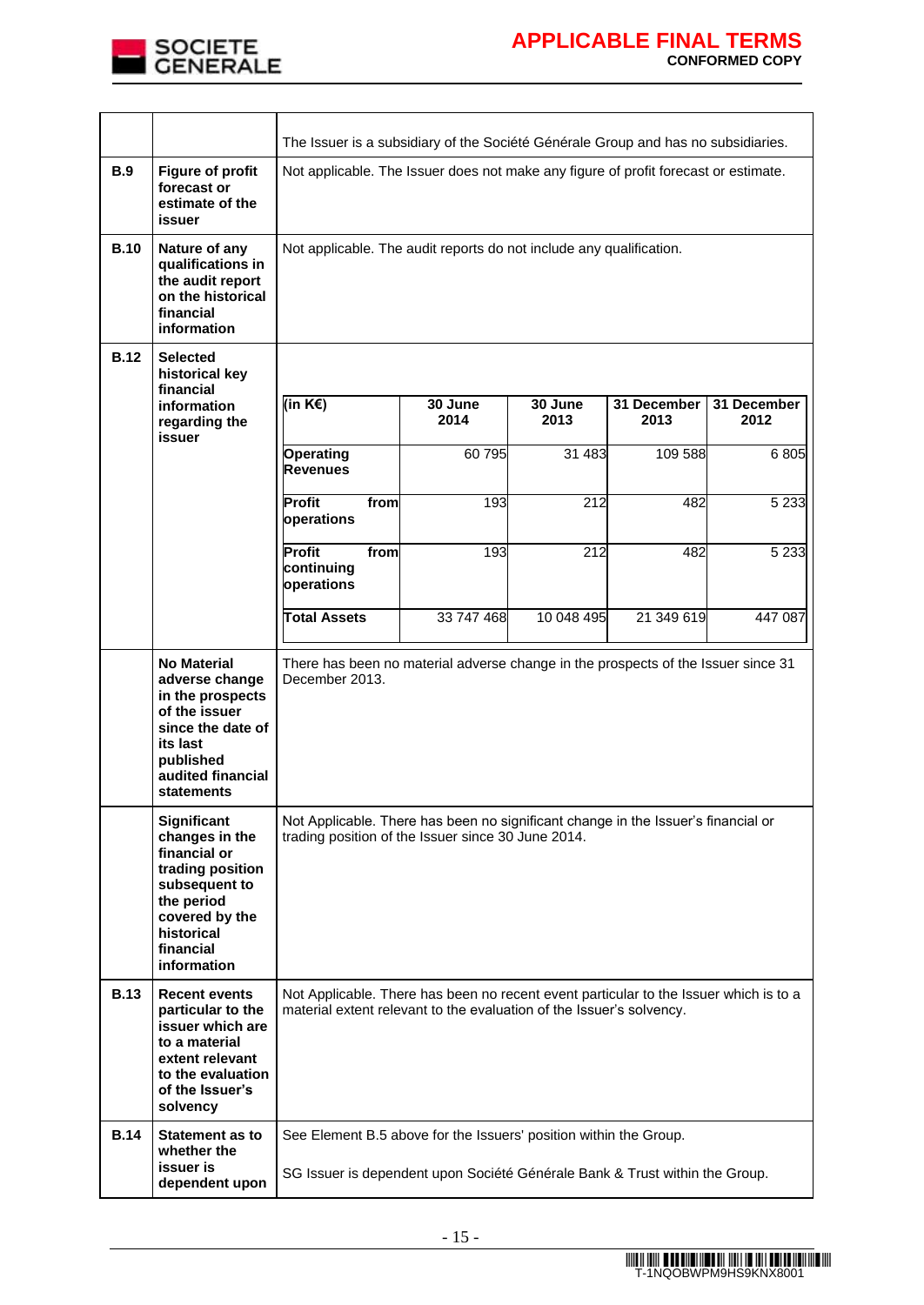

|             | other entities<br>within the group                                                                                                                                     |                                                                                                                                                                                                                                                                                                                                                                                                                                                                                                                                                                                                                                                                                                                                                                                                                                                                                                                                                                                                                                                                                                                                                                                                                                                                                                                                                                                                                                                                                                                                                                                                                                                                                                                                                                                                                                                                                                                                                                                                                                                                                                                                                                                                                                                                                                                                            |
|-------------|------------------------------------------------------------------------------------------------------------------------------------------------------------------------|--------------------------------------------------------------------------------------------------------------------------------------------------------------------------------------------------------------------------------------------------------------------------------------------------------------------------------------------------------------------------------------------------------------------------------------------------------------------------------------------------------------------------------------------------------------------------------------------------------------------------------------------------------------------------------------------------------------------------------------------------------------------------------------------------------------------------------------------------------------------------------------------------------------------------------------------------------------------------------------------------------------------------------------------------------------------------------------------------------------------------------------------------------------------------------------------------------------------------------------------------------------------------------------------------------------------------------------------------------------------------------------------------------------------------------------------------------------------------------------------------------------------------------------------------------------------------------------------------------------------------------------------------------------------------------------------------------------------------------------------------------------------------------------------------------------------------------------------------------------------------------------------------------------------------------------------------------------------------------------------------------------------------------------------------------------------------------------------------------------------------------------------------------------------------------------------------------------------------------------------------------------------------------------------------------------------------------------------|
| <b>B.15</b> | <b>Description of</b><br>the issuer's<br>principal<br>activities                                                                                                       | The principal activity of SG Issuer is raising finance by the issuance of debt<br>securities designed to be placed to institutional customers or retail customers<br>through the distributors associated with Société Générale. The financing obtained<br>through the issuance of such debt securities is then lent to Société Générale and to<br>other members of the Group.                                                                                                                                                                                                                                                                                                                                                                                                                                                                                                                                                                                                                                                                                                                                                                                                                                                                                                                                                                                                                                                                                                                                                                                                                                                                                                                                                                                                                                                                                                                                                                                                                                                                                                                                                                                                                                                                                                                                                              |
| <b>B.16</b> | To the extent<br>known to the<br>issuer, whether<br>the issuer is<br>directly or<br>indirectly owned<br>or controlled<br>and by whom,<br>and nature of<br>such control | SG Issuer is a 100 per cent. owned subsidiary of Société Générale Bank & Trust<br>S.A. which is itself a 100 per cent. owned subsidiary of Société Générale and is a<br>fully consolidated company.                                                                                                                                                                                                                                                                                                                                                                                                                                                                                                                                                                                                                                                                                                                                                                                                                                                                                                                                                                                                                                                                                                                                                                                                                                                                                                                                                                                                                                                                                                                                                                                                                                                                                                                                                                                                                                                                                                                                                                                                                                                                                                                                        |
| <b>B.18</b> | <b>Nature and</b><br>scope of the<br>guarantee                                                                                                                         | The Notes are unconditionally and irrevocably guaranteed by Société Générale (the<br>Guarantor) pursuant to the Guarantee dated 28 October 2014.<br>The Guarantee constitutes a direct, unconditional, unsecured and general obligation<br>of the Guarantor and ranks and will rank pari passu with all other existing and future<br>direct, unconditional, unsecured and general obligations of the Guarantor, including<br>those in respect of deposits.                                                                                                                                                                                                                                                                                                                                                                                                                                                                                                                                                                                                                                                                                                                                                                                                                                                                                                                                                                                                                                                                                                                                                                                                                                                                                                                                                                                                                                                                                                                                                                                                                                                                                                                                                                                                                                                                                 |
| <b>B.19</b> | <b>Information</b><br>about the<br>quarantor as if it<br>were the issuer<br>of the same type<br>of security that<br>is subject of the<br>guarantee                     | The information about Société Générale as if it were the Issuer of the same type of<br>Notes that is subject of the Guarantee is set out in accordance with Elements B.19 /<br>B.1, B.19 / B.2, B.19 / B.4b, B.19 / B.5, B.19 / B.9, B.19 / B.10, B.19 / B.12, B.19 /<br>B.13, B.19 / B.14, B.19 / B.15, B.19 / B.16 below, respectively:<br>B.19/ B.1:<br>Société Générale<br>B.19/ B.2: Domicile: 29, boulevard Haussmann, 75009 Paris, France. Legal form:<br>Public limited liability company (société anonyme). Legislation under which the<br>Issuer operates: French law. Country of incorporation: France.<br>B.19/ B.4b:<br>The euro zone and, in particular France are very gradually moving towards recovery.<br>Furthermore, the improved economic climate in the United States remains contingent<br>on how the country will make an exit from its quantitative and fiscal monetary<br>policies.<br>In the emerging countries, markets are contending with a surge in capital flight.<br>Current developments could weigh on emerging country growth, but not to the extent<br>of triggering systemic financial crises akin to those observed in the 1990s.<br>Several regulations on market activity operations are continuing to come into effect<br>in Europe and the United States.<br>New fundamental developments in retail banking are also expected.<br>In a restrictive macro-economic environment, the major goal of market place<br>discussions is to produce a sustainable growth model for the financial sector which<br>maintains banks' ability to finance the economy amid more restrictive budget<br>policies. However, it is clear that the addition of new regulatory constraints,<br>compounded by potential competitive bias between countries, will weigh significantly<br>on the profitability of some activities. They may therefore influence the development<br>model of certain players in the banking sector.<br>The Société Générale Group continues to adapt the structure of its business lines<br>and embarked on the second step of its transformation plan to refocus its structure<br>on three pillars of excellence:<br>• French Retail Banking;<br>• International retail Banking and Financial Services (IBFS);<br>• Global Banking and Investor Solutions (GBIS).<br><b>B.19/ B.5:</b> |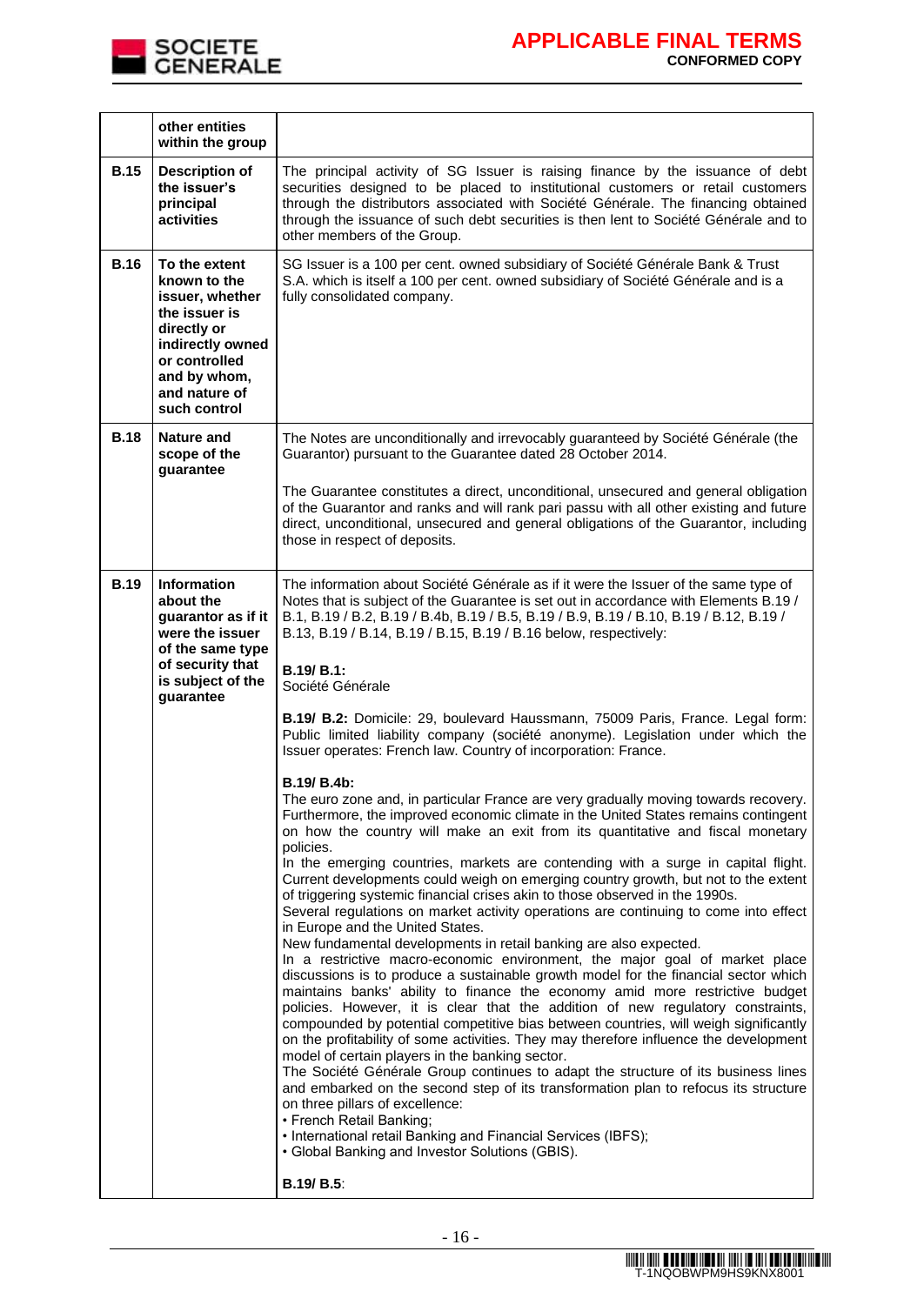

|                                                                                                                               | The Group offers a wide range of advisory services and tailored financial solutions to<br>individual customers, large corporate and institutional investors. The Group relies on<br>three complementary core businesses:<br>• French Retail Banking;<br>• International Retail Banking, Financial Services and Insurance and<br>• Corporate and Investment Banking, Private Banking, Asset and Wealth<br>Management and Securities Services.<br>Société Générale is the parent company of the Société Générale Group. |                           |                          |            |  |  |  |
|-------------------------------------------------------------------------------------------------------------------------------|-----------------------------------------------------------------------------------------------------------------------------------------------------------------------------------------------------------------------------------------------------------------------------------------------------------------------------------------------------------------------------------------------------------------------------------------------------------------------------------------------------------------------|---------------------------|--------------------------|------------|--|--|--|
| <b>B.19/ B.9:</b><br>Not Applicable. The Issuer does not make any figure of profit forecast or estimate.<br><b>B.19/B.10:</b> |                                                                                                                                                                                                                                                                                                                                                                                                                                                                                                                       |                           |                          |            |  |  |  |
| Not applicable. The audit report does not include any qualification.                                                          |                                                                                                                                                                                                                                                                                                                                                                                                                                                                                                                       |                           |                          |            |  |  |  |
| B.19/B.12:                                                                                                                    | $\overline{H}$ alf Year -                                                                                                                                                                                                                                                                                                                                                                                                                                                                                             | Year ended                | Half Year-               | Year ended |  |  |  |
|                                                                                                                               | 2014<br>(Unaudited)                                                                                                                                                                                                                                                                                                                                                                                                                                                                                                   | 2013                      | 2013<br>(Unaudited)      | 2012 (*)   |  |  |  |
| Results (in EUR M)                                                                                                            |                                                                                                                                                                                                                                                                                                                                                                                                                                                                                                                       |                           |                          |            |  |  |  |
| Net Banking Income                                                                                                            | 11,569                                                                                                                                                                                                                                                                                                                                                                                                                                                                                                                | $22,433$ <sup>(**)</sup>  | $11,101$ <sup>**</sup> ) | 23,110     |  |  |  |
| Operating income                                                                                                              | 2,378                                                                                                                                                                                                                                                                                                                                                                                                                                                                                                                 | $2,336$ <sup>**</sup> )   | $1,405$ <sup>**</sup> )  | 2,757      |  |  |  |
| Net income before non<br>controlling interests                                                                                | 1,504                                                                                                                                                                                                                                                                                                                                                                                                                                                                                                                 | $2,394$ <sup>**</sup> )   | $1,532$ <sup>**</sup> )  | 1,224      |  |  |  |
| Net income                                                                                                                    | 1,345                                                                                                                                                                                                                                                                                                                                                                                                                                                                                                                 | $2,044$ <sup>**</sup> )   | $1,319$ <sup>**</sup> )  | 790        |  |  |  |
| <b>French Retail Banking</b>                                                                                                  | 659                                                                                                                                                                                                                                                                                                                                                                                                                                                                                                                   | $1,196$ <sup>**</sup> )   | $597$ <sup>**</sup> )    | 1,291      |  |  |  |
| International<br>Retai<br>Financial<br>Banking &<br><b>Services</b>                                                           | 34                                                                                                                                                                                                                                                                                                                                                                                                                                                                                                                    | $983$ <sup>**</sup> )     | 498(**)                  | 617        |  |  |  |
| Global Banking<br>and<br><b>Investor Solutions</b>                                                                            | 1,066                                                                                                                                                                                                                                                                                                                                                                                                                                                                                                                 | $1,206$ <sup>**</sup> )   | $1,024$ <sup>**</sup>    | 761        |  |  |  |
| Corporate Centre                                                                                                              | (414)                                                                                                                                                                                                                                                                                                                                                                                                                                                                                                                 | $(1,341)$ (**)            | $(800)(**)$              | (1,879)    |  |  |  |
| Activity (in EUR bn)                                                                                                          |                                                                                                                                                                                                                                                                                                                                                                                                                                                                                                                       |                           |                          |            |  |  |  |
| Total<br>assets<br>and<br>liabilities                                                                                         | 1,322.6                                                                                                                                                                                                                                                                                                                                                                                                                                                                                                               | $1,214.2$ <sup>**</sup> ) | 1,254.1                  | 1,250.9    |  |  |  |
| <b>Customer loans</b>                                                                                                         | 336.2                                                                                                                                                                                                                                                                                                                                                                                                                                                                                                                 | $332.7$ <sup>**</sup> )   | 341.2                    | 350.2      |  |  |  |
| <b>Customer deposits</b>                                                                                                      | 341.8                                                                                                                                                                                                                                                                                                                                                                                                                                                                                                                 | $334.2$ <sup>**</sup> )   | 350.0                    | 337.2      |  |  |  |
| <b>Equity</b><br>euros)                                                                                                       | (in billions of                                                                                                                                                                                                                                                                                                                                                                                                                                                                                                       |                           |                          |            |  |  |  |
| shareholders'<br>Group<br>equity                                                                                              | 53.3                                                                                                                                                                                                                                                                                                                                                                                                                                                                                                                  | $50.9$ <sup>**</sup> )    | 49.4                     | 49.3       |  |  |  |
| consolidated<br>Total<br>equity                                                                                               | 56.0                                                                                                                                                                                                                                                                                                                                                                                                                                                                                                                  | $54.0$ <sup>**</sup> )    | 53.3                     | 53.6       |  |  |  |
|                                                                                                                               | (*) Items relating to the results for 2012 have been restated due to the<br>implementation of IAS (International Accounting Standard) 19: the change in<br>accounting method involves the adjustment of data for the previous year.<br>(**) 2013 data adjusted following the retrospective implementation of IFRS 10 and 11                                                                                                                                                                                           |                           |                          |            |  |  |  |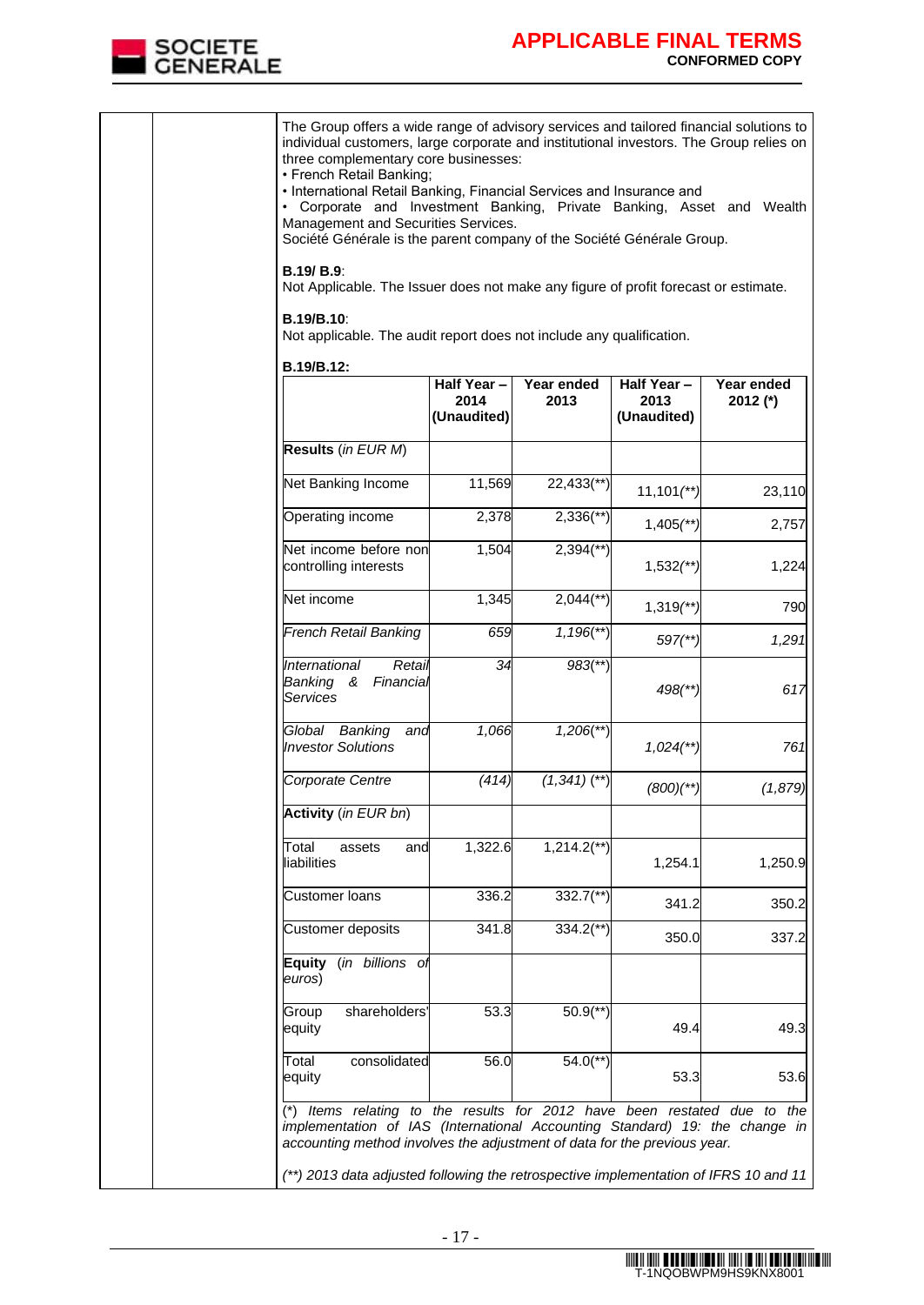

|  | on January 1st, 2014.                                                                                                                                                                                                                                                                 |
|--|---------------------------------------------------------------------------------------------------------------------------------------------------------------------------------------------------------------------------------------------------------------------------------------|
|  | There has been no material adverse change in the prospects of the Issuer since 31<br>December 2013.                                                                                                                                                                                   |
|  | Not Applicable. There has been no significant change in the Issuer's financial or<br>trading position of the Issuer since 30 June 2014.                                                                                                                                               |
|  | <b>B.19/B.13:</b>                                                                                                                                                                                                                                                                     |
|  | Not Applicable. There has been no recent events particular to the Issuer which is to a<br>material extent relevant to the evaluation of the Issuer's solvency.                                                                                                                        |
|  | B.19/ B.14:<br>See Element B.5 above for the Issuer's position within the Group.<br>Société Générale is the ultimate holding company of the Group. However, Société<br>Générale operates its own business; it does not act as a simple holding company<br>vis-à-vis its subsidiaries. |
|  | <b>B.19/ B.15:</b>                                                                                                                                                                                                                                                                    |
|  | See Element B.19/ B.5 above.                                                                                                                                                                                                                                                          |
|  | B.19/ B.16:<br>Not Applicable. To its knowledge, Société Générale is not owned or controlled,<br>directly or indirectly (under French law) by another entity.                                                                                                                         |

|     | <b>Section C - Securities</b>                                                                                                                                    |                                                                                                                                                                                                                                                                                                                                                                                                                                                                                                                                                                                                                                                                                                                                                                                                                                                                                                                                                                                                                                                                                                                                                                                                    |  |  |  |  |
|-----|------------------------------------------------------------------------------------------------------------------------------------------------------------------|----------------------------------------------------------------------------------------------------------------------------------------------------------------------------------------------------------------------------------------------------------------------------------------------------------------------------------------------------------------------------------------------------------------------------------------------------------------------------------------------------------------------------------------------------------------------------------------------------------------------------------------------------------------------------------------------------------------------------------------------------------------------------------------------------------------------------------------------------------------------------------------------------------------------------------------------------------------------------------------------------------------------------------------------------------------------------------------------------------------------------------------------------------------------------------------------------|--|--|--|--|
| C.1 | Type and the class<br>of the securities<br>being offered<br>and/or admitted to<br>trading, including<br>any security<br>identification<br>number                 | The Notes are derivative instruments indexed on share.<br>ISIN code: SE0006422499<br>Common Code: 112706461                                                                                                                                                                                                                                                                                                                                                                                                                                                                                                                                                                                                                                                                                                                                                                                                                                                                                                                                                                                                                                                                                        |  |  |  |  |
| C.2 | <b>Currency of the</b><br>securities issue                                                                                                                       | <b>SEK</b>                                                                                                                                                                                                                                                                                                                                                                                                                                                                                                                                                                                                                                                                                                                                                                                                                                                                                                                                                                                                                                                                                                                                                                                         |  |  |  |  |
| C.5 | <b>Description of any</b><br>restrictions on the<br>free transferability<br>of the securities                                                                    | There is no restriction on the free transferability of the Notes, subject to selling<br>and transfer restrictions which may apply in certain jurisdictions.                                                                                                                                                                                                                                                                                                                                                                                                                                                                                                                                                                                                                                                                                                                                                                                                                                                                                                                                                                                                                                        |  |  |  |  |
| C.8 | <b>Rights attached to</b><br>the securities,<br>including ranking<br>and limitations to<br>those rights and<br>procedures for the<br>exercise of those<br>rights | Rights attached to the securities:<br>Unless the Notes are previously redeemed, the Notes will entitle each holder<br>of the Notes (a Noteholder) to receive a redemption amount which may be<br>lower than, equal to or higher than the amount initially invested (see Element<br>$C.18$ ).<br>A Noteholder will be entitled to claim the immediate and due payment of any<br>sum in case:<br>- the Issuer fails to pay or to perform its other obligations under the Notes<br>- the Guarantor fails to perform its obligations under the Guarantee or in the<br>event that the guarantee of Société Générale stops being valid;<br>- of insolvency or bankruptcy proceeding(s) affecting the Issuer.<br>The Noteholders' consent shall have to be obtained to amend the contractual<br>terms of the Notes pursuant to the provisions of an agency agreement, made<br>available to a Noteholder upon request to the Issuer.<br>- The Issuer accepts the exclusive competence of the courts of England in<br>benefit of the Noteholders in relation to any dispute against the Issuer but<br>accepts that such Noteholders may bring their action before any other<br>competent court.<br>Ranking: |  |  |  |  |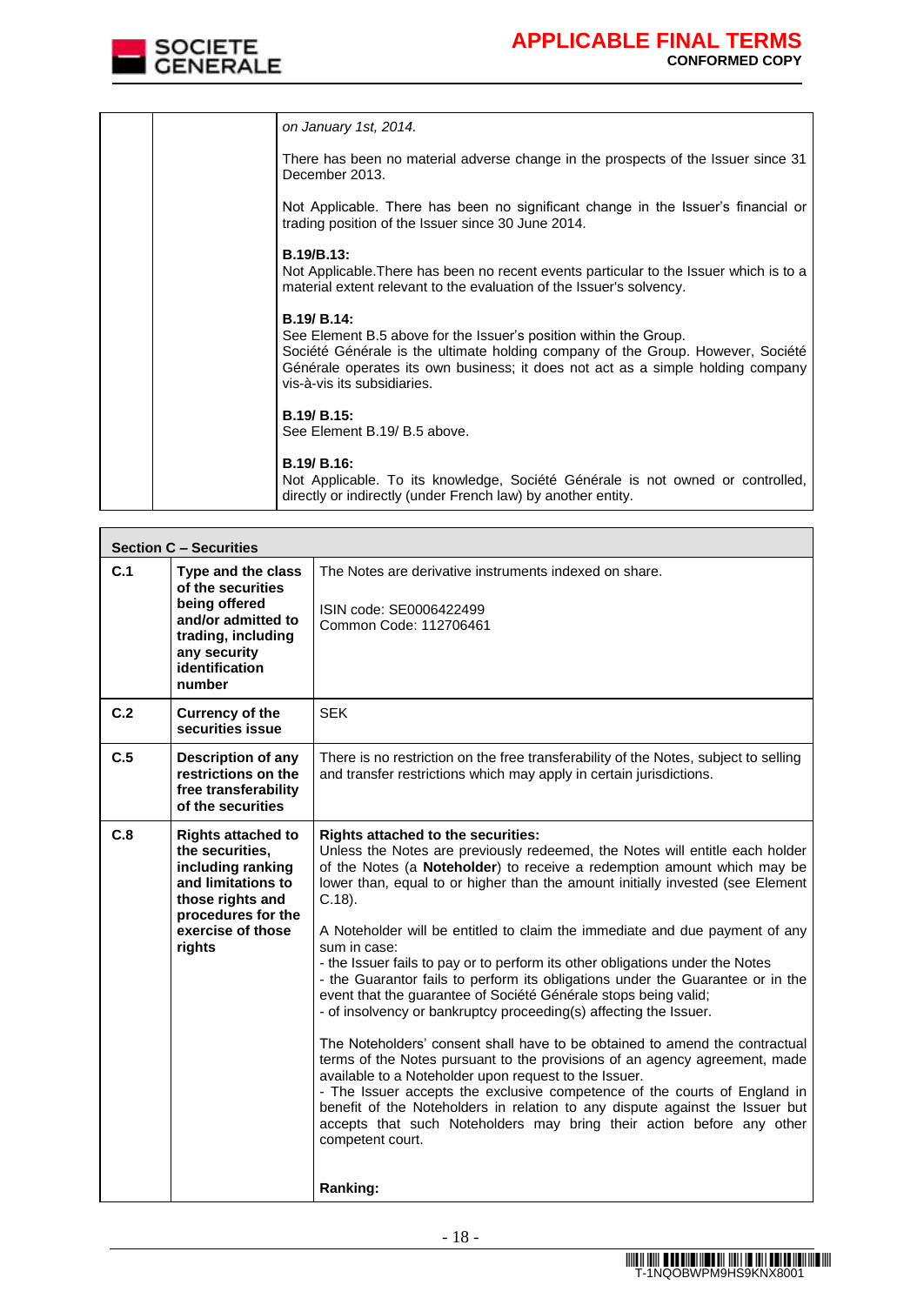|                     |  |  | The Notes will be direct, unconditional, unsecured and unsubordinated              |  |  |  |
|---------------------|--|--|------------------------------------------------------------------------------------|--|--|--|
|                     |  |  | obligations of the Issuer and will rank equally with all other outstanding direct, |  |  |  |
|                     |  |  | unconditional, unsecured and unsubordinated obligations of the Issuer,             |  |  |  |
| present and future. |  |  |                                                                                    |  |  |  |

### **Limitations to rights attached to the securities:**

|      |                                                                                                                                                                                                                                                                            | - in the case of adjustments affecting the underlying instrument(s), the Issuer<br>may amend the terms and conditions or in the case of the occurrence of<br>extraordinary events affecting the underlying instrument(s), the Issuer may<br>substitute the underlying instrument(s) by new underlying instrument(s),<br>monetise all or part of the due amounts until the maturity date of the Notes,<br>postpone the maturity date of the Notes, redeem early the Notes on the basis<br>of the market value of these Notes, or deduct from any due amount the<br>increase cost of hedging, and in each case without the consent of the<br>Noteholders;<br>- the Issuer may redeem early the Notes on the basis of the market value of<br>these Notes for tax or regulatory reasons and if the proportion between the<br>outstanding Notes and the number of Notes initially issued is lower than 10%;<br>- the rights to payment of principal and interest will be prescribed within a<br>period of ten years (in the case of principal) and five years (in the case of<br>interest) from the date on which the payment of these amounts has become<br>due for the first time and has remained unpaid.<br>- In the case of a payment default by the Issuer, Noteholders shall not be<br>entitled to take any steps or proceedings to procure the winding-up,<br>administration or liquidation (or any other analogous proceeding) of the Issuer.<br>Nevertheless, Noteholders will continue to be able to claim against the<br>Guarantor in respect of any unpaid amount. |
|------|----------------------------------------------------------------------------------------------------------------------------------------------------------------------------------------------------------------------------------------------------------------------------|----------------------------------------------------------------------------------------------------------------------------------------------------------------------------------------------------------------------------------------------------------------------------------------------------------------------------------------------------------------------------------------------------------------------------------------------------------------------------------------------------------------------------------------------------------------------------------------------------------------------------------------------------------------------------------------------------------------------------------------------------------------------------------------------------------------------------------------------------------------------------------------------------------------------------------------------------------------------------------------------------------------------------------------------------------------------------------------------------------------------------------------------------------------------------------------------------------------------------------------------------------------------------------------------------------------------------------------------------------------------------------------------------------------------------------------------------------------------------------------------------------------------------------------------------------------------------|
|      |                                                                                                                                                                                                                                                                            | <b>Taxation</b><br>All payments in respect of Notes, Receipts and Coupons or under the<br>Guarantee shall be made free and clear of, and without withholding or<br>deduction for or on account of, any present or future taxes, duties,<br>assessments or governmental charges of whatever nature imposed, levied,<br>collected, withheld or assessed by or on behalf of any Tax Jurisdiction unless<br>such withholding or deduction is required by law.<br>In the event that any amounts are required to be deducted or withheld for, or<br>on behalf of, any Tax Jurisdiction, the relevant Issuer or, as the case may be,<br>the Guarantor shall (except in certain circumstances), to the fullest extent<br>permitted by law, pay such additional amount as may be necessary, in order<br>that each Noteholder, Receiptholder or Couponholder, after deduction or<br>withholding of such taxes, duties, assessments or governmental charges, will<br>receive the full amount then due and payable.<br><b>Governing law</b><br>The Notes and any non-contractual obligations arising out of or in connection<br>with the Notes will be governed by, and shall be construed in accordance with<br>Swedish law.                                                                                                                                                                                                                                                                                                                                                          |
| C.11 | Whether the<br>securities offered<br>are or will be the<br>object of an<br>application for<br>admission to<br>trading, with a view<br>to their distribution<br>in a regulated<br>market or other<br>equivalent markets<br>with indication of<br>the markets in<br>question | Application will be made for the Notes to be admitted to trading on the Nasdaq<br>OMX Stockholm AB, Sweden.                                                                                                                                                                                                                                                                                                                                                                                                                                                                                                                                                                                                                                                                                                                                                                                                                                                                                                                                                                                                                                                                                                                                                                                                                                                                                                                                                                                                                                                                |
| C.15 | How the value of<br>the investment is<br>affected by the<br>value of the                                                                                                                                                                                                   | The value of the Notes, the payment of a coupon amount on a relevant interest<br>payment date to a Noteholder, the payment of an automatic early redemption<br>amount on a relevant automatic early redemption date and the payment of a<br>redemption amount to a Noteholder on the maturity date will depend on the                                                                                                                                                                                                                                                                                                                                                                                                                                                                                                                                                                                                                                                                                                                                                                                                                                                                                                                                                                                                                                                                                                                                                                                                                                                      |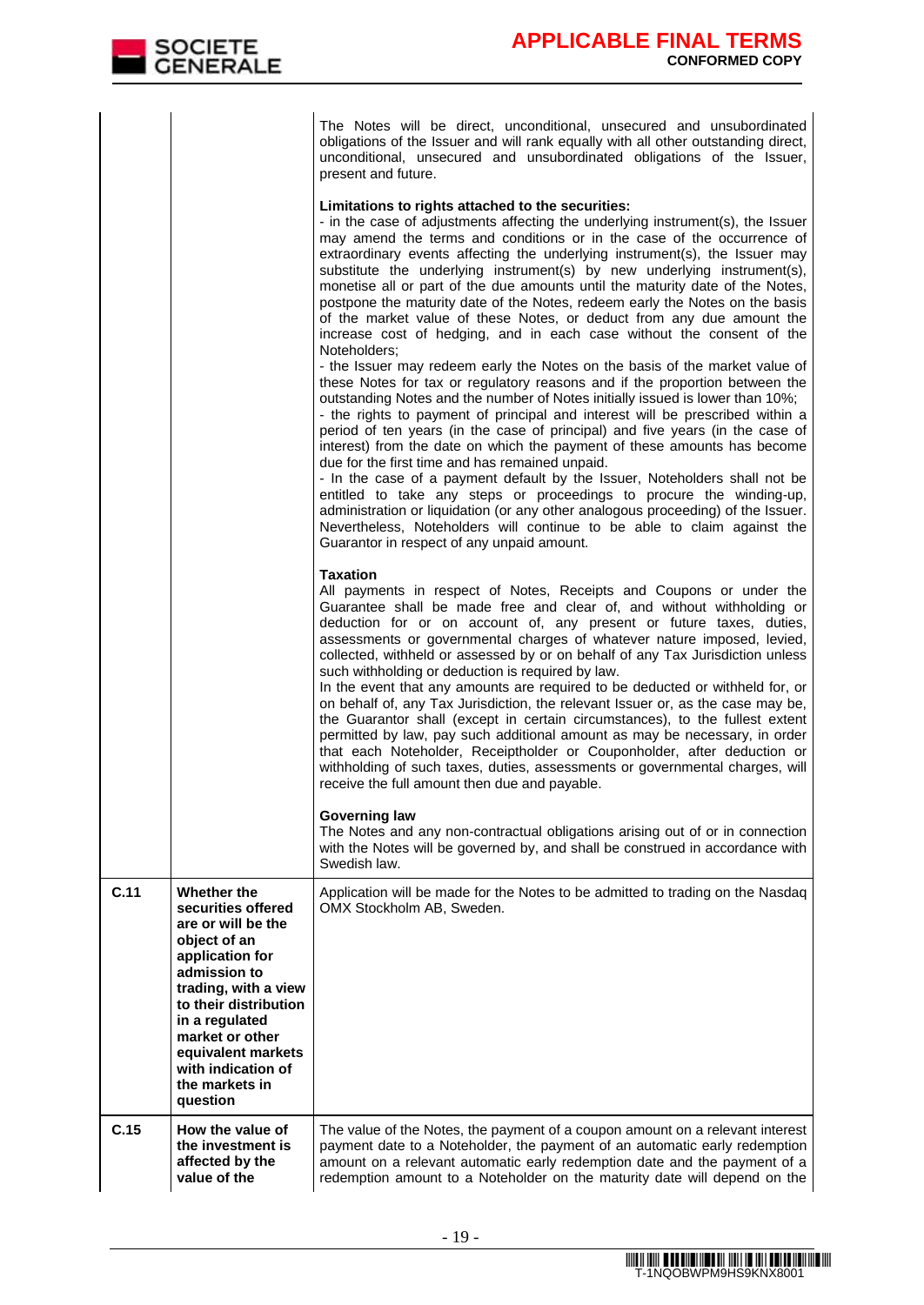

|      | underlying<br>instrument(s)                                | performance of the underlying asset(s), on the relevant valuation date(s).                                                                                                                                                                                                                                                                                                                      |                                                                                                                                                                                                                                                           |  |  |  |
|------|------------------------------------------------------------|-------------------------------------------------------------------------------------------------------------------------------------------------------------------------------------------------------------------------------------------------------------------------------------------------------------------------------------------------------------------------------------------------|-----------------------------------------------------------------------------------------------------------------------------------------------------------------------------------------------------------------------------------------------------------|--|--|--|
|      |                                                            | The value of the Notes is linked to the positive or negative performance of one<br>or several underlying instrument(s) within the basket. The amounts to be paid<br>are determined on the basis of the condition which is satisfied (or not) if the<br>performance of one or several underlying instrument(s) within the basket is<br>higher than or equal to a predefined barrier performance. |                                                                                                                                                                                                                                                           |  |  |  |
| C.16 | The maturity date<br>and the final<br>reference date       | will be the last valuation date.                                                                                                                                                                                                                                                                                                                                                                | The maturity date of the Notes will be 06/01/2020, and the final reference date                                                                                                                                                                           |  |  |  |
|      |                                                            | above and Element C.18 below.                                                                                                                                                                                                                                                                                                                                                                   | The maturity date may be modified pursuant to the provisions of Element C.8                                                                                                                                                                               |  |  |  |
| C.17 | Settlement<br>procedure of the<br>derivative<br>securities | Cash delivery                                                                                                                                                                                                                                                                                                                                                                                   |                                                                                                                                                                                                                                                           |  |  |  |
| C.18 | How the return on<br>derivative<br>securities takes        | Unless previously redeemed, the return on the derivative securities will take<br>place as follows:                                                                                                                                                                                                                                                                                              |                                                                                                                                                                                                                                                           |  |  |  |
|      | place                                                      | Specified Denomination: SEK 10 000                                                                                                                                                                                                                                                                                                                                                              |                                                                                                                                                                                                                                                           |  |  |  |
|      |                                                            | <b>Structured Interest Amount(s):</b>                                                                                                                                                                                                                                                                                                                                                           | Unless previously redeemed, on each<br>Interest Payment Date(i) (i from 1 to<br>5), the Issuer shall pay to the<br>Noteholders, for each Note,<br>an<br>amount determined by the Calculation<br>Agent as follows:                                         |  |  |  |
|      |                                                            |                                                                                                                                                                                                                                                                                                                                                                                                 | Scenario 1:<br>on<br>Valuation<br>lf.<br>Date(i),<br>WorstPerformance(i) is higher than or<br>$-30%$<br>equal<br>to<br>and<br>WorstPerformance(i) is lower than<br>0%, then:<br>Structured<br>Interest<br>Amount(i)<br>$=$<br>Specified Denomination x 2% |  |  |  |
|      |                                                            |                                                                                                                                                                                                                                                                                                                                                                                                 | Scenario 2:<br>If<br>Valuation<br>Date(i),<br><b>on</b><br>WorstPerformance(i) is lower than -<br>30% or WorstPerformance(i) is higher<br>than or equal to 0%, then:<br>Structured Interest Amount(i) = 0<br>(zero)                                       |  |  |  |
|      |                                                            | <b>Specified Period(s)/</b><br><b>Interest Payment Date(s):</b><br>(DD/MM/YYYY)                                                                                                                                                                                                                                                                                                                 | Interest Payment Date(i)<br>06/01/2016<br>2<br>06/01/2017<br>3<br>06/01/2018<br>4<br>06/01/2019<br>5<br>06/01/2020                                                                                                                                        |  |  |  |
|      |                                                            | <b>Automatic Early Redemption</b><br>Amount(s):                                                                                                                                                                                                                                                                                                                                                 | Unless previously redeemed, if an<br>Automatic Early Redemption Event<br>has occurred, then the Issuer shall<br>redeem early the Notes on Automatic<br>Early Redemption Date(i) (i from 1 to                                                              |  |  |  |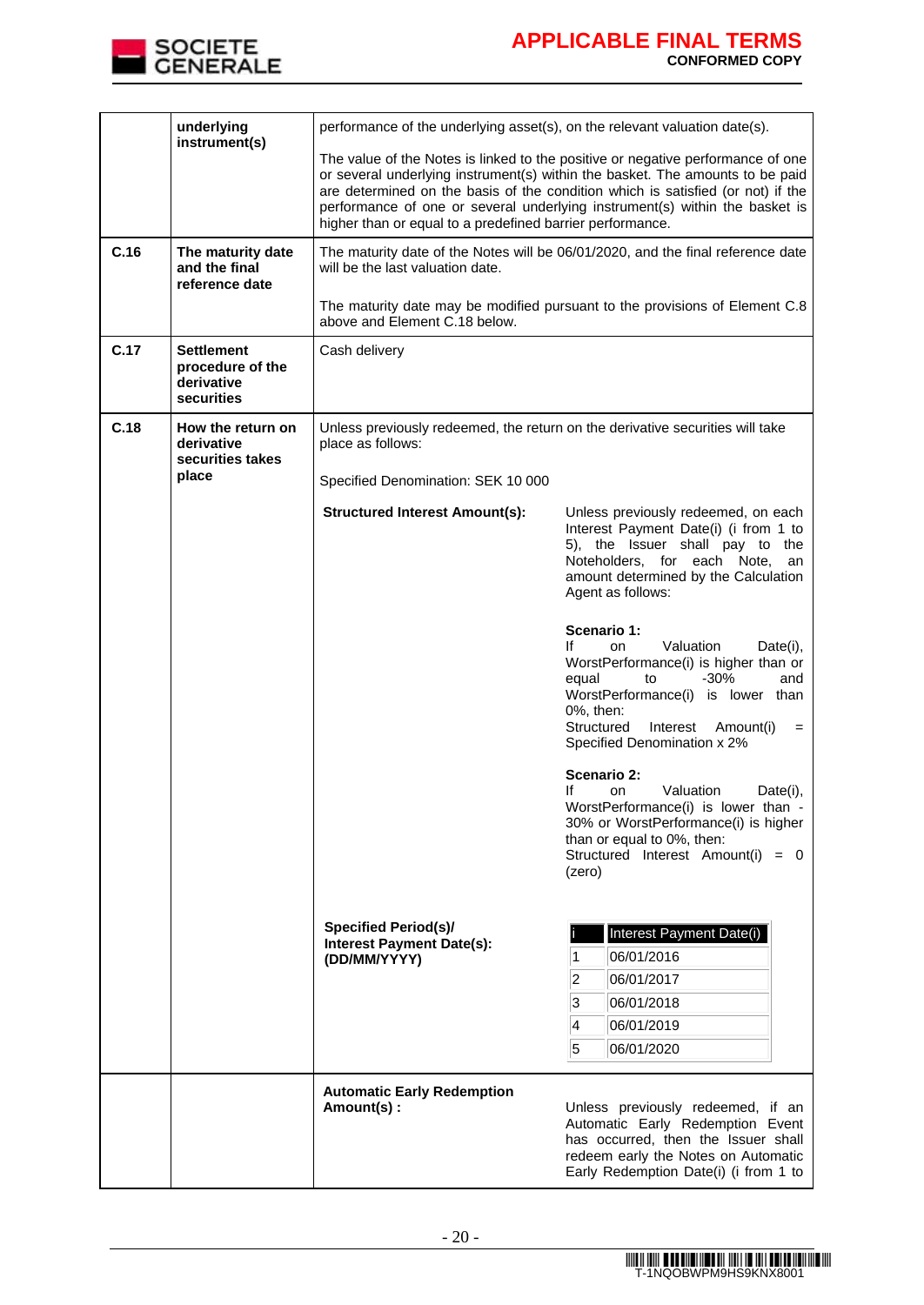

|  |                                                                              | 4) in accordance with the following<br>provisions in respect of each Note:                                                                                                                                                                                         |
|--|------------------------------------------------------------------------------|--------------------------------------------------------------------------------------------------------------------------------------------------------------------------------------------------------------------------------------------------------------------|
|  |                                                                              | Automatic<br>Early<br>Redemption<br>Amount(i) = Specified Denomination $x$<br>[100% + Max(CouponLevel x i;<br>AverageBasketPerformance(i))]                                                                                                                        |
|  | <b>Automatic Early Redemption</b><br>Date(s):<br>(DD/MM/YYYY)                | <b>Automatic Early Redemption</b><br>Date(i)<br>06/01/2016<br>1<br>2<br>06/01/2017<br>3<br>06/01/2018<br>14<br>06/01/2019                                                                                                                                          |
|  | <b>Final Redemption Amount:</b>                                              | Unless previously redeemed,<br>the<br>Issuer shall redeem the Notes on the<br>Maturity Date, in accordance with the<br>following provisions in respect of each<br>Note:                                                                                            |
|  |                                                                              | Scenario 1:<br>Valuation<br>lf<br><b>on</b><br>$Date(5)$ ,<br>WorstPerformance(5) is higher than or<br>equal to 0%, then:<br>Final Redemption Amount = Specified<br>Denomination<br>[100%<br>X<br>+<br>Max(CouponLevel<br>5;<br>X<br>AverageBasketPerformance(5))] |
|  |                                                                              | Scenario 2:<br>Valuation<br>lf<br><b>on</b><br>$Date(5)$ ,<br>WorstPerformance(5) is lower than<br>0% and WorstPerformance(5)<br>is<br>higher than or equal to -30%, then:<br>Final Redemption Amount = Specified<br>Denomination x 100%                           |
|  |                                                                              | Scenario 3:<br>lf<br>Valuation<br><b>on</b><br>Date $(5)$ ,<br>WorstPerformance(5) is lower than -<br>30%, then:<br>Final Redemption Amount = Specified<br>Denomination<br>[100%<br>x<br>$+$<br>WorstPerformance(5) ]                                              |
|  | Definitions relating to date(s):<br><b>Valuation Date(0):</b>                | 11/12/2014                                                                                                                                                                                                                                                         |
|  | (DD/MM/YYYY)<br><b>Valuation Date(i);</b><br>(i from 1 to 5)<br>(DD/MM/YYYY) | Valuation Date(i)<br>11/12/2015<br>1<br>2<br>11/12/2016<br>3<br>11/12/2017<br>4<br>11/12/2018<br>5<br>11/12/2019                                                                                                                                                   |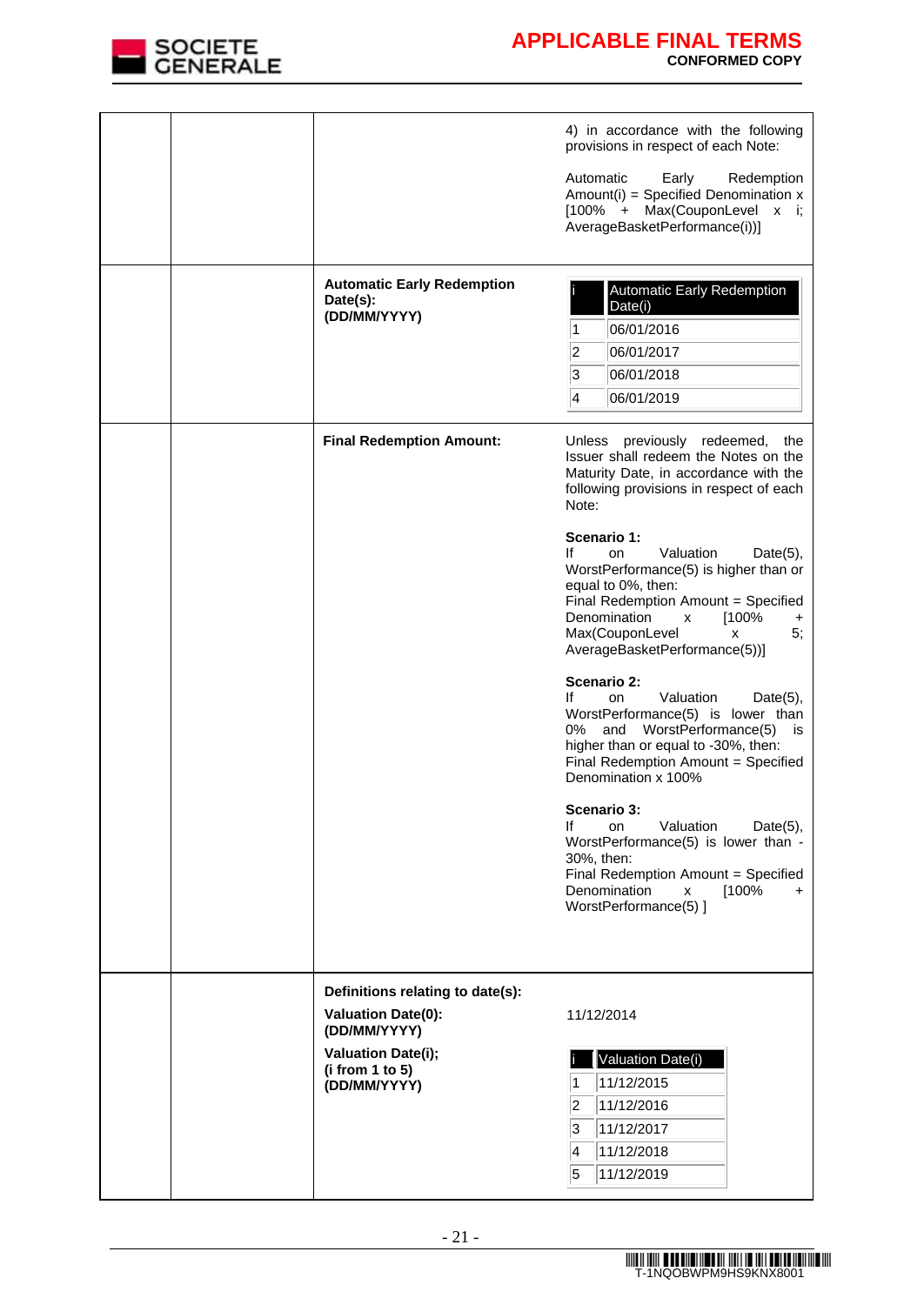

|      |                                                                                                | Definitions relating to the Product: Applicable, subject to the provisions                                                                                                                                                                      |                 | of the<br>Conditions relating to Formulae                                                                                                                                                                     | Additional Terms<br>and                                                                                                                                       |  |
|------|------------------------------------------------------------------------------------------------|-------------------------------------------------------------------------------------------------------------------------------------------------------------------------------------------------------------------------------------------------|-----------------|---------------------------------------------------------------------------------------------------------------------------------------------------------------------------------------------------------------|---------------------------------------------------------------------------------------------------------------------------------------------------------------|--|
|      |                                                                                                | WorstPerformance(i)<br>(i from 1 to 5)                                                                                                                                                                                                          |                 |                                                                                                                                                                                                               | means the Minimum, for k from 1 to 2,<br>of Performance(i, k), as defined in<br>Condition 4.6 of the Additional Terms<br>and Conditions relating to Formulae. |  |
|      |                                                                                                | Performance(i,k)<br>(i from 1 to 5)<br>(k from 1 to 2)                                                                                                                                                                                          |                 | relating to Formulae.                                                                                                                                                                                         | means (S(i, k) / S(0, k)) - 100%, as<br>defined in Condition 4.1 of the<br>Additional Terms and Conditions                                                    |  |
|      |                                                                                                | S(i,k)<br>(i from 0 to 5)<br>(k from 1 to 2)                                                                                                                                                                                                    |                 | means in respect of any Valuation<br>Date(i) the Closing Price of the<br>Underlying(k), as defined in Condition<br>4.0 of the Additional Terms and<br>Conditions relating to Formulae                         |                                                                                                                                                               |  |
|      |                                                                                                | AverageBasketPerformance(i)<br>(i from 1 to 5)                                                                                                                                                                                                  |                 | means the Arithmetic Average, for k<br>from 1 to 2, of Performance(i, k), as<br>defined in Condition 4.4 of the<br>Additional Terms and Conditions<br>relating to Formulae.                                   |                                                                                                                                                               |  |
|      |                                                                                                | CouponLevel                                                                                                                                                                                                                                     |                 | Indicatively 10.0% with a minimum of<br>8.0%. Final CouponLevel will be<br>confirmed at the latest on Valuation<br>Date(0)                                                                                    |                                                                                                                                                               |  |
|      |                                                                                                |                                                                                                                                                                                                                                                 |                 | Automatic Early Redemption Event is deemed to have occurred, as<br>determined by the Calculation Agent,<br>if on a Valuation Date(i) (i from 1 to 4),<br>WorstPerformance(i) is higher than or<br>equal to 0% |                                                                                                                                                               |  |
| C.19 | The final reference                                                                            | See Element C.18 above.                                                                                                                                                                                                                         |                 |                                                                                                                                                                                                               |                                                                                                                                                               |  |
|      | price of the<br>underlying                                                                     | Final reference price: the value of the underlying instrument(s) on the relevant<br>valuation date(s) for the redemption, subject to the occurrence of certain<br>extraordinary events and adjustments affecting such underlying instrument(s). |                 |                                                                                                                                                                                                               |                                                                                                                                                               |  |
| C.20 | Type of the<br>underlying and<br>where the<br>information on the<br>underlying can be<br>found | The type of underlying is: share.<br>Information about the underlying is available on the following website(s), if any,<br>or upon simple request to Société Générale.                                                                          |                 |                                                                                                                                                                                                               |                                                                                                                                                               |  |
|      |                                                                                                | Company<br>K<br><b>Ticker</b>                                                                                                                                                                                                                   | Bloomberg       | Exchange                                                                                                                                                                                                      | Website                                                                                                                                                       |  |
|      |                                                                                                | Sandvik AB<br>1                                                                                                                                                                                                                                 | <b>SAND SS</b>  | Stockholm<br><b>Stock</b><br>Exchange                                                                                                                                                                         | www.sandvik.com                                                                                                                                               |  |
|      |                                                                                                | 2<br>Volvo AB                                                                                                                                                                                                                                   | <b>VOLVB SS</b> | Stockholm<br><b>Stock</b><br>Exchange                                                                                                                                                                         | www.volvo.com                                                                                                                                                 |  |

**Section D – Risks**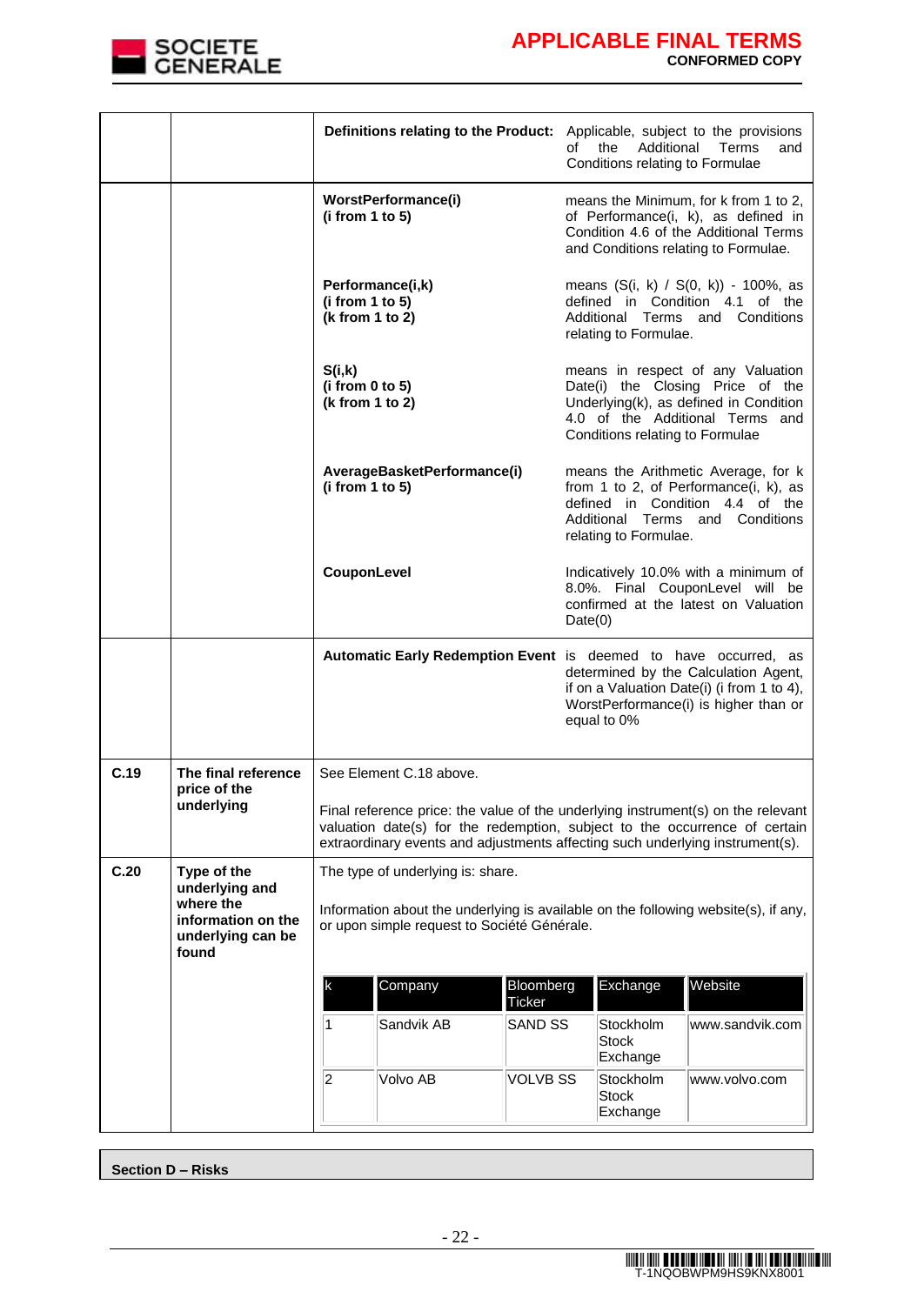

| D.2 | Key information on<br>the key risks that<br>are specific to the<br>issuer and the<br>guarantor | The Group is exposed to the risks inherent in its core businesses.                                                                                                                                                                                                                                                                                                                                                                                                                                                                                        |
|-----|------------------------------------------------------------------------------------------------|-----------------------------------------------------------------------------------------------------------------------------------------------------------------------------------------------------------------------------------------------------------------------------------------------------------------------------------------------------------------------------------------------------------------------------------------------------------------------------------------------------------------------------------------------------------|
|     |                                                                                                | The Group's risk management focuses on the following main categories of<br>risks, any of which could materially adversely affect the Group's business,<br>results of operations and financial condition:                                                                                                                                                                                                                                                                                                                                                  |
|     |                                                                                                | Credit and counterparty risk (including country risk): risk of losses arising<br>from the inability of the Group's customers, issuers or other counterparties to<br>meet their financial commitments. Credit risk includes counterparty risk linked<br>to market transactions (replacement risk) and as well as securitisation<br>activities.                                                                                                                                                                                                             |
|     |                                                                                                | Market risk: risk of a loss of value on financial instruments arising from<br>changes in market parameters, volatility of these parameters and correlations<br>between them.                                                                                                                                                                                                                                                                                                                                                                              |
|     |                                                                                                | Operational risks: risk of losses or sanctions due to inadequacies or failures<br>in internal procedures or systems, human error or external events;                                                                                                                                                                                                                                                                                                                                                                                                      |
|     |                                                                                                | Structural interest and exchange rate risk: risk of loss or of write-downs in<br>the Group's assets arising from variations in interest or exchange rates.                                                                                                                                                                                                                                                                                                                                                                                                |
|     |                                                                                                | Liquidity risk: risk of the Group not being able to meet its cash or collateral<br>requirements as they arise and at a reasonable cost.                                                                                                                                                                                                                                                                                                                                                                                                                   |
|     |                                                                                                | The Guarantee constitutes a general and unsecured contractual obligation of<br>the Guarantor and no other person, any payments on the Notes are also<br>dependent on the creditworthiness of the Guarantor.                                                                                                                                                                                                                                                                                                                                               |
|     |                                                                                                | Prospective investors in Notes benefiting from the Guarantee should note that<br>in case of payment default of an Issuer the entitlement of the Noteholder will<br>be limited to the sums obtained by making a claim under the Guarantee, and<br>the relevant provisions of the Guarantee and they shall have no right to<br>institute any proceeding, judicial or otherwise, or otherwise assert a claim<br>against the Issuer and, in relation to Secured Notes only, from the sums<br>obtained following enforcement of the relevant Pledge Agreement. |
|     |                                                                                                | The Guarantee is a payment guarantee only and not a guarantee of the<br>performance by the relevant Issuer or any of its other obligations under the<br>Notes benefiting from the Guarantee.                                                                                                                                                                                                                                                                                                                                                              |
|     |                                                                                                | The Guarantee may cover only part of the relevant Issuer's payment<br>obligations under the relevant Series of Notes. In such a case, Noteholders<br>may retain the risk that payments under the Guarantee are less than the<br>amounts due by the Issuer under the Notes.                                                                                                                                                                                                                                                                                |
|     |                                                                                                | Société Générale will act as issuer under the Programme, as the Guarantor of<br>the Notes issued by the Issuer and also as provider of hedging instruments to<br>the Issuer. As a result, investors will be exposed not only to the credit risk of<br>the Guarantor but also operational risks arising from the lack of independence<br>of the Guarantor, in assuming its duties and obligations as the Guarantor and<br>provider of the hedging instruments.                                                                                             |
|     |                                                                                                | The potential conflicts of interests and operational risks arising from such lack<br>of independence are in part intended to be mitigated by the fact that different<br>divisions within the Guarantor will be responsible for implementing the<br>Guarantee and providing the hedging instruments and that each division is run<br>as a separate operational unit, segregated by Chinese walls (information<br>barriers) and run by different management teams.                                                                                          |
|     |                                                                                                | The Issuer and the Guarantor and any of their subsidiaries and/or their<br>affiliates, in connection with their other business activities, may possess or<br>acquire material information about the underlying assets. Such activities and<br>information may cause consequences adverse to Noteholders.                                                                                                                                                                                                                                                  |
|     |                                                                                                | The Issuer and the Guarantor and any of their subsidiaries and/or their                                                                                                                                                                                                                                                                                                                                                                                                                                                                                   |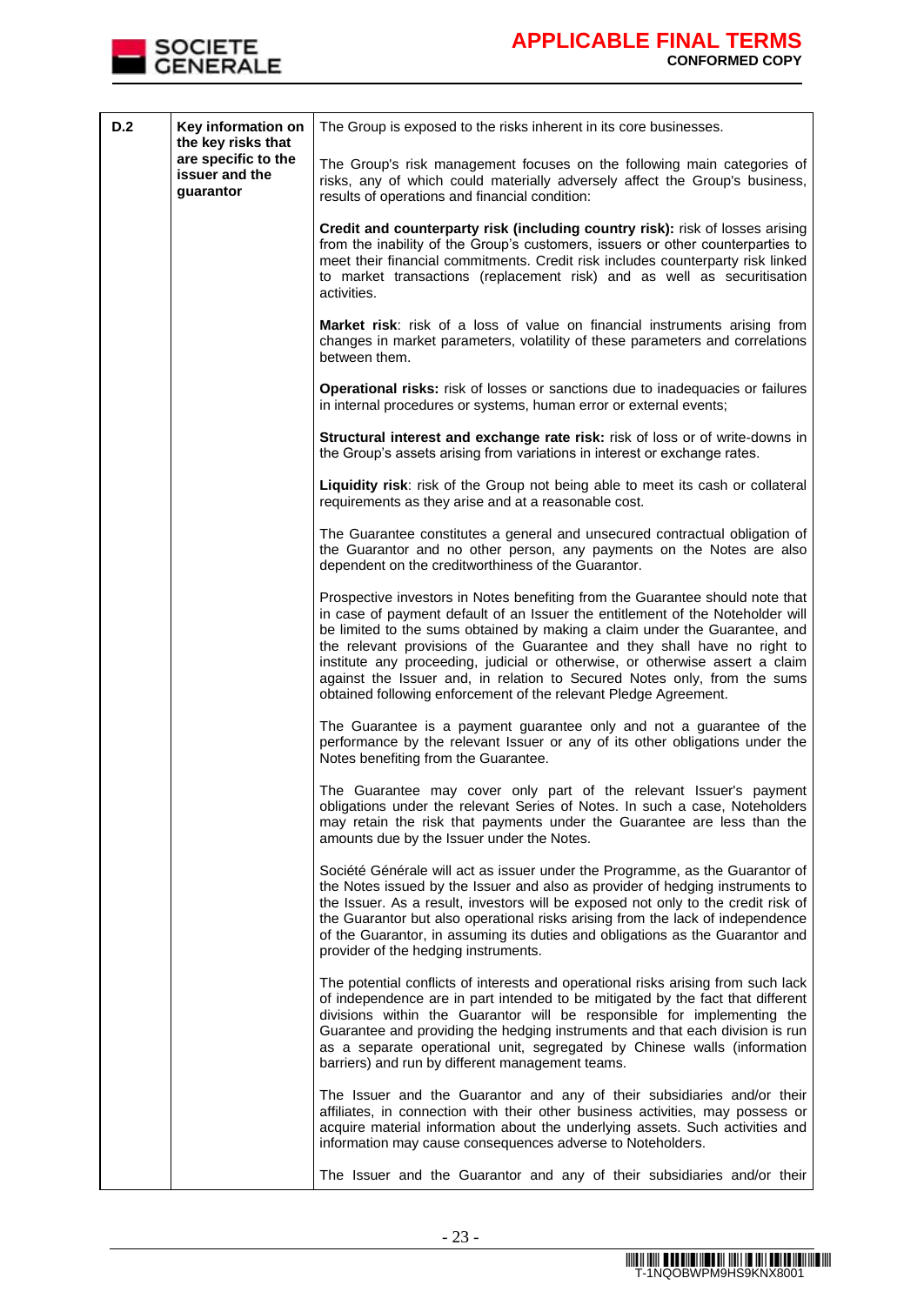

|     |                                                                                                                                                                                                           | affiliates may act in other capacities with regard to the Notes, such as market<br>maker, calculation agent or agent. Therefore, a potential conflict of interests<br>may arise.<br>In connection with the offering of the Notes, the Issuer and the Guarantor<br>and/or their affiliates may enter into one or more hedging transaction(s) with<br>respect to a reference asset(s) or related derivatives, which may affect the<br>market price, liquidity or value of the Notes.                                                                                                                                                                                                                                                                                                                                                                                                                                                                                                                                                                                                                                                                                                                                                                                                                                                                                                                                                                                                                                                                                                                                                                                                                                                                                                                                                                                                                                                                        |
|-----|-----------------------------------------------------------------------------------------------------------------------------------------------------------------------------------------------------------|-----------------------------------------------------------------------------------------------------------------------------------------------------------------------------------------------------------------------------------------------------------------------------------------------------------------------------------------------------------------------------------------------------------------------------------------------------------------------------------------------------------------------------------------------------------------------------------------------------------------------------------------------------------------------------------------------------------------------------------------------------------------------------------------------------------------------------------------------------------------------------------------------------------------------------------------------------------------------------------------------------------------------------------------------------------------------------------------------------------------------------------------------------------------------------------------------------------------------------------------------------------------------------------------------------------------------------------------------------------------------------------------------------------------------------------------------------------------------------------------------------------------------------------------------------------------------------------------------------------------------------------------------------------------------------------------------------------------------------------------------------------------------------------------------------------------------------------------------------------------------------------------------------------------------------------------------------------|
| D.6 | Key information on<br>the key risks that<br>are specific to the<br>securities and risk<br>warning to the<br>effect that<br>investors may lose<br>the value of their<br>entire investment<br>or part of it | The Notes may provide for an automatic early redemption linked to a specific<br>event. Therefore, this may prevent the Noteholders from benefitting from the<br>performance of the underlying instrument(s) over the whole period initially<br>envisaged.<br>The terms and conditions of the Notes may include provisions under which<br>upon the occurrence of certain market disruptions delays in the settlement of<br>the Notes may be incurred or certain modifications be made. Moreover, in<br>case of occurrence of events affecting the underlying instrument(s), the terms<br>and conditions of the Notes allow the Issuer to substitute the underlying<br>instrument(s) by new underlying instrument(s), cease the exposure to the<br>underlying asset(s) and apply a reference rate to the proceeds so obtained<br>until the maturity date of the Notes, postpone the maturity date of the Notes,<br>early redeem the Notes on the basis of the market value of these Notes, or<br>deduct from any due amount the increase cost of hedging, and in each case<br>without the consent of the Noteholders.<br>Payments (whether in respect of principal and/or interest and whether at<br>maturity or otherwise) on the Notes are calculated by reference to certain<br>underlying(s), the return of the Notes is based on changes in the value of the<br>underlying(s), which may fluctuate. Potential investors should be aware that<br>these Notes may be volatile and that they may receive no interest and may<br>lose all or a substantial portion of their principal.<br>During the lifetime of the Notes, the market value of these Notes may be lower<br>than the invested capital. Furthermore, an insolvency of the Issuer and/or the<br>Guarantor may cause a total loss of the invested capital.<br>The attention of the investors is drawn to the fact that they could sustain<br>an entire or a partial loss of their investment. |

| Section E - Offer |                                                               |                                                                                                                                                                                                                                                                                                                                                                                                                                                                                                                                                                                                                                                                                                                                                                                                                                                                                                                                                                                                          |
|-------------------|---------------------------------------------------------------|----------------------------------------------------------------------------------------------------------------------------------------------------------------------------------------------------------------------------------------------------------------------------------------------------------------------------------------------------------------------------------------------------------------------------------------------------------------------------------------------------------------------------------------------------------------------------------------------------------------------------------------------------------------------------------------------------------------------------------------------------------------------------------------------------------------------------------------------------------------------------------------------------------------------------------------------------------------------------------------------------------|
| E.2.b             | Reasons for the<br>offer and use of<br>proceeds               | The net proceeds from each issue of Notes will be applied for the general<br>financing purposes of the Société Générale Group, which include making a<br>profit.                                                                                                                                                                                                                                                                                                                                                                                                                                                                                                                                                                                                                                                                                                                                                                                                                                         |
| E.3               | Description of the<br>terms and<br>conditions of the<br>offer | <b>Public Offer Jurisdiction(s): Sweden</b><br>Offer Period: from 03/11/2014 to 05/12/2014<br><b>Offer Price:</b> The Notes will be offered at the Issue Price increased by fees, if<br>any, as mentioned below.<br><b>Conditions to which the offer is subject:</b> Offers of the Notes are conditional<br>on their issue and, on any additional conditions set out in the standard terms of<br>business of the financial intermediaries, notified to investors by such relevant<br>financial intermediaries.<br>The Issuer reserves the right to close the Offer Period prior to its stated expiry<br>for any reason.<br>The Issuer reserves the right to withdraw the offer and cancel the issuance of<br>the Notes for any reason at any time on or prior to the Issue Date. For the<br>avoidance of doubt, if any application has been made by a potential investor<br>and the Issuer exercises such right, no potential investor shall be entitled to<br>subscribe or otherwise acquire the Notes. |
| E.4               | Description of any                                            | Save for any fees payable to the dealer, so far as the Issuer is aware, no                                                                                                                                                                                                                                                                                                                                                                                                                                                                                                                                                                                                                                                                                                                                                                                                                                                                                                                               |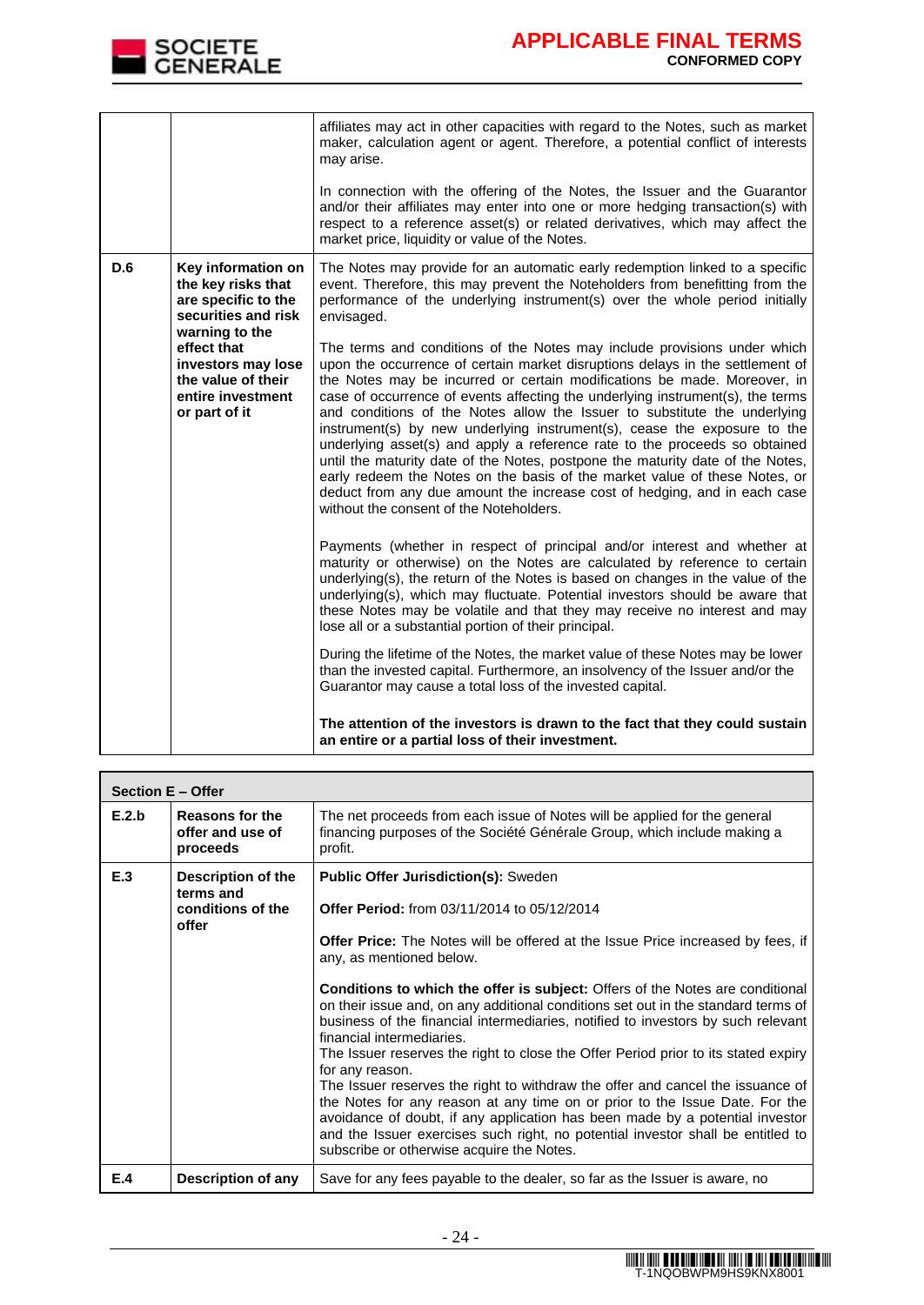

|     | interest that is<br>material to the<br>issue/offer<br>including<br>conflicting<br>interests | person involved in the issue of the Notes has an interest material to the offer.                                                                                          |
|-----|---------------------------------------------------------------------------------------------|---------------------------------------------------------------------------------------------------------------------------------------------------------------------------|
| E.7 | <b>Estimated</b><br>expenses charged<br>to the investor by<br>the Issuer or the<br>offeror  | The expenses charged to the investor will be up to 2% of Issue Price per Note,<br>paid by the purchaser to Skandiabanken AB or an agent appointed by<br>Skandiabanken AB. |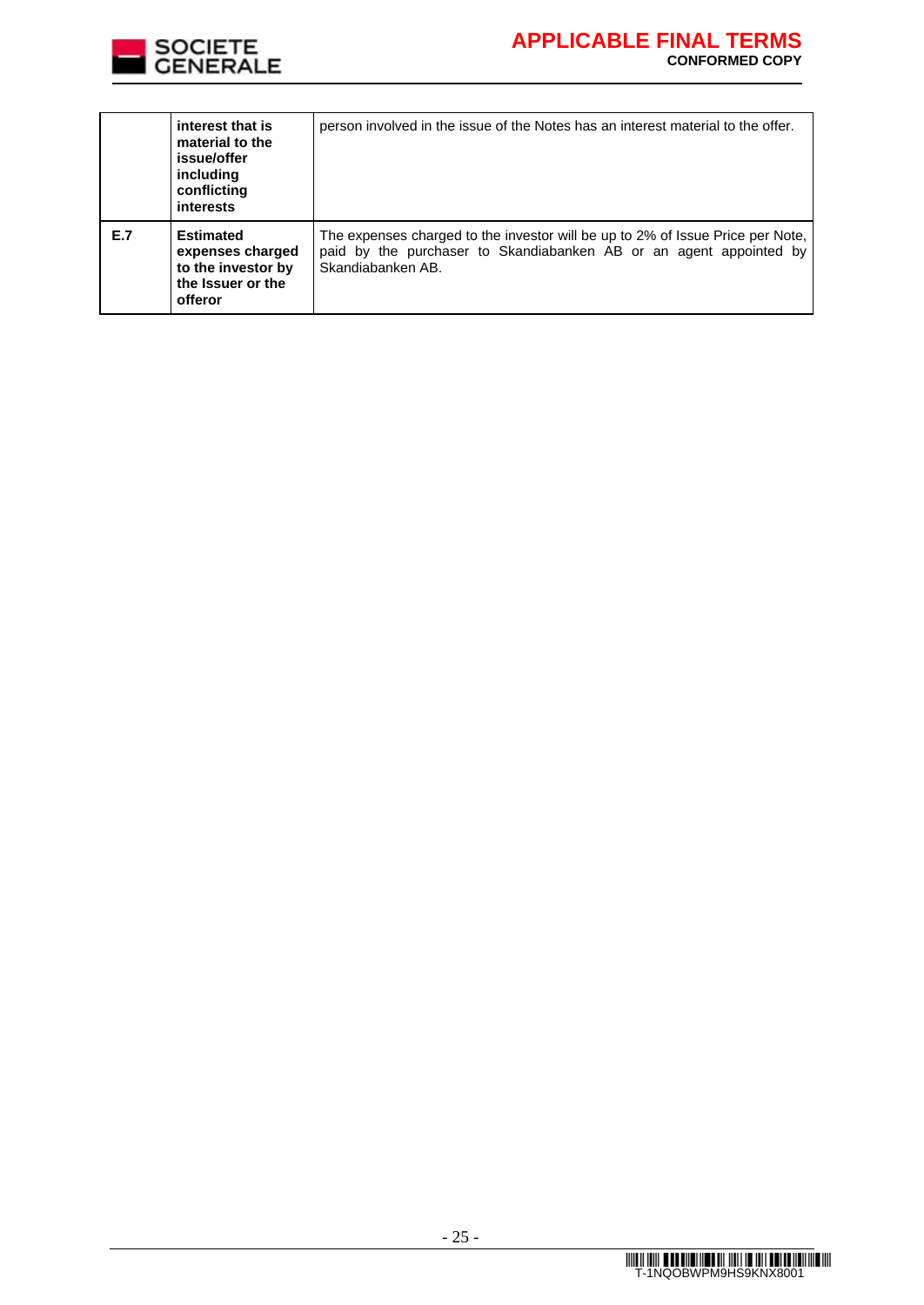

**ANNEX**

**ISSUE SPECIFIC SUMMARY** *(Swedish version)*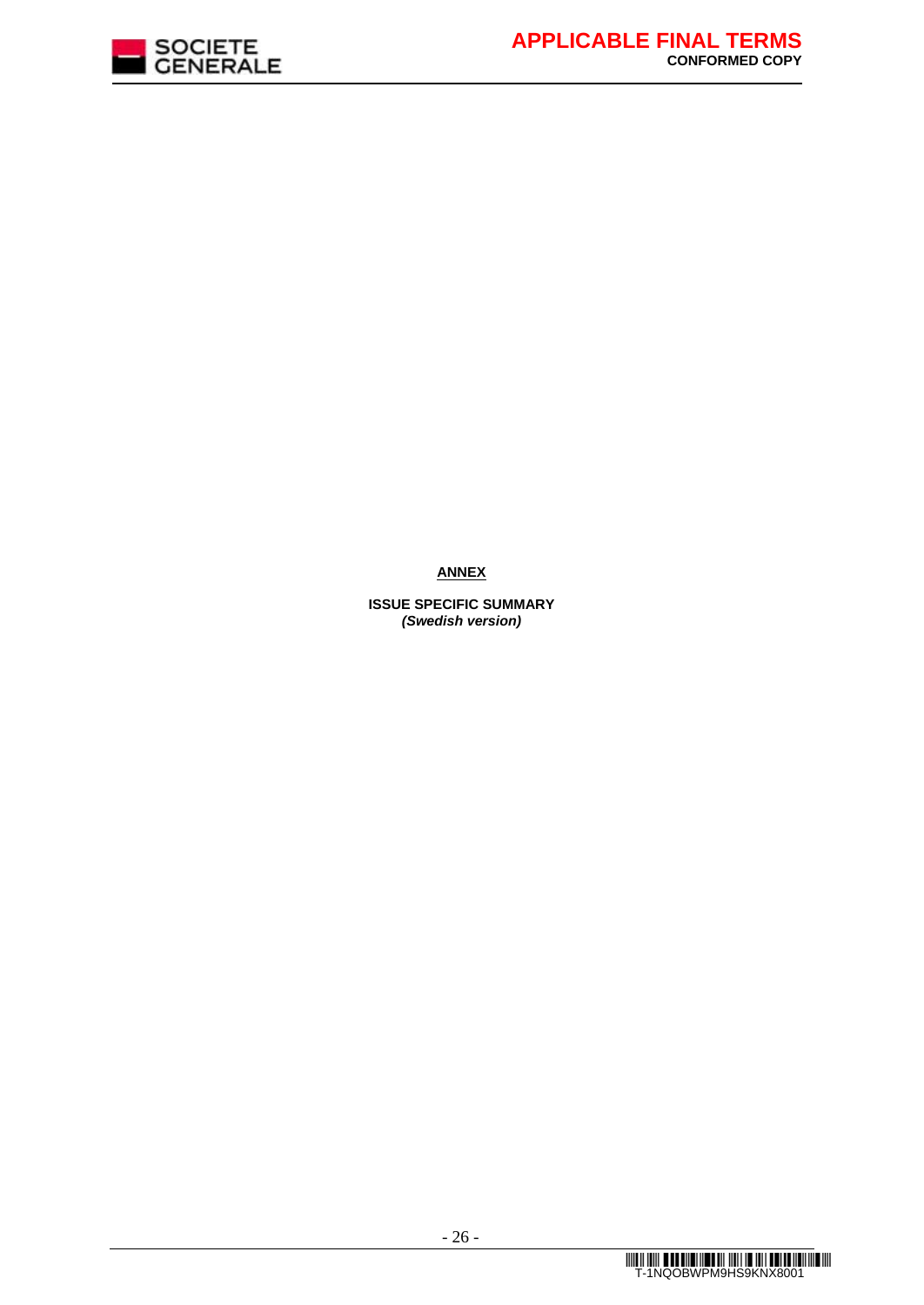

٦

### **EMISSIONSSPECIFIK SAMMANFATTNING**

| Avsnitt A - Introduktion och varningar |                                                                |                                                                                                                                                                                                                                                                                                                                                                                                                                                                                                                                                                                                                                                                 |  |  |
|----------------------------------------|----------------------------------------------------------------|-----------------------------------------------------------------------------------------------------------------------------------------------------------------------------------------------------------------------------------------------------------------------------------------------------------------------------------------------------------------------------------------------------------------------------------------------------------------------------------------------------------------------------------------------------------------------------------------------------------------------------------------------------------------|--|--|
| A.1                                    | Varning                                                        | måste<br>introduktion<br>Denna<br>sammanfattning<br>läsas<br>till<br>som<br>en<br>Grundprospektet.                                                                                                                                                                                                                                                                                                                                                                                                                                                                                                                                                              |  |  |
|                                        |                                                                | Varje beslut att investera i Obligationerna ska baseras på ett<br>övervägande av Grundprospektet.                                                                                                                                                                                                                                                                                                                                                                                                                                                                                                                                                               |  |  |
|                                        |                                                                | Om ett krav med bäring på informationen i Grundprospektet framställs i<br>domstol, kan den kärande investeraren, enligt nationell lagstiftning i<br>Medlemsstaterna, vara tvungen att bära kostnaden för att översätta<br>Grundprospektet innan den juridiska processen påbörjas.                                                                                                                                                                                                                                                                                                                                                                               |  |  |
|                                        |                                                                | Civilrättsligt ansvar uppkommer endast för de personer som har tagit<br>fram denna sammanfattning, inklusive varje översättning härav, men<br>endast om sammanfattningen är vilseledande, felaktig eller oförenlig när<br>den läses tillsammans med övriga delar av Grundprospektet eller om<br>den inte tillhandahåller, när den läses tillsammans med övriga delar av<br>Grundprospektet, nyckelinformation för att hjälpa investerare när de<br>överväger huruvida de ska investera i Obligationerna.                                                                                                                                                        |  |  |
| A.2                                    | <b>Samtycke</b><br>till<br>användning<br>av<br>Grundprospektet | Emittenten samtycker till användningen av detta Grundprospekt i<br>samband med en återförsäljning eller placering av Obligationer under<br>där<br>omständigheter<br>ett<br>prospekt<br>ska<br>offentliggöras<br>enligt<br>Prospektdirektivet (ett Icke-undantaget Erbjudande), med förbehåll för<br>följande villkor:                                                                                                                                                                                                                                                                                                                                           |  |  |
|                                        |                                                                | - samtycket är endast giltigt under erbjudandeperioden från 03/11/2014<br>till 05/12/2014 (Erbjudandeperioden);                                                                                                                                                                                                                                                                                                                                                                                                                                                                                                                                                 |  |  |
|                                        |                                                                | - samtycket lämnat av Emittenten för användningen av Grundprospektet<br>för att lämna ett Icke-undantaget Erbjudande är ett individuellt samtycke<br>(ett Individuellt Samtycke) för Skandiabanken AB, Lindhagensgatan<br>86, 106 55 Stockholm, Sverige (Initial Auktoriserad Erbjudare) och om<br>Emittenten utser ytterligare finansiella mellanhänder efter 30/10/2014<br>offentliggör<br>på<br>och<br>uppgifter<br>dessa<br>sin<br>om<br>webbplats<br>http://.prospectus.socgen.com, varje finansiell mellanhand vars uppgifter<br>offentliggörs på detta sätt (var och en, en Ytterligare Auktoriserad<br>Erbjudare);                                      |  |  |
|                                        |                                                                | - samtycket som Emittenten gett till användandet av Grundprospektet för<br>att göra ett Icke-Undantaget Erbjudande är ett generellt samtycke (ett<br>Generellt Samtycke) avseende varje finansiell mellanhand som<br>offentliggör på sin webbplats att den kommer att lämna ett Icke-<br>undantaget Erbjudande avseende Obligationerna på basis av det<br>Generella Samtycket lämnat av Emittenten och genom sådant<br>offentliggörande, varje sådan finansiell mellanhand (var och en, en<br>Generellt Auktoriserad Erbjudare) åtar sig att efterleva följande<br>förpliktelser:<br>(a) den agerar i enlighet med alla tillämpliga lagar, regler, föreskrifter |  |  |
|                                        |                                                                | och vägledningar (inklusive från varje tillsynsorgan med behörighet<br>över det Icke-undantagna Erbjudandet av Obligationerna i<br>Jurisdiktionen<br>för<br>Erbjudandet<br>till<br>Allmänheten,<br>särskilt<br>lagstiftningen som implementerar Direktivet om Marknader för<br>Finansiella Instrument (Direktiv 2004/39/EG) så som ändrat från tid<br>till annan (nedan Reglerna) och säkerställer att (i) varje<br>investeringsrådgivning avseende Obligationerna av varje person är                                                                                                                                                                           |  |  |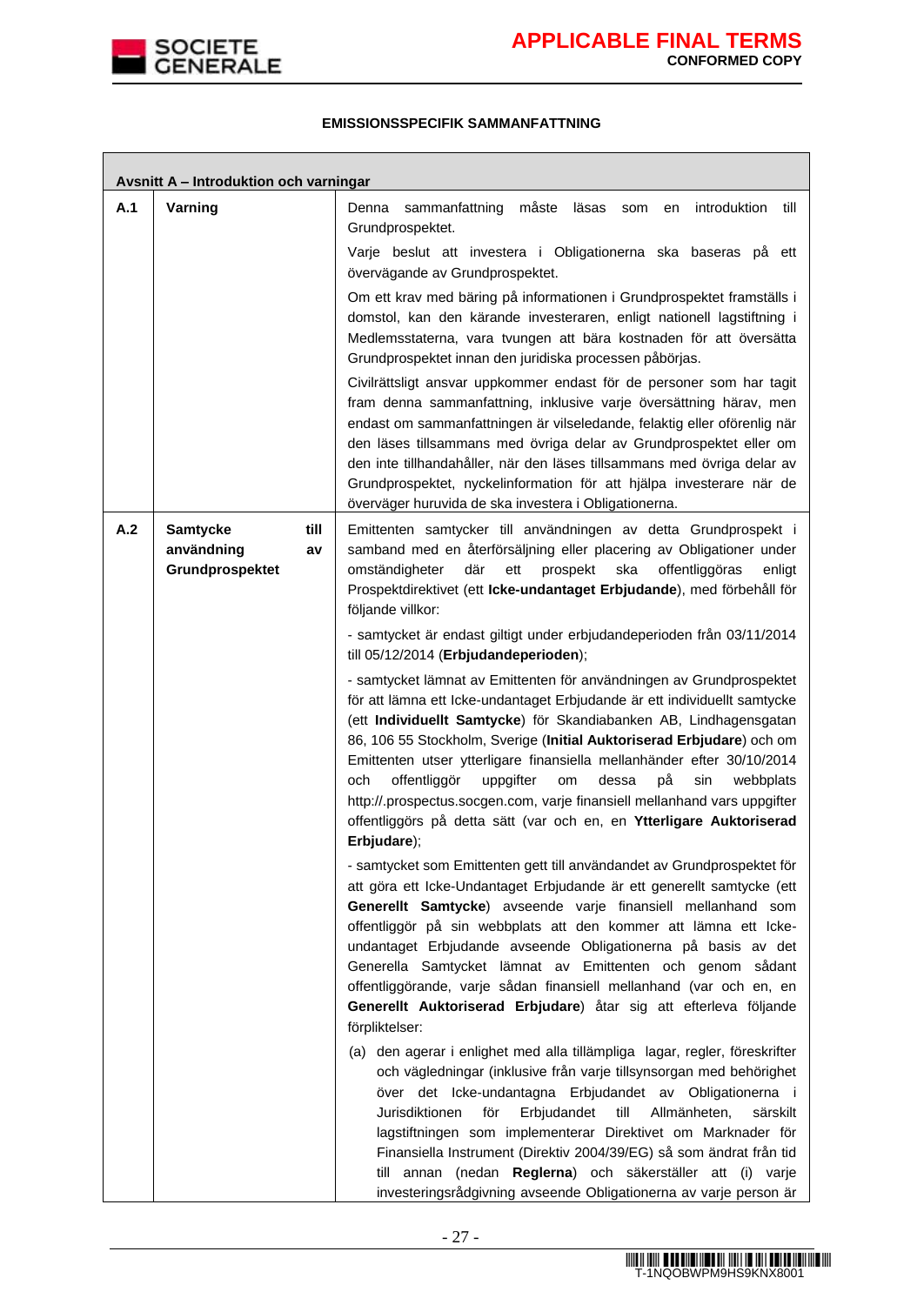| lämplig, (ii) informationen till potentiella investerare, inklusive<br>informationen avseende varje utgift (och varje courtage eller fördel<br>av varje slag) mottagen eller betald av denne Generellt<br>Auktoriserade Erbjudare under erbjudandet av Obligationerna är<br>fullt och tydligt presenterat;                                                                                                                                                                                                                                                                                                                                                                                                                                          |
|-----------------------------------------------------------------------------------------------------------------------------------------------------------------------------------------------------------------------------------------------------------------------------------------------------------------------------------------------------------------------------------------------------------------------------------------------------------------------------------------------------------------------------------------------------------------------------------------------------------------------------------------------------------------------------------------------------------------------------------------------------|
| (b) den efterlever restriktionerna som anges i avsnittet med rubriken<br>"Subscription, Sale and Transfer Restrictions" i Grundprospektet<br>avseende Jurisdiktionen för Erbjudande till Allmänheten som om<br>denne agerade som Återförsäljare i Jurisdiktionen för Erbjudandet<br>till Allmänheten;                                                                                                                                                                                                                                                                                                                                                                                                                                               |
| den efterlever Reglerna avseende regler mot penningtvätt, mot<br>(c)<br>kundkännedom;<br>och<br>den<br>behåller<br>mutor<br>om<br>investeraridentitetsuppgifter under i vart fall den minimiperiod som<br>krävs under tillämpliga Regler, och ska, om så begärs, göra sådana<br>uppgifter tillgängliga för den relevanta Emittenten och/eller den<br>relevanta Återförsäljaren eller direkt till behöriga myndigheter med<br>jurisdiktion över den relevanta Emittenten och/eller relevanta<br>Återförsäljaren för att möjliggöra för den relevanta Emittenten<br>och/eller relevanta Återförsäljaren att efterleva regler mot<br>penningtvätt, mot mutor och om kundkännedom tillämpliga på den<br>relevanta Emittenten och/eller Återförsäljaren; |
| (d) den föranleder inte, direkt eller indirekt, Emittenten eller de<br>relevanta Återförsäljarna att överträda någon Regel eller något krav<br>att erhålla eller göra något ingivande, auktorisation eller samtycke i<br>någon jurisdiktion;                                                                                                                                                                                                                                                                                                                                                                                                                                                                                                        |
| (e) den förbinder sig att hålla den relevanta Emittenten, Garanten (om<br>tillämpligt) och den relevanta Återförsäljaren, Société Générale och<br>varje av dess närstående företag skadeslösa för varje skada,<br>förlust, utgift, krav, begäran eller förlust och arvoden (inklusive<br>skäliga arvoden för advokatbyråer) som åsamkats någon av dess<br>enheter på grund av eller i samband med, icke-efterlevnad av<br>denna Generellt Auktoriserade Erbjudare av någon av dessa<br>förpliktelser ovan;                                                                                                                                                                                                                                          |
| den bekräftar att dess åtagande att respektera förpliktelserna ovan<br>(f)<br>är underkastat engelsk rätt och godtar att varje tvist förknippad<br>därmed kan föras vid engelsk domstol.                                                                                                                                                                                                                                                                                                                                                                                                                                                                                                                                                            |
| Varje Generellt Auktoriserad Erbjudare som önskar använda<br>Grundprospektet för ett Icke-undantaget Erbjudande i enlighet med<br>detta Generella Samtycke och de därmed förknippade villkoren,<br>måste, under tiden för den relevanta Erbjudandeperioden,<br>offentliggöra på sin webbplats att den använder Grundprospektet<br>för sådant Icke-undantaget Erbjudande i enlighet med detta<br>Generella Samtycke och de därmed förknippade villkoren.                                                                                                                                                                                                                                                                                             |
| - Samtycket omfattar endast användningen av detta Grundprospekt för<br>att lämna Icke-undantagna Erbjudanden i Sverige.                                                                                                                                                                                                                                                                                                                                                                                                                                                                                                                                                                                                                             |
| Informationen avseende villkoren för det Icke-undantagna<br>Erbjudandet ska tillhandahållas investerare av varje Initial<br>Auktoriserad Erbjudare och varje Generell Auktoriserad Erbjudare<br>där erbjudandet kommer att lämnas.                                                                                                                                                                                                                                                                                                                                                                                                                                                                                                                  |

SOCIETE<br>GENERALE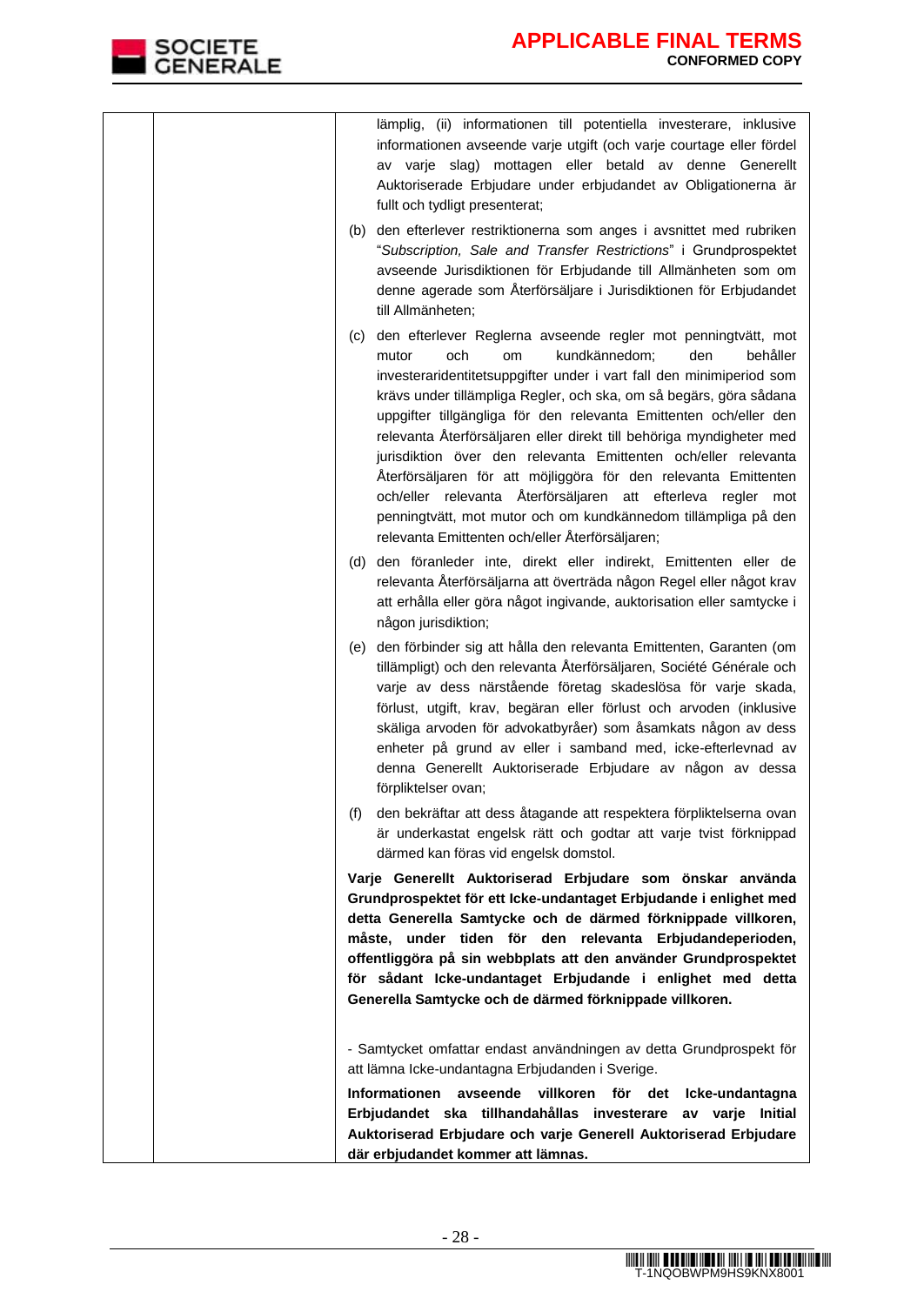

|             | <b>Avsnitt B - Emittent och Garant</b>                                                                                     |                                                                                                                                                                                                                                                                                               |                                                                                                                                                                                                                                                                                                                                                                                        |                 |                        |                        |  |
|-------------|----------------------------------------------------------------------------------------------------------------------------|-----------------------------------------------------------------------------------------------------------------------------------------------------------------------------------------------------------------------------------------------------------------------------------------------|----------------------------------------------------------------------------------------------------------------------------------------------------------------------------------------------------------------------------------------------------------------------------------------------------------------------------------------------------------------------------------------|-----------------|------------------------|------------------------|--|
| B.1         | <b>Juridiskt</b><br>och<br>kommersiellt<br>namn<br>för emittenten                                                          | SG Issuer (eller Emittenten)                                                                                                                                                                                                                                                                  |                                                                                                                                                                                                                                                                                                                                                                                        |                 |                        |                        |  |
| B.2         | Säte, juridisk form,<br>lagstiftning och land<br>för bildande                                                              | Säte: 33, boulevard du Prince Henri, L-1724 Luxemburg, Luxemburg.<br>Juridisk form: Publikt aktiebolag (société anonyme).<br>Lagstiftning under vilken Emittenten agerar: luxemburgsk rätt.<br>Land för bildande: Luxemburg.                                                                  |                                                                                                                                                                                                                                                                                                                                                                                        |                 |                        |                        |  |
| B.4b        | Kända trender som<br>påverkar<br>emittenten<br>och den bransch inom<br>vilken den agerar                                   |                                                                                                                                                                                                                                                                                               | Emittenten förväntar sig att fortsätta sina aktiviteter i enlighet med dess<br>verksamhetsföremål under år 2014.                                                                                                                                                                                                                                                                       |                 |                        |                        |  |
| B.5         | <b>Beskrivning</b><br>av<br>emittentens<br>koncern<br>och<br>emittentens<br>position<br>inom<br>koncernen                  | $\bullet$<br>$\bullet$                                                                                                                                                                                                                                                                        | Koncernen erbjuder en bred uppsättning av rådgivningstjänster och<br>skräddarsydda finansiella lösningar för individuella kunder, stora företag<br>och institutionella investerare.<br>Koncernen förlitar<br>sig<br>рå<br>tre<br>kärnverksamheter som kompletterar varandra:<br>Fransk bankverksamhet för privatkunder,<br>Internationell bankverksamhet för privatkunder, finansiella |                 |                        |                        |  |
|             |                                                                                                                            | tjänster och försäkring samt<br>Företags- och investmentbankverksamhet, Private Banking,<br>$\bullet$<br>förmögenhetsförvaltning<br>tillgångs-<br>och<br>och<br>Värdepapperstjänster.<br>Emittenten är ett dotterföretag inom Société Générale-Koncernen och<br>har inte några dotterföretag. |                                                                                                                                                                                                                                                                                                                                                                                        |                 |                        |                        |  |
| <b>B.9</b>  | <b>Siffra</b><br>avseende<br>resultatprognos<br>eller<br>-uppskattning<br>för<br>emittenten                                | Ej tillämplig. Emittenten<br>lämnar<br>någon<br>siffra<br>inte<br>avseende<br>resultatprognos eller -uppskattning.                                                                                                                                                                            |                                                                                                                                                                                                                                                                                                                                                                                        |                 |                        |                        |  |
| <b>B.10</b> | Karaktären<br>av<br>anmärkningar<br>j.<br>revisionsberättelsen<br>för<br>den<br>historiska<br>finansiella<br>informationen | Ej tillämplig. Revisionsberättelsen innehåller inte någon anmärkning.                                                                                                                                                                                                                         |                                                                                                                                                                                                                                                                                                                                                                                        |                 |                        |                        |  |
| <b>B.12</b> | <b>Utvald</b><br>historisk                                                                                                 |                                                                                                                                                                                                                                                                                               |                                                                                                                                                                                                                                                                                                                                                                                        |                 |                        |                        |  |
|             | finansiell<br>nyckelinformation för<br><b>Emittenten</b>                                                                   | (i tusental, €)                                                                                                                                                                                                                                                                               | 30 juni<br>2014                                                                                                                                                                                                                                                                                                                                                                        | 30 juni<br>2013 | 31<br>december<br>2013 | 31<br>december<br>2012 |  |
|             |                                                                                                                            | Rörelseintäkter                                                                                                                                                                                                                                                                               | 60795                                                                                                                                                                                                                                                                                                                                                                                  | 31 483          | 109 588                | 6805                   |  |
|             |                                                                                                                            | från<br><b>Vinst</b><br>verksamheter                                                                                                                                                                                                                                                          | 193                                                                                                                                                                                                                                                                                                                                                                                    | 212             | 482                    | 5 2 3 3                |  |
|             |                                                                                                                            | från<br><b>Vinst</b><br>kvarvarande<br>verksamheter                                                                                                                                                                                                                                           | 193                                                                                                                                                                                                                                                                                                                                                                                    | 212             | 482                    | 5 2 3 3                |  |
|             |                                                                                                                            | <b>Totala</b><br>tillgångar                                                                                                                                                                                                                                                                   | 33 747 468                                                                                                                                                                                                                                                                                                                                                                             | 10 048 495      | 21 349 619             | 447 087                |  |
|             | <b>Betydande</b><br>negativ                                                                                                | Ej tillämplig. Det har inte inträffat någon betydande negativ förändring i                                                                                                                                                                                                                    |                                                                                                                                                                                                                                                                                                                                                                                        |                 |                        |                        |  |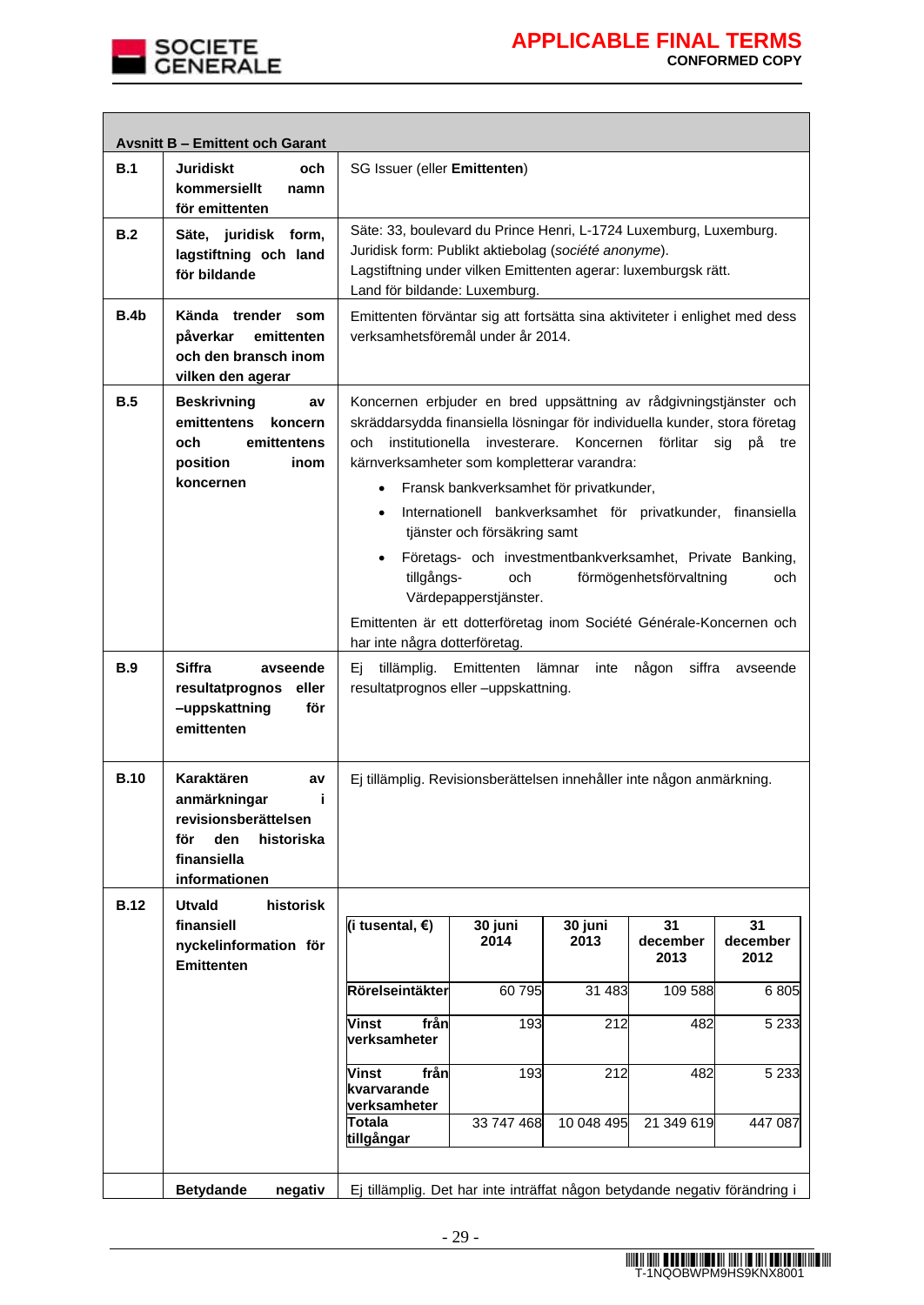

|             | förändring i utsikterna<br>för emittenten sedan<br>dagen för dess senast<br>offentliggjorda<br>reviderade<br>räkenskaper                                                                       | utsikterna för Emittenten sedan 31 december 2013.                                                                                                                                                                                                                                                                                                                                                                                                                   |
|-------------|------------------------------------------------------------------------------------------------------------------------------------------------------------------------------------------------|---------------------------------------------------------------------------------------------------------------------------------------------------------------------------------------------------------------------------------------------------------------------------------------------------------------------------------------------------------------------------------------------------------------------------------------------------------------------|
|             | Väsentliga<br>förändringar<br>L<br>emittentens<br>finansiella<br>eller<br>handelsposition efter<br>perioden som täcks<br>den<br>historiska<br>av<br>finansiella<br>informationen               | Ej tillämplig. Det har inte inträffat någon väsentlig ändring i Emittentens<br>finansiella position eller handelsposition efter 30 juni 2014.                                                                                                                                                                                                                                                                                                                       |
| <b>B.13</b> | inträffade<br><b>Nyligen</b><br>händelser beträffande<br>emittenten som är i<br>väsentlig<br>hänseende<br>relevanta<br>för<br>utvärderingen<br>av<br>emittentens solvens                       | Ej tillämpligt. Det har inte varit några nyligen inträffande händelser<br>beträffande Emittenten som är i väsentligt hänseende relevanta för<br>utvärderingen av Emittentens solvens.                                                                                                                                                                                                                                                                               |
| <b>B.14</b> | <b>Uttalande</b><br>huruvida<br>emittenten<br>är<br>beroende<br>andra<br>av<br>företag<br>inom<br>koncernen                                                                                    | Se Punkt B.5 ovan för Emittentens position inom Koncernen.<br>SG Issuer är beroende av Société Générale Bank & Trust inom<br>Koncernen.                                                                                                                                                                                                                                                                                                                             |
| <b>B.15</b> | <b>Beskrivning</b><br>av<br>emittentens<br>huvudsakliga<br>verksamhet                                                                                                                          | Den huvudsakliga verksamheten för SG Issuer är att ta upp finansiering<br>genom emission av skuldvärdepapper avsedda att placeras hos<br>institutionella kunder eller privatkunder genom distributörer som<br>samarbetar med Société Générale. Finansieringen som erhålls genom<br>emissioner av sådana skuldvärdepapper lånas sedan vidare till Société<br>Générale och till andra medlemmar i Koncernen.                                                          |
| <b>B.16</b> | I den mån det är känt<br>för<br>emittenten,<br>huruvida<br>emittenten<br>kontrolleras,<br>direkt<br>eller indirekt, och av<br>vem samt beskrivning<br>karaktären<br>av<br>av<br>sådan kontroll | SG Issuer är ett 100 procent ägt dotterföretag till Société Générale Bank<br>& Trust S.A. som i sin tur är ett 100 procent ägt dotterföretag till Société<br>Générale och är ett fullt konsoliderat bolag.                                                                                                                                                                                                                                                          |
| <b>B.18</b> | <b>Garantins</b><br>och<br>art<br>omfattning                                                                                                                                                   | Obligationerna är ovillkorligen och oåterkalleligen garanterade av<br>Société Générale (Garanten) enligt Garantin daterad 28 oktober 2014.<br>Garantin utgör en direkt, ovillkorad, icke-säkerställd och allmän<br>förpliktelse för Garanten och rangordnas och kommer att rangordnas<br>lika med alla övriga existerande och framtida direkta, ovillkorade, icke-<br>säkerställda och allmänna förpliktelser för Garanten, inklusive de som<br>avser insättningar. |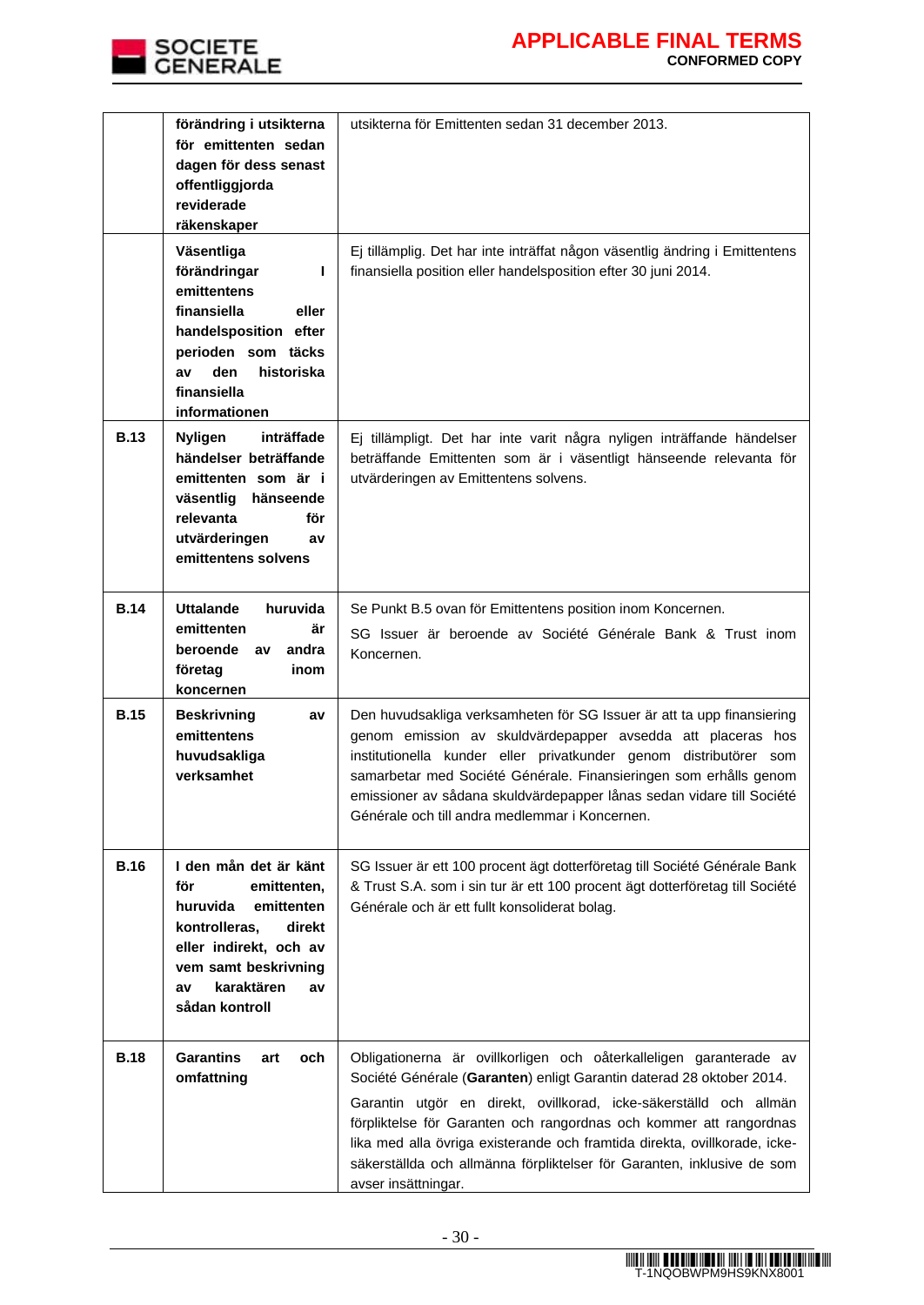

| <b>B.19</b> | <b>Information</b><br>om<br>garanten som om den<br>emittenten<br>var<br>a٧<br>samma<br>typ<br>a۷<br>värdepapper<br>som | Informationen om Société Générale som om den var Emittent av samma<br>typ av Obligationer som omfattas av Garantin anges i enlighet med<br>respektive Punkt B.19 / B.1, B.19 / B.2, B.19 / B.4b, B.19 / B.5, B.19 /<br>B.9, B.19 / B.10, B.19 / B.12, B.19 / B.13, B.19 / B.14, B.19 / B.15 och<br>B.19 / B.16 nedan:                                                                                                                                                                                                                                        |
|-------------|------------------------------------------------------------------------------------------------------------------------|--------------------------------------------------------------------------------------------------------------------------------------------------------------------------------------------------------------------------------------------------------------------------------------------------------------------------------------------------------------------------------------------------------------------------------------------------------------------------------------------------------------------------------------------------------------|
|             | omfattas av garantin                                                                                                   | B.19/ B.1: Société Générale<br><b>B.19/ B.2:</b>                                                                                                                                                                                                                                                                                                                                                                                                                                                                                                             |
|             |                                                                                                                        | Säte: 29, boulevard Haussmann, 75009 Paris, Frankrike.                                                                                                                                                                                                                                                                                                                                                                                                                                                                                                       |
|             |                                                                                                                        | Juridisk form: Publikt aktiebolag (société anonyme).                                                                                                                                                                                                                                                                                                                                                                                                                                                                                                         |
|             |                                                                                                                        | Lagstiftning under vilken Emittenten agerar: fransk rätt.                                                                                                                                                                                                                                                                                                                                                                                                                                                                                                    |
|             |                                                                                                                        | Land för bildande: Frankrike.<br>B.19/ B.4b:                                                                                                                                                                                                                                                                                                                                                                                                                                                                                                                 |
|             |                                                                                                                        | Eurozonen och, särskilt Frankrike, rör sig mycket gradvis mot<br>återhämtning. Vidare är det förbättrade ekonomiska klimatet i USA<br>fortsatt beroende av hur landet kommer att lämna dess kvantitativa och<br>skattemässiga monetära policys.                                                                                                                                                                                                                                                                                                              |
|             |                                                                                                                        | I tillväxtländer brottas marknader med en ökning i kapitalflykt.<br>Nuvarande utvecklingar kan tynga tillväxtländernas tillväxt, om än inte i<br>sådan omfattning att det utlöser finansiella kriser liknande de som sågs<br>på 1990-talet.                                                                                                                                                                                                                                                                                                                  |
|             |                                                                                                                        | Flera förordningar beträffande marknadsaktiviteter fortsätter att träda i<br>kraft inom Europa och USA.                                                                                                                                                                                                                                                                                                                                                                                                                                                      |
|             |                                                                                                                        | Nya grundläggande förändringar väntas också inom bankverksamhet<br>för privatkunder.                                                                                                                                                                                                                                                                                                                                                                                                                                                                         |
|             |                                                                                                                        | I en restriktiv makroekonomisk miljö är det stora målet för<br>marknadsdiskussioner att producera en hållbar tillväxtmodell för den<br>finansiella sektorn som behåller bankers förmåga att finansiera<br>ekonomin trots mer restriktiva budgetpolicys. Men det är klart att<br>tillkomsten av nya regulatoriska begränsningar, förstärkt av potentiella<br>konkurrensmässiga skillnader mellan länder, kommer att väsentligt<br>tynga lönsamheten för visa aktiviteter. Detta kan därför påverka<br>utvecklingsmodellen för vissa aktörer inom banksektorn. |
|             |                                                                                                                        | Société Générale-Koncernen fortsätter att anpassa strukturen för sina<br>affärssegment och påbörjade det andra steget i dess omvandlingsplan<br>för att åter fokusera på tre pelare av excellens:                                                                                                                                                                                                                                                                                                                                                            |
|             |                                                                                                                        | • Fransk bankverksamhet för privatkunder;                                                                                                                                                                                                                                                                                                                                                                                                                                                                                                                    |
|             |                                                                                                                        | • Internationella bank- och finansiella tjänster för privatkunder; samt                                                                                                                                                                                                                                                                                                                                                                                                                                                                                      |
|             |                                                                                                                        | · Globala bank- och investerarlösningar.<br>B.19/ B.5:                                                                                                                                                                                                                                                                                                                                                                                                                                                                                                       |
|             |                                                                                                                        | Koncernen erbjuder en bred uppsättning av rådgivningstjänster och<br>skräddarsydda finansiella lösningar för individuella kunder, stora företag<br>institutionella<br>och<br>investerare.<br>Koncernen<br>förlitar<br>sig<br>рå<br>tre<br>kärnverksamheter som kompletterar varandra:                                                                                                                                                                                                                                                                        |
|             |                                                                                                                        | • Fransk bankverksamhet för privatkunder,                                                                                                                                                                                                                                                                                                                                                                                                                                                                                                                    |
|             |                                                                                                                        | · Internationell bankverksamhet för privatkunder, finansiella tjänster och<br>försäkring, samt                                                                                                                                                                                                                                                                                                                                                                                                                                                               |
|             |                                                                                                                        | · Företags- och investmentbankverksamhet, Private Banking, tillgångs-<br>och förmögenhetsförvaltning och Värdepapperstjänster.                                                                                                                                                                                                                                                                                                                                                                                                                               |
|             |                                                                                                                        | Société Générale är moderbolag i Société Générale-Koncernen.                                                                                                                                                                                                                                                                                                                                                                                                                                                                                                 |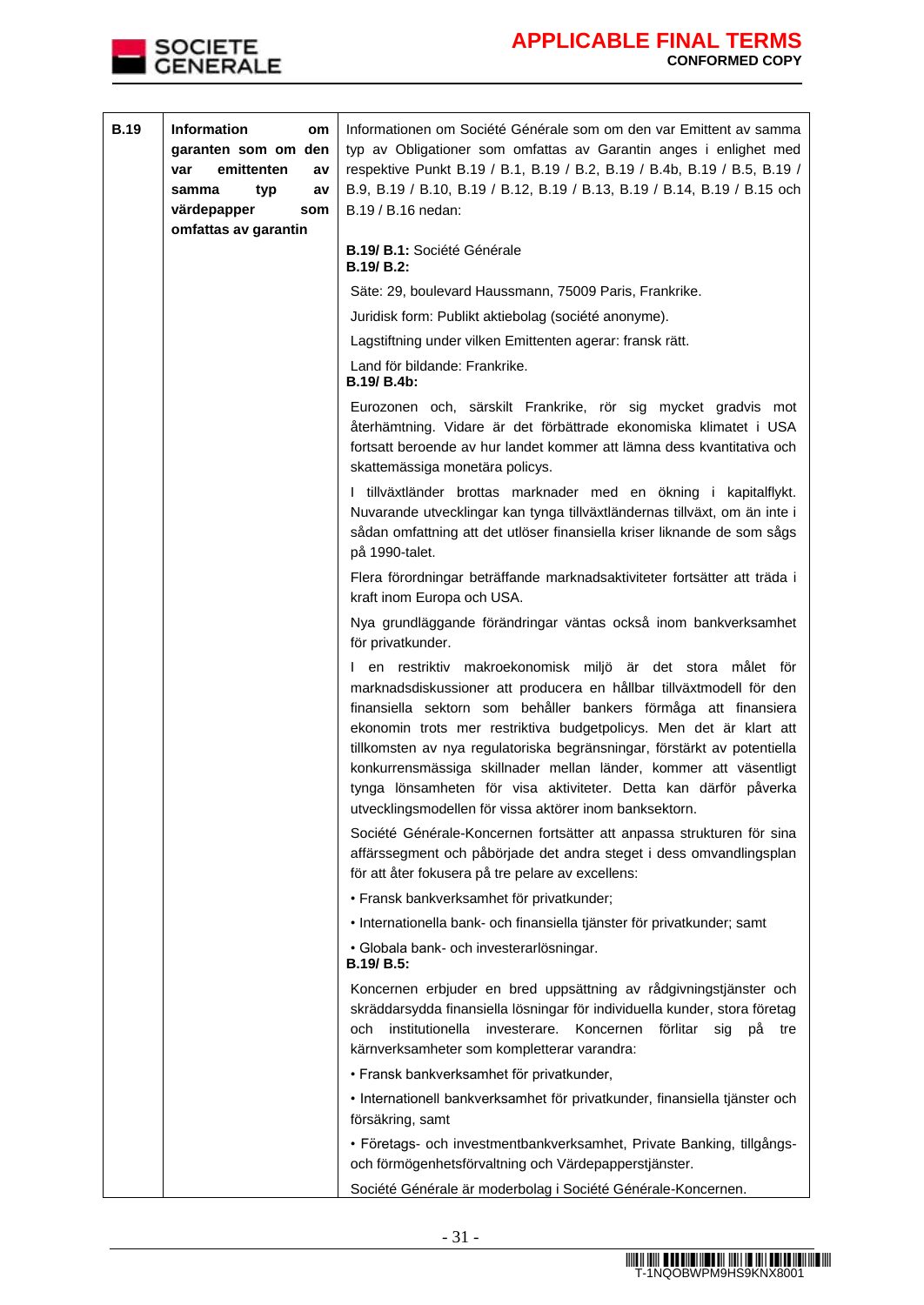

|  | B.19/B.9:                                                                                                                                                                                                                                                       |                       |                           |                                     |                  |
|--|-----------------------------------------------------------------------------------------------------------------------------------------------------------------------------------------------------------------------------------------------------------------|-----------------------|---------------------------|-------------------------------------|------------------|
|  | Ei<br>tillämplig.<br>Emittenten<br>resultatprognos eller -uppskattning.<br>B.19/B.10:                                                                                                                                                                           | lämnar                | någon<br>inte             |                                     | siffra avseende  |
|  | Ej tillämplig. Revisionsberättelsen innehåller inte någon anmärkning.<br>B.19/B.12:                                                                                                                                                                             |                       |                           |                                     |                  |
|  |                                                                                                                                                                                                                                                                 | <b>Halvår</b><br>2014 | År 2013                   | Halvår<br>2013<br>(ej<br>reviderat) | År 2012(*)       |
|  | Rörelseintäkter (i miljoner<br>EUR)                                                                                                                                                                                                                             |                       |                           |                                     |                  |
|  | Nettobankintäkter                                                                                                                                                                                                                                               | 11 569                |                           | 22 433(**) 11 101(**)               | 23 110           |
|  | Rörelseintäkter                                                                                                                                                                                                                                                 | 2 3 7 8               | $2336$ <sup>**</sup> )    | $1405$ <sup>**</sup> )              | 2757             |
|  | Nettointäkter<br>fore<br>minoritetsintressen                                                                                                                                                                                                                    | 1 504                 | $2394$ <sup>(**)</sup>    | $1532$ <sup>**</sup>                | 1 2 2 4          |
|  | Nettointäkter                                                                                                                                                                                                                                                   | 1 3 4 5               | $2044$ <sup>**</sup> )    | 1 319 $(**)$                        | 790              |
|  | Fransk bankverksamhet för<br>privatkunder                                                                                                                                                                                                                       | 659                   | $1196$ (**)               | $597$ <sup>**</sup> )               | 1291             |
|  | Internationella<br>bank-<br>och<br>finansiella<br>för<br>tjänster<br>privatkunder                                                                                                                                                                               | 34                    | $983$ <sup>**</sup> )     | 498(**)                             | $\overline{617}$ |
|  | bank-<br>Globala<br>och<br>investerarlösningar                                                                                                                                                                                                                  | 1066                  | $1206$ <sup>**</sup> )    | $1024$ <sup>**</sup> )              | 761              |
|  | Företagscenter                                                                                                                                                                                                                                                  |                       | $(414)$ $(1\,341)$ $(**)$ | $(800)(**)$                         | (1879)           |
|  | Balansräkningsposter<br>(i<br>miljarder EUR)                                                                                                                                                                                                                    |                       |                           |                                     |                  |
|  | Totala<br>tillgångar<br>och<br>förpliktelser                                                                                                                                                                                                                    |                       | 1 322,6 1 214,2(**)       | 1 2 5 4 , 1                         | 1 250,9          |
|  | Kundlån                                                                                                                                                                                                                                                         | 336,2                 | $332,7$ <sup>**</sup> )   | 341,2                               | 350,2            |
|  | Kundinsättningar                                                                                                                                                                                                                                                | 341,8                 | $334,2$ <sup>**</sup> )   | 350,0                               | 337,2            |
|  | kapital (i miljarder<br>Eqet<br>EUR)                                                                                                                                                                                                                            |                       |                           |                                     |                  |
|  | Eget kapital<br>(Koncernens<br>aktieägare)                                                                                                                                                                                                                      | 53,3                  | $50,9$ <sup>**</sup> )    | 49,4                                | 49,3             |
|  | Totalt<br>konsoliderat<br>eget<br>kapital                                                                                                                                                                                                                       | 56,0                  | $54,0$ <sup>**</sup> )    | 53,3                                | 53,6             |
|  | (*) Uppgifterna som relaterar till resultatet för 2012 har räknats om som<br>en följd av implementeringen av IAS (International Accounting Standard)<br>19; förändringen i redovisningsmetod innebär en justering av uppgifter<br>avseende det föregående året. |                       |                           |                                     |                  |
|  | (**) Uppgifter för 2013 som justerats till följd av den retroaktiva<br>implementeringen av IFRS 10 och 11 den 1 januari 2014.                                                                                                                                   |                       |                           |                                     |                  |
|  | Det har inte inträffat någon betydande negativ förändring i utsikterna för<br>Emittenten sedan 31 december 2013.                                                                                                                                                |                       |                           |                                     |                  |
|  | Det har inte inträffat någon väsentlig ändring i Emittentens finansiella<br>position eller handelsposition sedan 30 juni 2014.<br>B.19/B.13:                                                                                                                    |                       |                           |                                     |                  |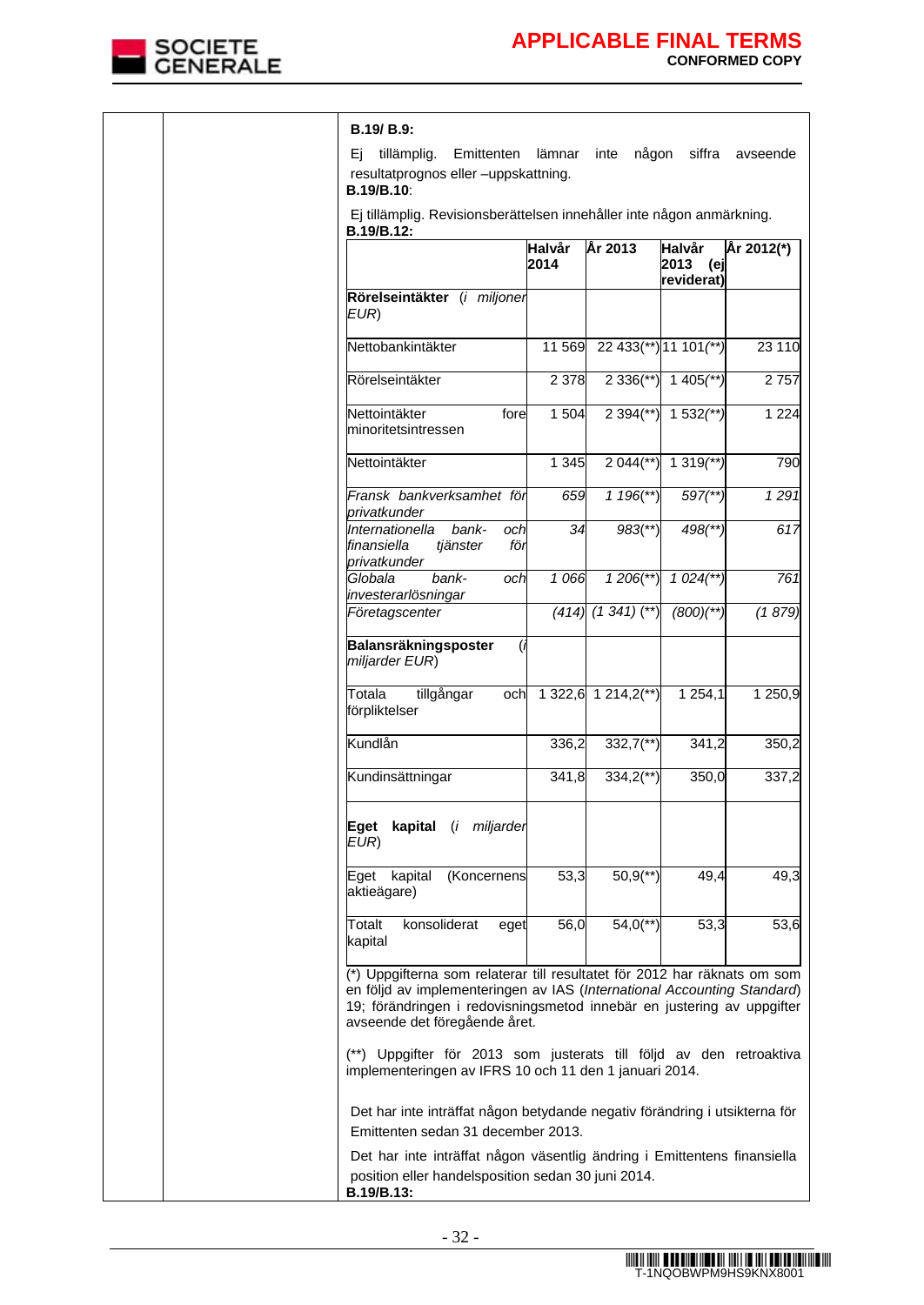

**The Common** 

| Ej tillämpligt. Det har inte varit några nyligen inträffande händelser<br>beträffande Emittenten som är i väsentligt hänseende relevanta för<br>utvärderingen av Emittentens solvens.<br><b>B.19/ B.14:</b>                                                                             |
|-----------------------------------------------------------------------------------------------------------------------------------------------------------------------------------------------------------------------------------------------------------------------------------------|
| Se Punkt B.5 ovan för Emittentens position inom Koncernen. Société<br>Générale är det yttersta holdingbolaget för Koncernen. Men Société<br>Générale bedriver egen verksamhet och agerar inte enbart som ett<br>holdingbolag i förhållande till sina dotterbolag.<br><b>B.19/ B.15:</b> |
| Se Punkt B.19/ B.5 ovan.<br><b>B.19/ B.16:</b>                                                                                                                                                                                                                                          |
| Ej tillämpligt. Såvitt företaget vet ägs eller kontrolleras Société Générale<br>inte, direkt eller indirekt (enligt fransk rätt), av något annat företag.                                                                                                                               |

|     | Avsnitt C - Värdepapper                                                                                                                                                                         |                                                                                                                                                                                                                                                                                                                                                                                                                                                                                                                                                                                                                                                                                                                                                                                                                                                                                                                                                                                                           |
|-----|-------------------------------------------------------------------------------------------------------------------------------------------------------------------------------------------------|-----------------------------------------------------------------------------------------------------------------------------------------------------------------------------------------------------------------------------------------------------------------------------------------------------------------------------------------------------------------------------------------------------------------------------------------------------------------------------------------------------------------------------------------------------------------------------------------------------------------------------------------------------------------------------------------------------------------------------------------------------------------------------------------------------------------------------------------------------------------------------------------------------------------------------------------------------------------------------------------------------------|
| C.1 | Typ och klass<br>värdepapp-<br>av                                                                                                                                                               | Obligationerna är derivatinstrument indexerade mot aktier.                                                                                                                                                                                                                                                                                                                                                                                                                                                                                                                                                                                                                                                                                                                                                                                                                                                                                                                                                |
|     | eren<br>som<br>erbjuds<br>och/eller upptas<br>till<br>handel,<br><b>inklusive</b><br>varje<br>identifikations-<br>för<br>nummer<br>värdepapperen                                                | ISIN-kod: SE0006422499<br>Common-kod: 112706461                                                                                                                                                                                                                                                                                                                                                                                                                                                                                                                                                                                                                                                                                                                                                                                                                                                                                                                                                           |
| C.2 | Valuta<br>för<br>värdepappers-<br>emissionen                                                                                                                                                    | <b>SEK</b>                                                                                                                                                                                                                                                                                                                                                                                                                                                                                                                                                                                                                                                                                                                                                                                                                                                                                                                                                                                                |
| C.5 | Beskrivning av<br>varje<br>begränsning av<br>fria<br>den<br>överlåtbar-heten<br>för<br>värdepapp-<br>eren                                                                                       | Det finns inte någon begränsning av den fria överlåtbarheten av Obligationerna,<br>med förbehåll för försäljnings- och överlåtelserestriktioner som kan vara<br>tillämpliga i vissa jurisdiktioner.                                                                                                                                                                                                                                                                                                                                                                                                                                                                                                                                                                                                                                                                                                                                                                                                       |
| C.8 | Rättigheter<br>förknippade<br>med värdepapp-<br>inklusive<br>eren,<br>rangordning<br>begräns-<br>och<br>ningar av dessa<br>rättigheter och<br>förfaranden för<br>att utöva dessa<br>rättigheter | Rättigheter förknippade med värdepapperen:<br>Såvida inte Obligationerna löses in dessförinnan kommer Obligationerna att<br>berättiga varje innehavare av Obligationerna (en Obligationsinnehavare) att<br>erhålla ett inlösenbelopp som kan vara lägre än, lika med eller högre än beloppet<br>som ursprungligen investerades (se Punkt C.18).<br>En Obligationsinnehavare kommer att vara berättigad att kräva den omedelbara<br>och förfallna betalningen av varje belopp om:<br>- Emittenten underlåter att betala eller iaktta sina andra förpliktelser under<br>Obligationerna eller i händelse av att garantin från Société Générale upphör att<br>vara giltig;<br>- Garanten underlåter att iaktta sina förpliktelser under Garantin;<br>- det inträffar insolvens eller konkursförfarande(n) som påverkar Emittenten.<br>Obligationsinnehavarnas samtycke måste inhämtas för att ändra de kontraktuella<br>villkoren för Obligationerna enligt villkoren i ett agentavtal, som görs tillgängligt |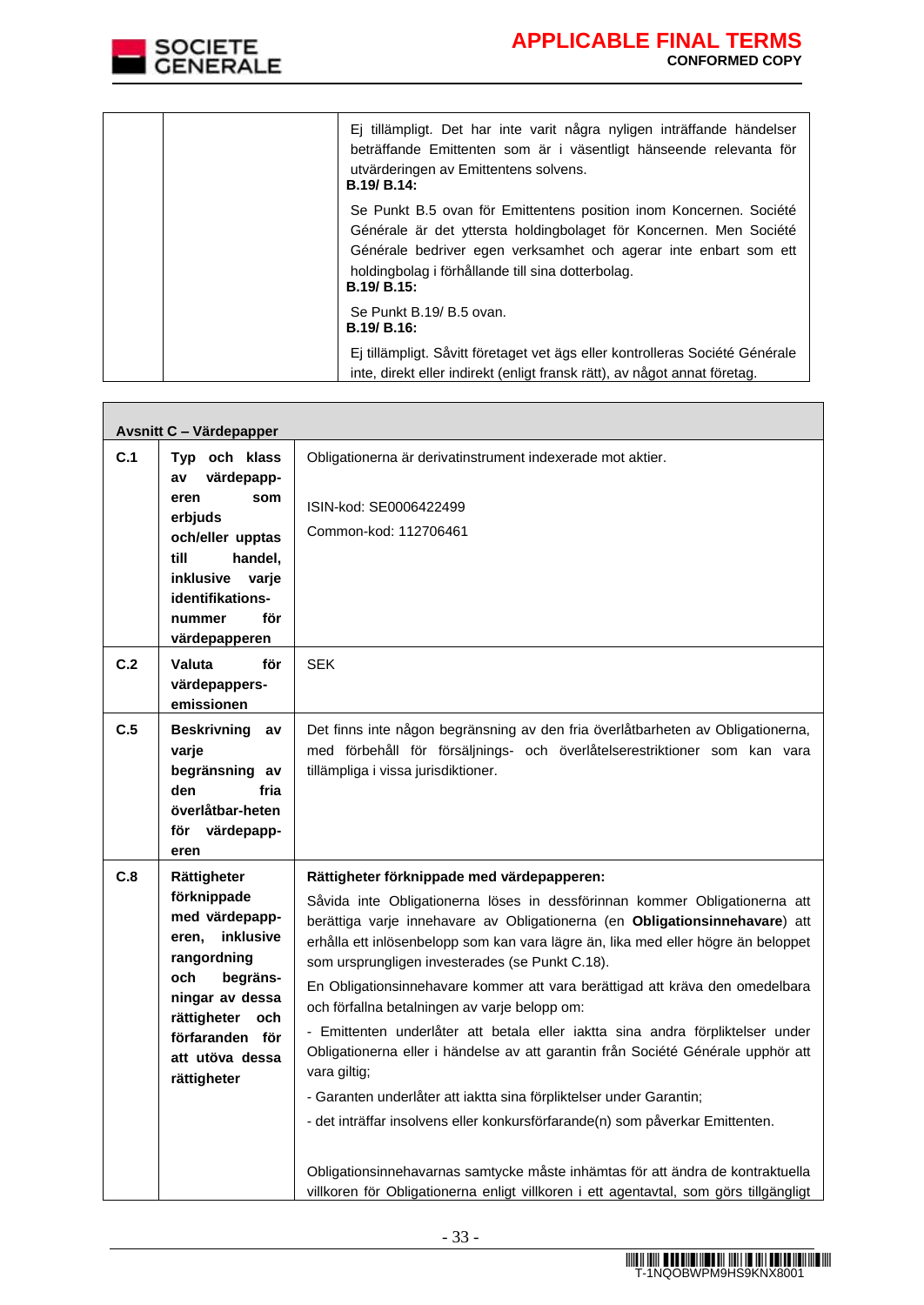

| för Obligationsinnehavare på begäran hos Emittenten.                                                                                                                                                                                                                                                                                                                                                                                                                                                                                                                                                                                                                                                                                    |
|-----------------------------------------------------------------------------------------------------------------------------------------------------------------------------------------------------------------------------------------------------------------------------------------------------------------------------------------------------------------------------------------------------------------------------------------------------------------------------------------------------------------------------------------------------------------------------------------------------------------------------------------------------------------------------------------------------------------------------------------|
| - Emittenten accepterar den exklusiva behörigheten för engelska domstolar till<br>förmån för Obligationsinnehavarna avseende varje tvist med Emittenten men<br>accepterar att sådana Obligationsinnehavare kan framställa sina krav vid varje<br>annan behörig domstol.                                                                                                                                                                                                                                                                                                                                                                                                                                                                 |
| Rangordning:                                                                                                                                                                                                                                                                                                                                                                                                                                                                                                                                                                                                                                                                                                                            |
| Obligationerna kommer att utgöra direkta, ovillkorade, icke säkerställda och icke<br>efterställda förpliktelser för Emittenten och kommer att rangordnas lika med alla<br>övriga direkta, ovillkorade, icke säkerställda och icke efterställda förpliktelser för<br>Emittenten, nuvarande och framtida.                                                                                                                                                                                                                                                                                                                                                                                                                                 |
| Begränsningar av rättigheter förknippade med värdepapperen:                                                                                                                                                                                                                                                                                                                                                                                                                                                                                                                                                                                                                                                                             |
| - I händelse av justeringar som påverkar de(n) underliggande tillgången(arna)<br>kan Emittenten ändra villkoren eller om det inträffar extraordinära händelser som<br>påverkar de(t) underliggande instrumentet(en), kan Emittenten ersätta de(t)<br>underliggande instrumentet(en) med ny(a) underliggande instrumentet(en),<br>likvidera alla eller något belopp som ska förfalla till förfallodagen för<br>senarelägga förfallodagen för Obligationerna,<br>Obligationerna,<br>lösa<br>in<br>Obligationerna i förtid på basis av marknadsvärdet av dessa Obligationer eller<br>dra av från varje belopp som förfaller till betalning den ökade kostnaden för<br>hedgning, i samtliga fall utan samtycke från Obligationsinnehavarna; |
| - Emittenten kan lösa in Obligationerna i förtid på basis av marknadsvärdet för<br>dessa Obligationer på grund av skatte- eller regulatoriska skäl och om andelen<br>mellan de utestående Obligationerna och antalet Obligationer som initialt<br>emitterades är lägre än 10 %;                                                                                                                                                                                                                                                                                                                                                                                                                                                         |
| - rätten att erhålla betalning av kapitalbelopp och ränta kommer att preskriberas<br>inom en period om tio år (beträffande kapital) och fem år (beträffande ränta) från<br>den dag då betalningen av dessa belopp första gången förföll till betalning och<br>har kvarstått obetalda.                                                                                                                                                                                                                                                                                                                                                                                                                                                   |
| - om Emittenten underlåter att betala ska Obligationsinnehavare inte vara<br>berättigade att vidta någon åtgärd eller förfarande för att genomdriva upplösning,<br>administration eller likvidation (eller något annat liknande förfarande) av<br>Emittenten. Oaktat detta kommer Obligationsinnehavarna att kunna kräva<br>Garanten på varje obetalt belopp.                                                                                                                                                                                                                                                                                                                                                                           |
| <b>Beskattning</b>                                                                                                                                                                                                                                                                                                                                                                                                                                                                                                                                                                                                                                                                                                                      |
| Samtliga betalningar avseende Obligationerna, Kvittona och Kupongerna eller<br>under Garantin ska utan innehållande eller avdrag för eller avseende varje<br>nuvarande eller framtida skatter, pålagor, taxeringar eller statliga debiteringar av<br>vad slag det vara må som appliceras, tas ut, uppbärs, innehålls eller taxeras av<br>eller för varje Beskattningsjurisdiktion, såvida inte sådant innehållande eller<br>avdrag krävs enligt lag.                                                                                                                                                                                                                                                                                    |
| Om något belopp måste dras av eller innehållas av eller för någon<br>Beskattningsjurisdiktion, ska den relevanta Emittenten eller, som fallet kan vara,<br>Garanten, (förutom under vissa omständigheter) till den största utsträckningen<br>tillåten enligt lag, betala sådana tillkommande belopp som kan erfordras för att<br>varje Obligationsinnehavare, Kvittoinnehavare, eller Kuponginnehavare, efter<br>avdrag eller innehållande av sådana skatter, pålagor, taxeringar eller statliga<br>debiteringar, ska erhålla det fulla beloppet som förfallit till betalning.                                                                                                                                                          |
| Tillämplig rätt                                                                                                                                                                                                                                                                                                                                                                                                                                                                                                                                                                                                                                                                                                                         |
| Obligationerna och varje icke-kontraktuell förpliktelse som uppstår ur eller i                                                                                                                                                                                                                                                                                                                                                                                                                                                                                                                                                                                                                                                          |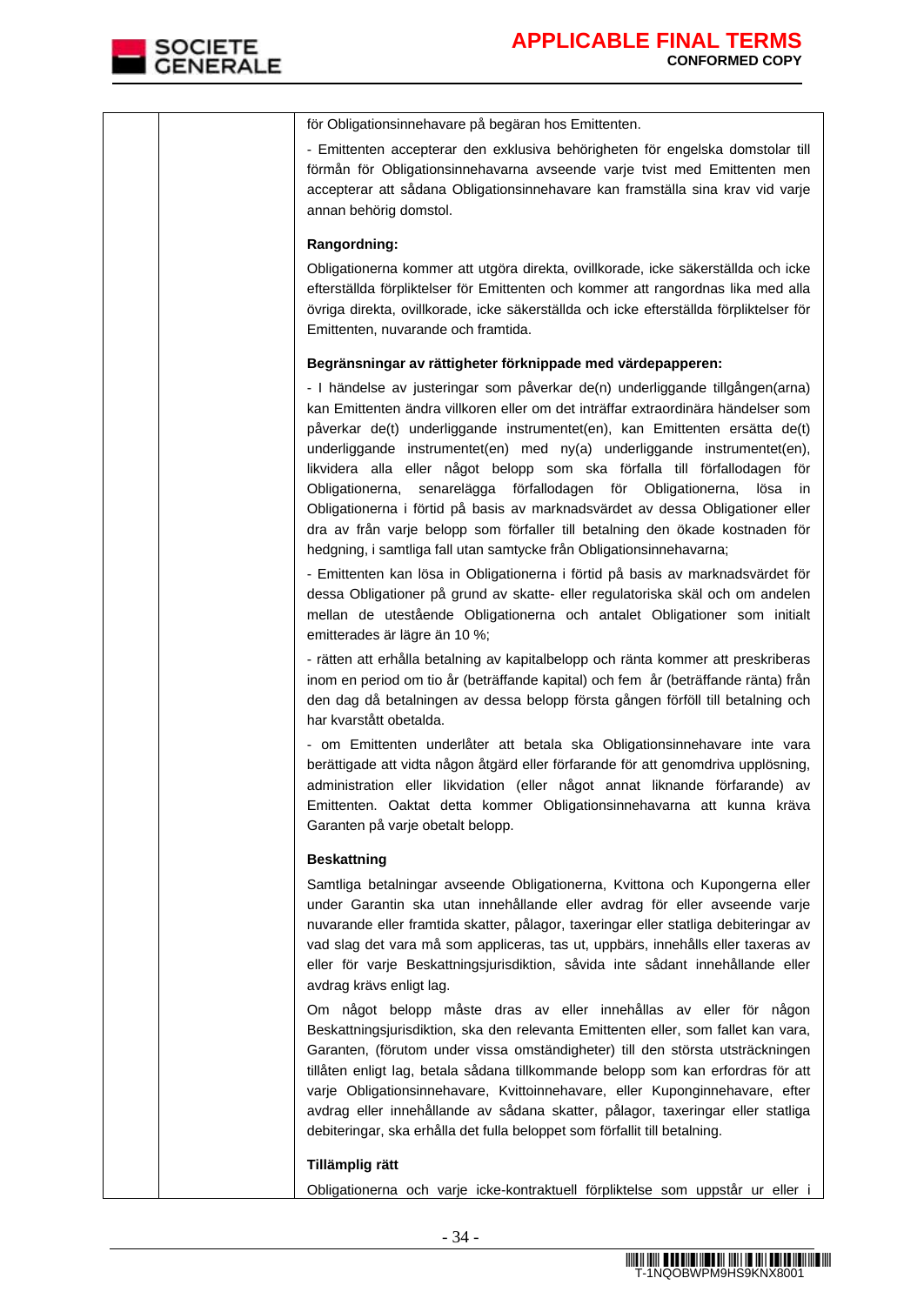

|                                                                                                                                                                                                                                                                                                                                                   | samband med Obligationerna kommer att vara underkastade och ska tolkas i<br>enlighet med svensk rätt.                                                                                                                                                                                                                                                                                                                                                                                                                                                                                                                                                                                                                                                                                                                                                                            |  |  |
|---------------------------------------------------------------------------------------------------------------------------------------------------------------------------------------------------------------------------------------------------------------------------------------------------------------------------------------------------|----------------------------------------------------------------------------------------------------------------------------------------------------------------------------------------------------------------------------------------------------------------------------------------------------------------------------------------------------------------------------------------------------------------------------------------------------------------------------------------------------------------------------------------------------------------------------------------------------------------------------------------------------------------------------------------------------------------------------------------------------------------------------------------------------------------------------------------------------------------------------------|--|--|
| C.11<br><b>Huruvida</b><br>värdepapperen<br>erbjuds<br>som<br>kommer att bli<br>föremål för en<br>ansökan<br>om<br>till<br>upptagande<br>handel<br>med<br>avsikten<br>att<br>ska<br>dessa<br>distribueras<br>рå<br>reglerad<br>en<br>eller<br>marknad<br>andra<br>motsvarande<br>marknader med<br>indikation<br>av<br>marknaderna<br>- i<br>fråga | Ansökan kommer att göras om att Obligationerna ska tas upp till handel på<br>Nasdaq OMX Stockholm AB, Sverige.                                                                                                                                                                                                                                                                                                                                                                                                                                                                                                                                                                                                                                                                                                                                                                   |  |  |
| C.15<br>Hur värdet på<br>investeringen<br>påverkas<br>av<br>värdet på de(n)<br>underliggande<br>instrumentet(en)                                                                                                                                                                                                                                  | Värdet på Obligationerna, betalningen av ett kupongbelopp på en relevant<br>till<br>räntebetalningsdag<br>Obligationsinnehavare,<br>en<br>betalningen<br>av<br>ett<br>inlösenbelopp vid automatisk förtida inlösen på en relevant dag för automatisk<br>förtida inlösen och betalningen av ett inlösenbelopp till en Obligationsinnehavare<br>på förfallodagen kommer att bero på utvecklingen för de(n) underliggande<br>tillgången(arna) på de(n) relevanta värderingsdagen(arna).<br>Värdet på Obligationerna är relaterat till den positiva eller negativa utvecklingen<br>för ett eller flera underliggande instrument i korgen. Beloppet(n) som ska betalas<br>fastställs och baseras på villkoret som är uppfyllt (eller inte) om utvecklingen för<br>ett eller flera underliggande instrument i korgen är högre än eller lika med en<br>förutbestämd utvecklingsbarriär. |  |  |
| C.16<br>Förfallodagen<br>och den slutliga<br>referensdagen                                                                                                                                                                                                                                                                                        | Förfallodagen för Obligationerna kommer att vara 06/01/2020 och den slutliga<br>referensdagen kommer att vara den sista värderingsdagen.<br>Förfallodagen kan modifieras enligt bestämmelserna i Punkt C.8 ovan och Punkt<br>C.18 nedan.                                                                                                                                                                                                                                                                                                                                                                                                                                                                                                                                                                                                                                         |  |  |
| C.17<br>Avvecklingsför-<br>farande<br>för<br>derivat-<br>värdepapperen                                                                                                                                                                                                                                                                            | Kontant leverans                                                                                                                                                                                                                                                                                                                                                                                                                                                                                                                                                                                                                                                                                                                                                                                                                                                                 |  |  |
| C.18<br>Hur<br>avkastningen på<br>derivat-<br>värdepapperen<br>sker                                                                                                                                                                                                                                                                               | Såvida inte dessförinnan inlösta, sker avkastningen på derivatvärdepapperen<br>som följer:<br>Angiven Valör: SEK 10 000<br>Såvida inte dessförinnan inlösta, ska<br>Strukturerat(de) Räntebelopp:<br>Emittenten,<br>рå<br>varje                                                                                                                                                                                                                                                                                                                                                                                                                                                                                                                                                                                                                                                  |  |  |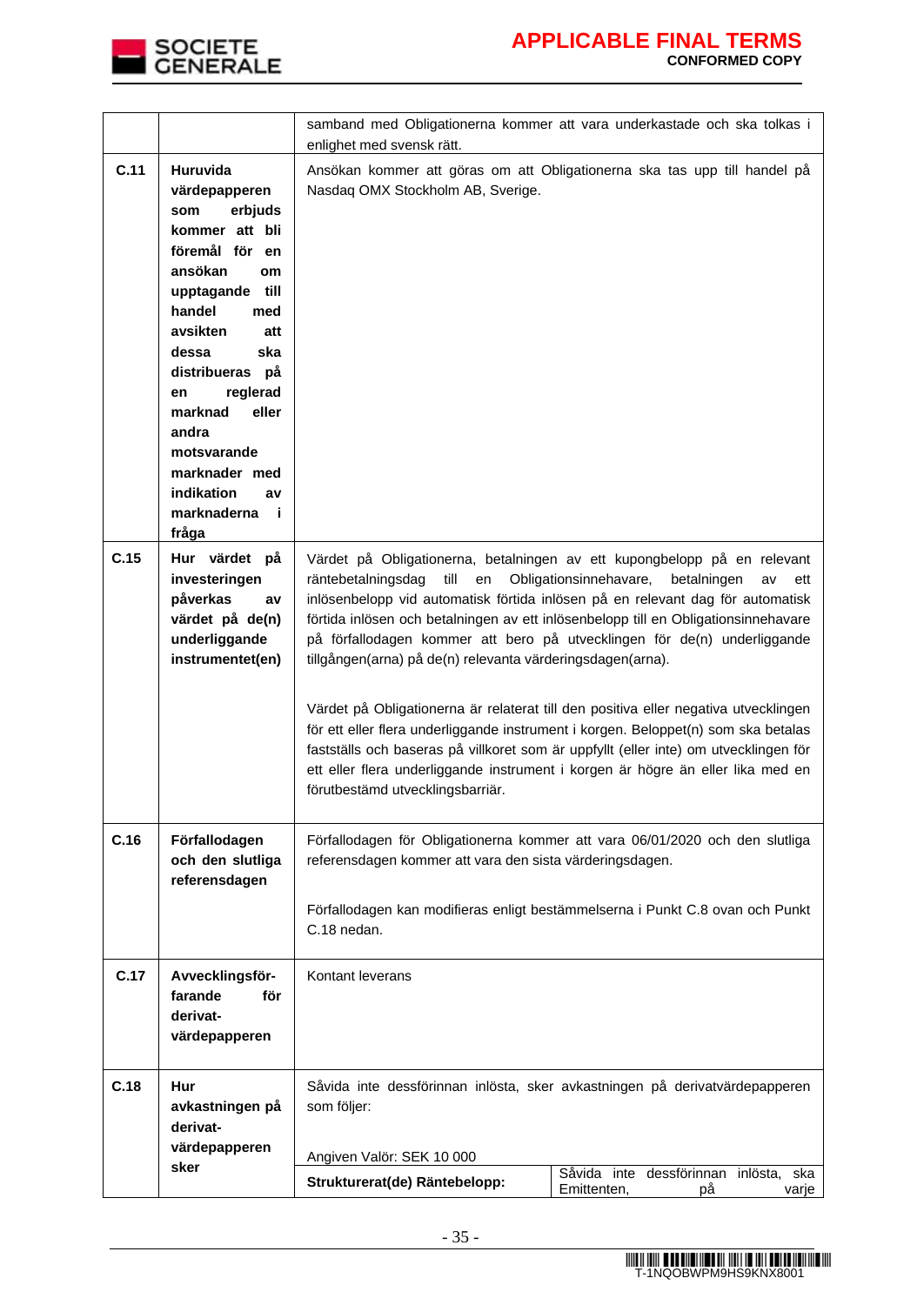

|  |                                                                 | Räntebetalningsdag(i) (i från 1 till 5),<br>betala till Obligationsinnehavarna, för<br>varje Obligation, ett belopp fastställt av<br>Beräkningsagenten som följer:<br>Scenario 1:<br>Om.<br>рå<br>Värderingsdag(i),<br>SämstaUtveckling(i) är högre än eller lika<br>med -30% och SämstaUtveckling(i) är<br>lägre än 0%, då:<br>Strukturerat Räntebelopp(i) = Angiven<br>Valör x 2%<br>Scenario 2:<br>Om.<br>рå<br>Värderingsdag(i),<br>SämstaUtveckling(i) är lägre än -30%<br>eller SämstaUtveckling(i) är högre än<br>eller lika med 0%, då:<br>Strukturerat Räntebelopp(i) = 0 (noll) |
|--|-----------------------------------------------------------------|-------------------------------------------------------------------------------------------------------------------------------------------------------------------------------------------------------------------------------------------------------------------------------------------------------------------------------------------------------------------------------------------------------------------------------------------------------------------------------------------------------------------------------------------------------------------------------------------|
|  | Bestämd(a)<br>Period(er)/Räntebetalningsdag(ar):<br>(DD/MM/YYY) | Räntebetalnings-<br>dag(i)<br>$\overline{1}$<br>06/01/2016<br> 2 <br>06/01/2017<br>3<br>06/01/2018<br>4<br>06/01/2019<br>5<br>06/01/2020                                                                                                                                                                                                                                                                                                                                                                                                                                                  |
|  | Inlösenbelopp<br>vid<br><b>Automatisk</b><br>Förtida Inlösen:   | Såvida inte dessförinnan inlösta, om en<br>Händelse för Automatisk Förtida Inlösen<br>har inträffat, då ska Emittenten lösa in i<br>förtid Obligationerna på Dagen för<br>Automatisk Förtida Inlösen(i) (i från 1 till<br>enlighet<br>de<br>4) i<br>med<br>följande<br>bestämmelserna<br>avseende<br>varje<br>Obligation:<br>Inlösenbelopp vid Automatisk Förtida<br>Inlösen(i) = Angiven Valör x $[100\% +$<br>Max(KupongNivå<br>İ,<br>x<br>GenomsnittligKorgUtveckling(i))]                                                                                                             |
|  | Dag(ar) för Automatisk Förtida<br>Inlösen: (DD/MM/ÅÅÅÅ)         | Dag för Automatisk<br>Förtida Inlösen(i)<br>06/01/2016<br>$\vert$ 1<br>2<br>06/01/2017<br>3<br>06/01/2018<br>4<br>06/01/2019                                                                                                                                                                                                                                                                                                                                                                                                                                                              |
|  | Slutligt Inlösenbelopp:                                         | Såvida inte inlösta dessförinnan, ska<br>Emittenten lösa in Obligationerna på<br>Förfallodagen i enlighet med de följande<br>bestämmelserna för varje Obligation:<br>Scenario 1:<br>Om<br>рå<br>Värderingsdag(5),<br>SämstaUtveckling(5) är högre än eller<br>lika med 0%, då:<br>Slutligt Inlösenbelopp = Angiven Valör x<br>Max(KupongNivå<br>[100%<br>$+$<br>X<br>5,<br>GenomsnittligKorgUtveckling(5))]                                                                                                                                                                               |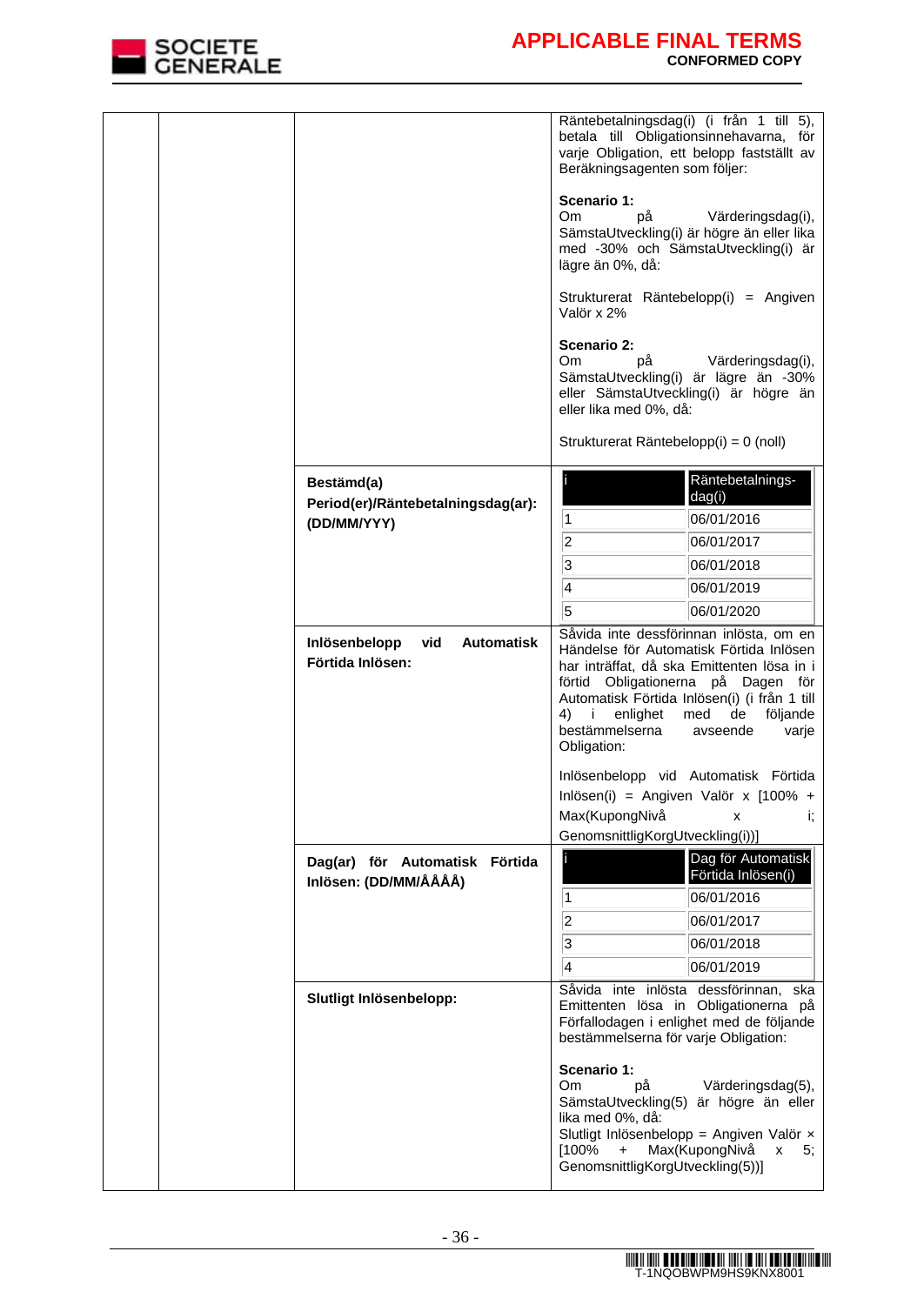

|      |                                                                   |                                                                                                                                                                                                                                                                                            | Scenario 2:<br>Om.<br>рå<br>lika med -30%, då:<br>100%<br>Scenario 3:<br>Om.<br>рå<br>då:<br>[100% + SämstaUtveckling(5)] | Värderingsdag(5),<br>SämstaUtveckling(5) är lägre än 0% och<br>SämstaUtveckling(5) är högre än eller<br>Slutligt Inlösenbelopp = Angiven Valör $\times$<br>Värderingsdag(5),<br>SämstaUtveckling(5) är lägre än -30%,<br>Slutligt Inlösenbelopp = Angiven Valör x |
|------|-------------------------------------------------------------------|--------------------------------------------------------------------------------------------------------------------------------------------------------------------------------------------------------------------------------------------------------------------------------------------|---------------------------------------------------------------------------------------------------------------------------|-------------------------------------------------------------------------------------------------------------------------------------------------------------------------------------------------------------------------------------------------------------------|
|      |                                                                   | Definitioner avseende dag(ar):                                                                                                                                                                                                                                                             |                                                                                                                           |                                                                                                                                                                                                                                                                   |
|      |                                                                   | Värderingsdag(0) (DD/MM/ÅÅÅÅ)                                                                                                                                                                                                                                                              | 11/12/2014                                                                                                                |                                                                                                                                                                                                                                                                   |
|      |                                                                   | Värderingsdag(i); (i från 1 till 5)<br>(DD/MM/ÅÅÅÅ)                                                                                                                                                                                                                                        | $\overline{1}$<br>$ 2\rangle$<br>3<br>4<br>$\overline{5}$                                                                 | Värderingsdag(i)<br>11/12/2015<br>11/12/2016<br>11/12/2017<br>11/12/2018<br>11/12/2019                                                                                                                                                                            |
|      |                                                                   | <b>Definitioner avseende Produkten:</b>                                                                                                                                                                                                                                                    |                                                                                                                           |                                                                                                                                                                                                                                                                   |
|      |                                                                   |                                                                                                                                                                                                                                                                                            | Tillämpligt,<br>med<br>Särskilda Villkoren avseende Formler.                                                              | för<br>reservation<br>de                                                                                                                                                                                                                                          |
|      |                                                                   | SämstaUtveckling(i)<br>(i från 1 till 5)                                                                                                                                                                                                                                                   | Formler.                                                                                                                  | Betyder det Minsta, för k från 1 till 2 av<br>Utveckling(i, k), enligt definition i Villkor<br>4.6 av de Särskilda Villkoren avseende                                                                                                                             |
|      |                                                                   | Utveckling(i,k)<br>(i från 1 till 5)<br>(k från 1 till 2)                                                                                                                                                                                                                                  | Villkoren avseende Formler.                                                                                               | Betyder (S(i, k) / S(0, k)) - 100%, enligt<br>definition i Villkor 4.1 av de Särskilda                                                                                                                                                                            |
|      |                                                                   | S(i,k)<br>(i från 0 till 5)<br>(k från 1 till 2)                                                                                                                                                                                                                                           | Stängningskursen<br>Formler.                                                                                              | Betyder avseende varje Värderingsdag(i)<br>för<br>den<br>Underliggande(k), enligt definition i Villkor<br>4.0 av de Särskilda Villkoren avseende                                                                                                                  |
|      |                                                                   | GenomsnittligKorgUtveckling(i)<br>(i från 1 till 5)                                                                                                                                                                                                                                        | Villkoren avseende Formler.                                                                                               | Betyder det Aritmetiska Genomsnittet, för<br>k från 1 till 2, av Utveckling(i, k), enligt<br>definition i Villkor 4.4 av de Särskilda                                                                                                                             |
|      |                                                                   | KupongNivå                                                                                                                                                                                                                                                                                 | bekräftas senast på Värderingsdag(0)                                                                                      | Indikativt 10,0% och med ett minimum om<br>8,0%. Slutlig KupongNivå kommer att                                                                                                                                                                                    |
|      |                                                                   | Händelse för Automatisk Förtida<br>Inlösen                                                                                                                                                                                                                                                 | ha<br>Anses<br>med 0%                                                                                                     | inträffat,<br>enligt<br>Beräkningsagentens fastställande, om på<br>en Värderingsdag(i) (i från 1 till 4),<br>SämstaUtveckling(i) är högre än eller lika                                                                                                           |
| C.19 | slutliga<br>Den<br>referens-kursen<br>för<br>den<br>underliggande | Se Punkt C.18 ovan.<br>Slutlig referenskurs: värdet på de(t) underliggande instrumentet(en) på de(n)<br>relevanta värderingsdagen(arna) för inlösen, med förbehåll för inträffandet av<br>visa extraordinära händelser och justeringar som påverkar sådant(a)<br>underliggande instrument. |                                                                                                                           |                                                                                                                                                                                                                                                                   |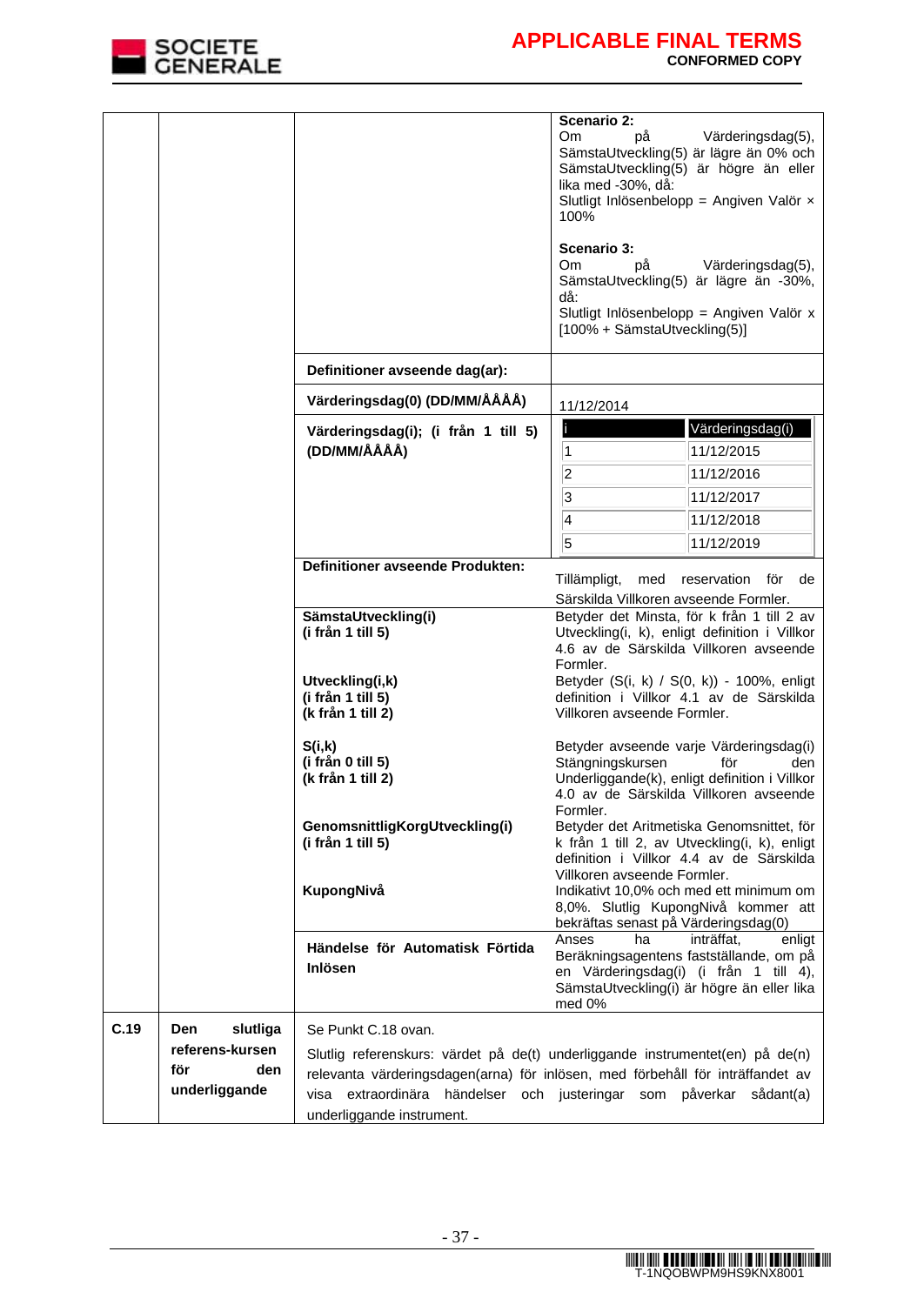

| C.20 | Typ<br>av<br>underliggande<br>och.<br>var<br>information<br><b>om</b><br>den |    | Typen av underliggande är : aktier.<br>Information om den underliggande finns tillgänglig på följande webbplats(er), om<br>någon, eller genom en enkel begäran hos Société Générale. |            |                        |                                |                 |
|------|------------------------------------------------------------------------------|----|--------------------------------------------------------------------------------------------------------------------------------------------------------------------------------------|------------|------------------------|--------------------------------|-----------------|
|      | underliggande<br>kan erhållas                                                | lk |                                                                                                                                                                                      | Företag    | Bloomberg<br>benämning | <b>Börs</b>                    | <b>Hemsida</b>  |
|      |                                                                              |    |                                                                                                                                                                                      | Sandvik AB | <b>ISAND SS</b>        | Stockholm<br>Stock<br>Exchange | www.sandvik.com |
|      |                                                                              | 2  |                                                                                                                                                                                      | Volvo AB   | VOLVB SS               | Stockholm<br>Stock<br>Exchange | www.volvo.com   |

|     | <b>Avsnitt D - Risker</b>                                                |                                                                                                                                                                                                                                                                                                                                                                                                                                                                                                                                              |
|-----|--------------------------------------------------------------------------|----------------------------------------------------------------------------------------------------------------------------------------------------------------------------------------------------------------------------------------------------------------------------------------------------------------------------------------------------------------------------------------------------------------------------------------------------------------------------------------------------------------------------------------------|
| D.2 | <b>Nyckelinformation</b><br>de<br>väsentliga<br>om                       | Koncernen är exponerad mot riskerna som är inneboende i dessa<br>kärnverksamheter.                                                                                                                                                                                                                                                                                                                                                                                                                                                           |
|     | risker<br>är<br>som<br>för<br>specifika<br>emittenten<br>och<br>garanten | Koncernens riskhantering fokuserar på nedanstående huvudkategorier<br>av risk. Vilken som helst av dessa kan ha en negativ effekt på<br>Koncernens verksamhet, rörelseresultat och finansiella situation:                                                                                                                                                                                                                                                                                                                                    |
|     |                                                                          | Kredit- och motpartsrisk (inkluderat landsrisk): risk för förlust på<br>grund av att Koncernens kunder, emittenter eller andra motparter inte<br>kan uppfylla sina finansiella åtaganden. Kreditrisken innefattar<br>motpartsrisk som är länkad till marknadstransaktioner (ersättningsrisk)<br>likväl som värdepapperiseringsverksamhet.                                                                                                                                                                                                    |
|     |                                                                          | Marknadsrisk: risk för att finansiella instrument förlorar värde på grund<br>av förändrade marknadsparametrar, volatilitet i dessa parametrar och<br>korrelationer mellan dessa.                                                                                                                                                                                                                                                                                                                                                             |
|     |                                                                          | Operativa risker: risk för förlust eller sanktioner på grund av<br>oegentligheter eller fel i interna rutiner eller system, mänskliga fel eller<br>externa händelser;                                                                                                                                                                                                                                                                                                                                                                        |
|     |                                                                          | Strukturella ränte- och valutakursrisker: risk för förlust eller<br>nedskrivning av Koncernens tillgångar som beror på förändringar i ränte-<br>eller valutakurser.                                                                                                                                                                                                                                                                                                                                                                          |
|     |                                                                          | Likviditetsrisker: risk för att Koncernen inte kan möta gällande krav för<br>likvida medel eller säkerheter när dessa uppstår och till en rimlig kostnad.                                                                                                                                                                                                                                                                                                                                                                                    |
|     |                                                                          | Garantin utgör en allmän och icke säkerställd kontraktuell förpliktelse för<br>Garanten och inte för någon annan, varje betalning under Obligationerna<br>är också beroende av Garantens kreditvärdighet.                                                                                                                                                                                                                                                                                                                                    |
|     |                                                                          | Presumtiva investerare i Obligationerna som gynnas av Garantin bör<br>notera att Obligationsinnehavarens berättigande kommer att vara<br>begränsat till de summor som erhålls genom att framställa krav under<br>Garantin och de relevanta bestämmelserna i Garantin och de ska inte ha<br>någon rätt att inleda någon process, juridisk eller annan, eller annars<br>genomdriva krav mot Emittenten och, avseende endast beträffande<br>Obligationer med Säkerhet, från de belopp som erhålls genom<br>verkställande av relevant Pantavtal. |
|     |                                                                          | Garantin är uteslutande en betalningsgaranti och inte en garanti för<br>utförande av aktuell Emittent eller några av deras andra åligganden i<br>relation till de Obligationer som Garantin gäller till förmån för.                                                                                                                                                                                                                                                                                                                          |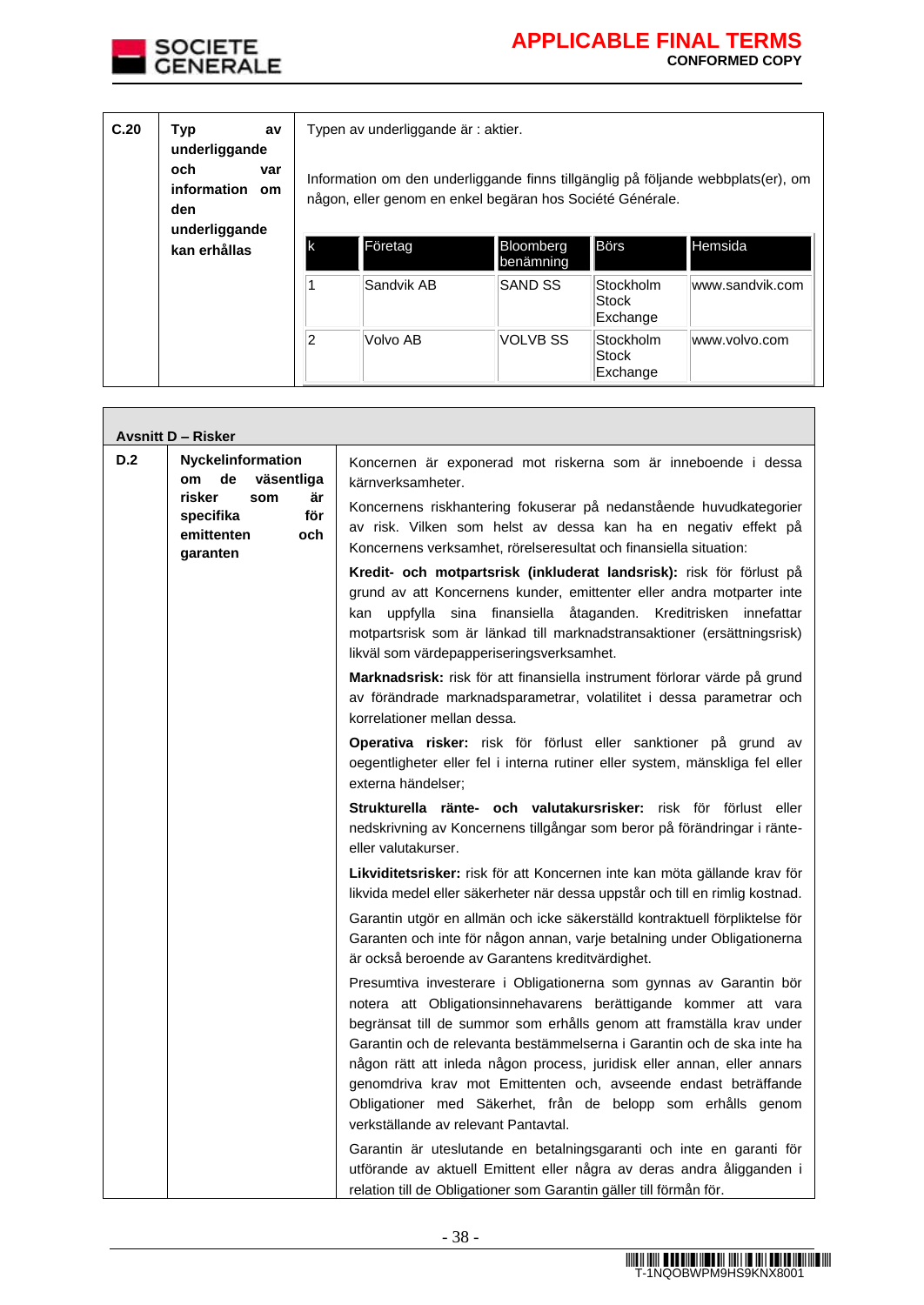|     |                                                                                                                                                                                                                                                    | Garantin kanske endast täcker en del av den aktuella Emittentens<br>betalningsskyldigheter för relevant Serie av Obligationer. I sådana fall<br>kan det hända att Obligationsinnehavarna fortfarande bär risken för att<br>betalningar under Garantin är lägre än beloppen som förfaller till<br>betalning för Emittenten under Obligationerna.<br>Société Générale kommer att agera som emittent under Programmet,<br>som Garant för Obligationerna emitterade av Emittenten och också som<br>leverantör av hedgningsinstrument till Emittenten. Som en följd är<br>investerare inte bara exponerade mot kreditrisken hos Garanten men<br>även mot operationella risker hänförliga till avsaknaden på oberoende för<br>Garanten, när denne ikläder sig skyldigheter och förpliktelser som Garant<br>och leverantör av hedgningsinstrument.                                                                                                                                                                                                                                                                                                                                                                                                                                                                                        |
|-----|----------------------------------------------------------------------------------------------------------------------------------------------------------------------------------------------------------------------------------------------------|------------------------------------------------------------------------------------------------------------------------------------------------------------------------------------------------------------------------------------------------------------------------------------------------------------------------------------------------------------------------------------------------------------------------------------------------------------------------------------------------------------------------------------------------------------------------------------------------------------------------------------------------------------------------------------------------------------------------------------------------------------------------------------------------------------------------------------------------------------------------------------------------------------------------------------------------------------------------------------------------------------------------------------------------------------------------------------------------------------------------------------------------------------------------------------------------------------------------------------------------------------------------------------------------------------------------------------|
|     |                                                                                                                                                                                                                                                    | De potentiella intressekonflikter och operativa risker som kan uppstå på<br>grund av sådan avsaknad av oberoende anses till viss del mildras<br>genom att det är olika divisioner inom Garantens koncern som ansvarar<br>Garantin<br>och<br>för<br>för<br>att<br>implementera<br>att<br>tillhandahålla<br>hedgningsinstrument och genom att varje division drivs som en separat<br>operativ enhet, avskild genom informationsbarriärer (så kallade kinesiska<br>väggar) och ledda av olika ledningsteam.                                                                                                                                                                                                                                                                                                                                                                                                                                                                                                                                                                                                                                                                                                                                                                                                                           |
|     |                                                                                                                                                                                                                                                    | Emittenten och Garanten och varje av dessas dotterföretag och/eller<br>närstående företag kan i samband med andra affärsverksamheter inneha<br>eller förvärva väsentlig information om de underliggande tillgångarna.<br>Sådan verksamhet och information kan få konsekvenser som är negativa<br>för Obligationsinnehavarna.                                                                                                                                                                                                                                                                                                                                                                                                                                                                                                                                                                                                                                                                                                                                                                                                                                                                                                                                                                                                       |
|     |                                                                                                                                                                                                                                                    | Emittenten och Garanten och varje av dessas dotterföretag och/eller<br>närstående företag kan agera i andra roller avseende Obligationerna, till<br>exempel som market-maker, beräkningsagent eller agent. Följaktligen<br>kan potentiella intressekonflikter uppkomma.                                                                                                                                                                                                                                                                                                                                                                                                                                                                                                                                                                                                                                                                                                                                                                                                                                                                                                                                                                                                                                                            |
|     |                                                                                                                                                                                                                                                    | I samband med erbjudandet av Obligationerna kan Emittenten och<br>Garanten och/eller dessas närstående företag ingå en eller flera<br>hedgningstransaktioner avseende en referenstillgång(ar) eller relaterade<br>derivat, vilket kan påverka marknadskursen, likviditeten eller värdet för<br>Obligationerna.                                                                                                                                                                                                                                                                                                                                                                                                                                                                                                                                                                                                                                                                                                                                                                                                                                                                                                                                                                                                                     |
| D.6 | Nyckelinformation<br>de<br>väsentliga<br><b>om</b><br>riskerna<br>är<br>som<br>för<br>specifika<br>värdepapperen<br>och<br>riskvarning<br>att<br>investerare<br>kan<br>förlora<br>värdet<br>av<br>deras<br>hela<br>investering eller del<br>av den | Obligationerna kan stipulera automatisk förtida inlösen relaterad till en<br>specifik händelse. Följaktligen kan detta förhindra Obligationsinnehavare<br>dra fördel av utvecklingen för<br>de(t)<br>från<br>att<br>underliggande<br>instrumenten(et) under hela den period som ursprungligen var avsedd.<br>Villkoren för Obligationerna kan innehålla bestämmelser enligt vilka<br>inträffandet av vissa marknadsstörande händelser kan föranleda att<br>förseningar i avveckling av Obligationerna uppkommer eller att vissa<br>förändringar görs. Dessutom om händelser som påverkar de(t)<br>underliggande<br>inträffar,<br>tillåter<br>villkoren<br>för<br>instrumenten(et)<br>Obligationerna<br>Emittenten<br>byter<br>ut<br>de(t)<br>underliggande<br>att<br>underliggande<br>instrumenten(et)<br>nya(tt)<br>instrument, avslutar<br>mot<br>exponeringen mot de(t) underliggande instrumenten(et) och tillämpa en<br>referensränta på de likvider som erhålls på detta sätt till förfallodagen för<br>Obligationerna, senarelägga förfallodagen för Obligationerna, lösa in<br>Obligationerna i förtid på basis av marknadsvärdet för dessa Obligationer<br>eller dra ifrån från varje belopp som ska erläggas den ökade<br>hedgningskostnaden och, i varje fall, utan föregående samtycke från<br>Obligationsinnehavarna. |